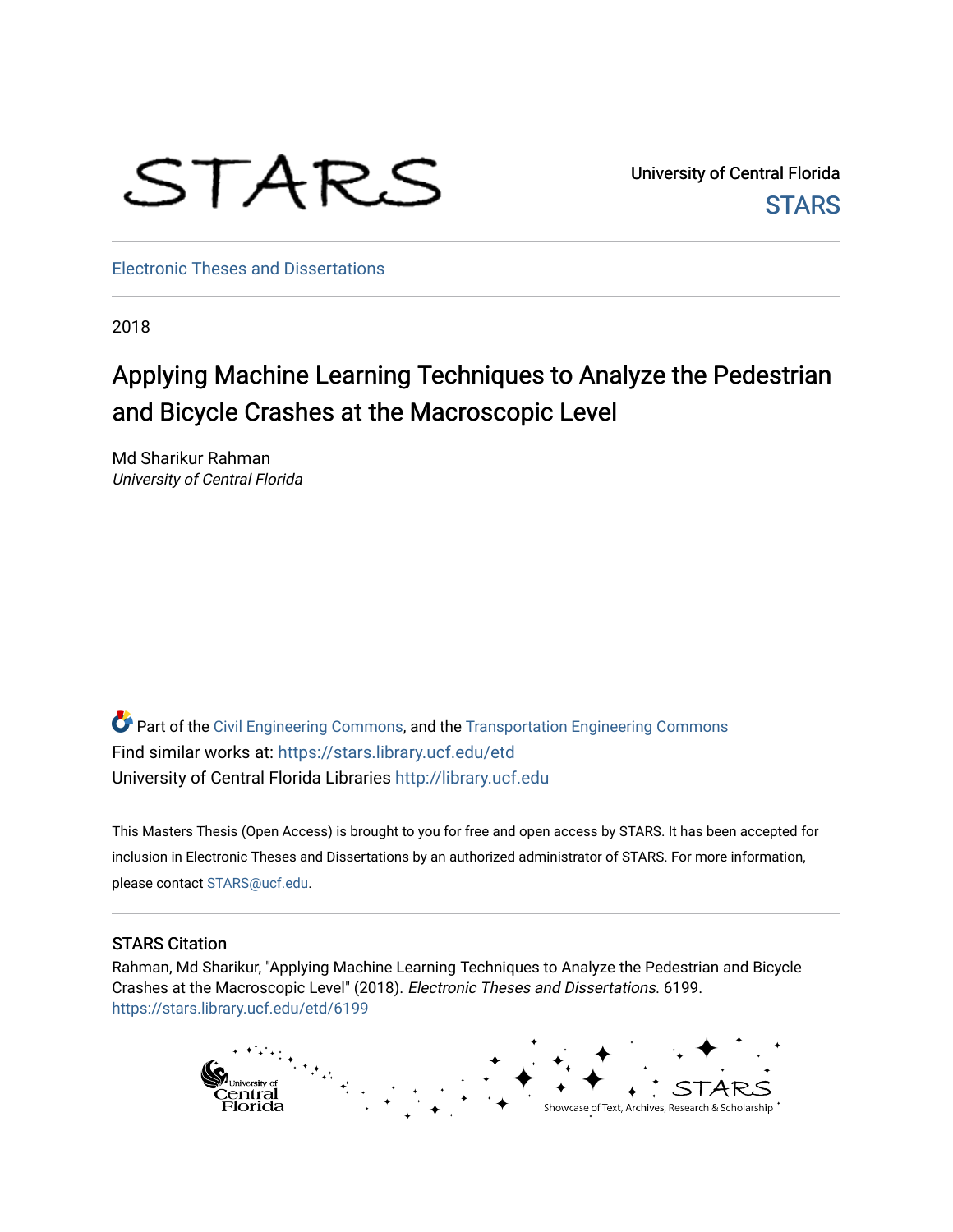# **APPLYING MACHINE LEARNING TECHNIQUES TO ANALYZE THE PEDESTRIAN AND BICYCLE CRASHES AT THE MACROSCOPIC LEVEL**

by

## MD SHARIKUR RAHMAN B.Sc. Bangladesh University of Engineering and Technology, 2014

A thesis submitted in partial fulfillment of the requirements for the degree of Master of Science in the Department of Civil, Environmental and Construction Engineering in the College of Engineering and Computer Science at the University of Central Florida Orlando, Florida

> Fall Term 2018

Major Professor: Mohamed Abdel-Aty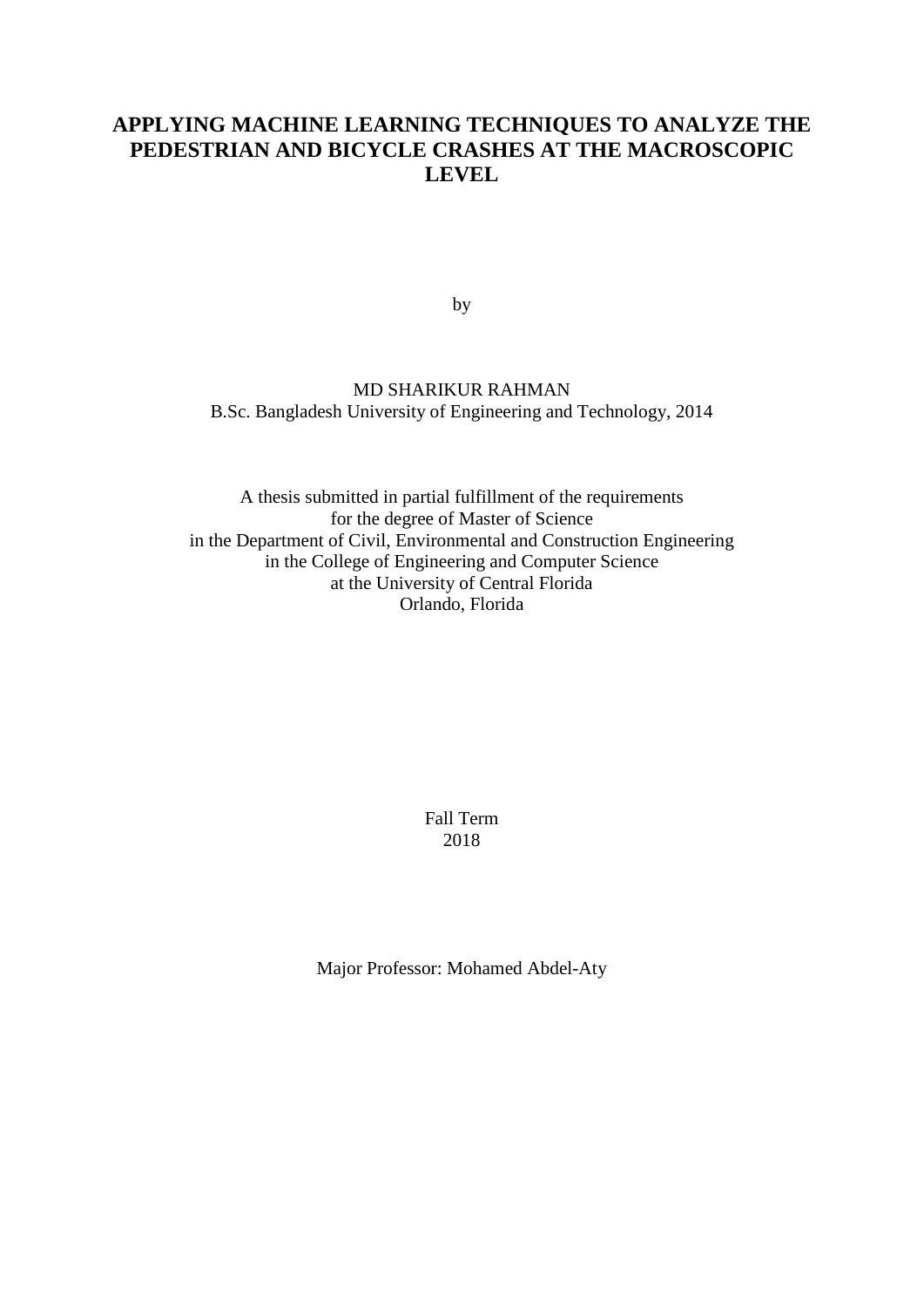© 2018 Md Sharikur Rahman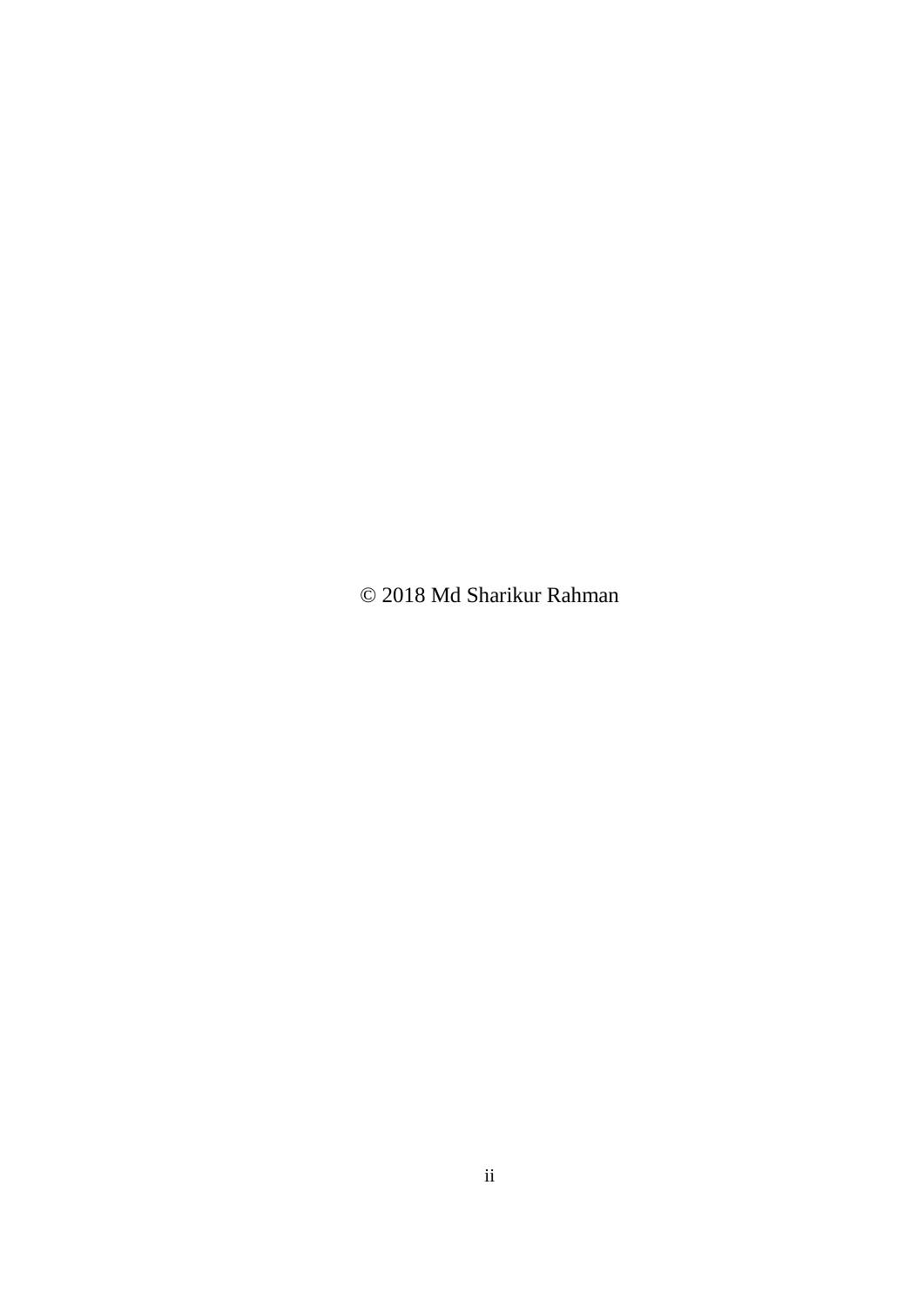#### **ABSTRACT**

This thesis presents different data mining/machine learning techniques to analyze the vulnerable road users' (i.e., pedestrian and bicycle) crashes by developing crash prediction models at macro-level. In this study, we developed data mining approach (i.e., decision tree regression (DTR) models) for both pedestrian and bicycle crash counts. To author knowledge, this is the first application of DTR models in the growing traffic safety literature at macrolevel. The empirical analysis is based on the Statewide Traffic Analysis Zones (STAZ) level crash count data for both pedestrian and bicycle from the state of Florida for the year of 2010 to 2012. The model results highlight the most significant predictor variables for pedestrian and bicycle crash count in terms of three broad categories: traffic, roadway, and socio demographic characteristics. Furthermore, spatial predictor variables of neighboring STAZ were utilized along with the targeted STAZ variables in order to improve the prediction accuracy of both DTR models. The DTR model considering spatial predictor variables (spatial DTR model) were compared without considering spatial predictor variables (aspatial DTR model) and the models comparison results clearly found that spatial DTR model is superior model compared to aspatial DTR model in terms of prediction accuracy. Finally, this study contributed to the safety literature by applying three ensemble techniques (Bagging, Random Forest, and Boosting) in order to improve the prediction accuracy of weak learner (DTR models) for macro-level crash count. The model's estimation result revealed that all the ensemble technique performed better than the DTR model and the gradient boosting technique outperformed other competing ensemble technique in macro-level crash prediction model.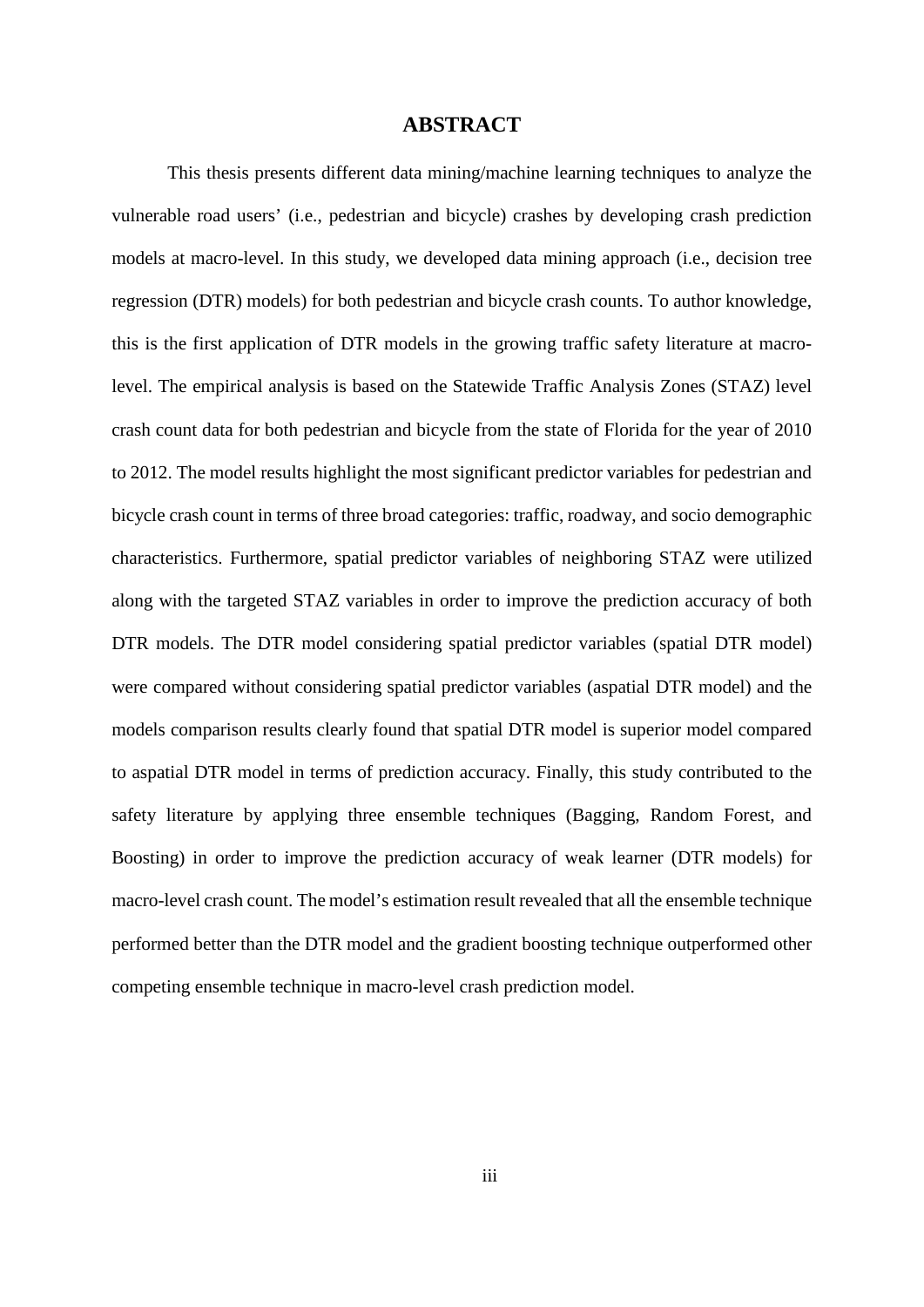#### **ACKNOWLEDGMENT**

I would like to express the deepest appreciation and gratitude to my honourable supervisor Professor Mohamed Abdel-Aty, for his invaluable guidance, advice, support, and encouragement toward successful completion of the master's degree. I would also like to gratefully acknowledge Signal Four Analytics (S4A) and Florida Department of Transportation (FDOT) for providing access to Florida crash and geospatial data. I wish to acknowledge the support of my respectable committee members, Dr. Samiul Hasan, and Dr. Qing Cai. I would also like to thank my beloved parents who always encourage me a lot. Last but not the least, many thanks to my beloved wife Laizu Akter. She always stood by me and cheered me up through good and bad times. Without her support and encouragements, I cannot achieve anything.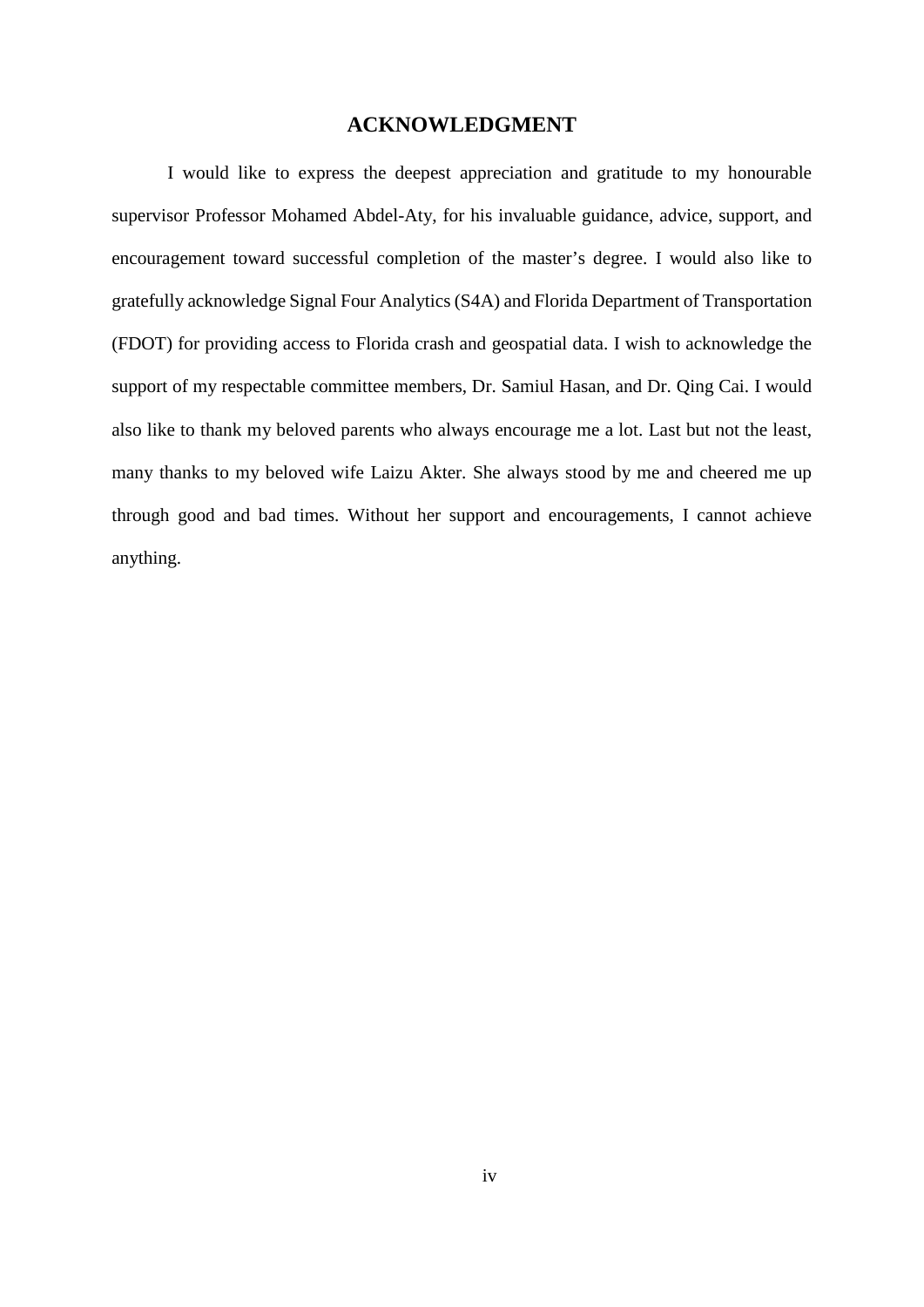# **TABLE OF CONTENT**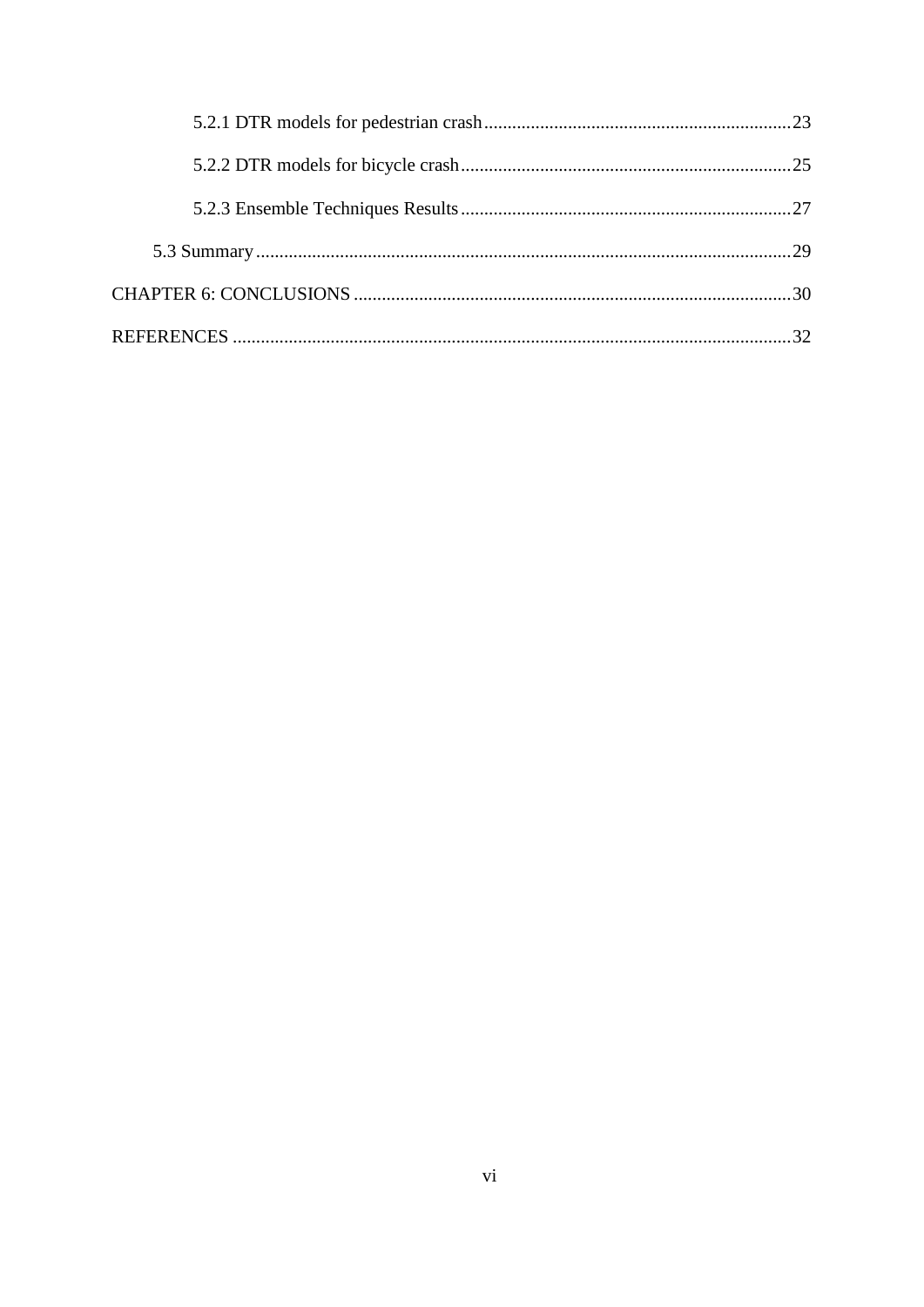# **LIST OF FIGURES**

<span id="page-7-0"></span>[Figure 1 Ensemble technique framework: Bagging, Random Forests, and Boosting.](#page-35-1) ---------27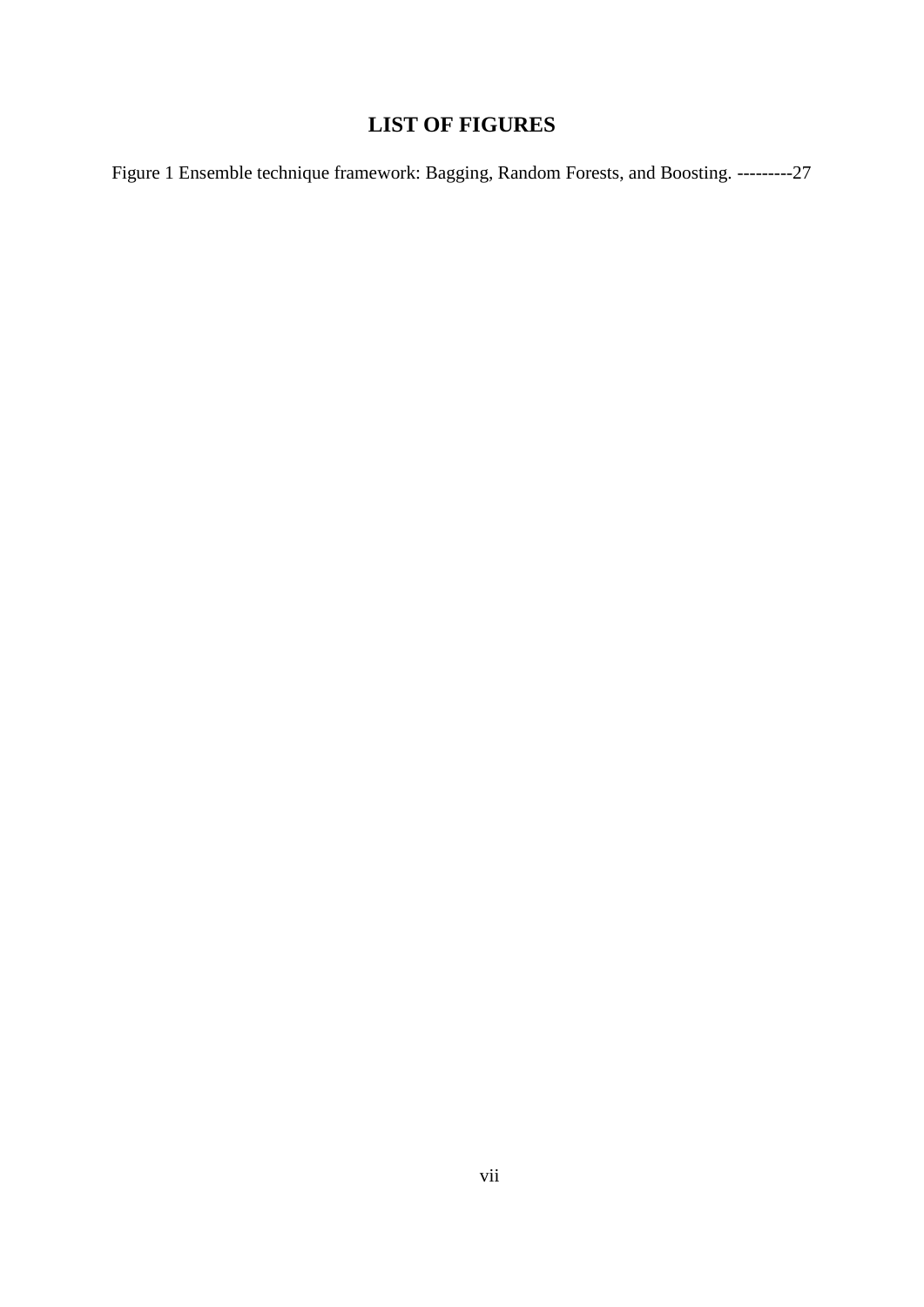# **LIST OF TABLES**

<span id="page-8-0"></span>

| Table 1 Summary of Previous Traffic Safety Studies Using Decision Tree and Ensemble |  |
|-------------------------------------------------------------------------------------|--|
|                                                                                     |  |
|                                                                                     |  |
|                                                                                     |  |
|                                                                                     |  |
|                                                                                     |  |
|                                                                                     |  |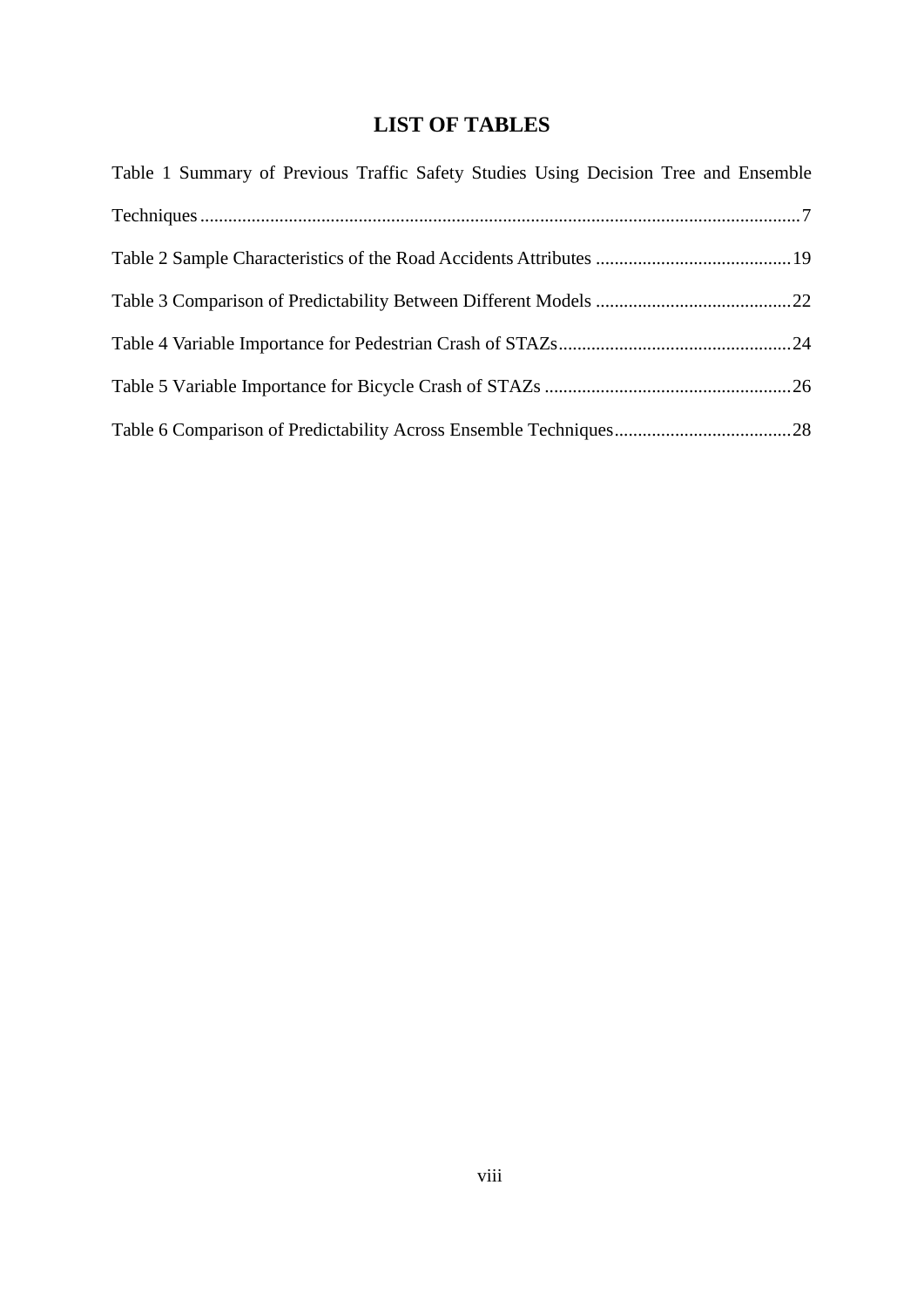## **CHAPTER 1: INTRODUCTION**

<span id="page-9-0"></span>The most active forms of transportation are walking and bicycling which have the lowest impact on the environment and improve physical health of pedestrians and bicyclists. Transportation agencies are increasingly promoting walking and bicycling options for short distance trips to mitigate climate change and obesity problem among adults. However, the most common problem impeding the preference of walking and bicycling is traffic safety concerns. According to the latest traffic safety data from the National Highway Traffic Safety Administration (NHTSA), pedestrian and bicycle deaths have increased by 9.0 % and 1.3 %, respectively in 2016 compared to the calendar year 2015 (NHTSA, 2017a). Thus, the safety challenges associated with pedestrians and bicyclists remain an important concern for transportation policy. The safety risk posed to active transportation users in Florida is exacerbated compared to active transportation users in the US. In 2015, while the national average for pedestrian and bicyclist fatalities per 100,000 population was 1.67 and 2.50, respectively, the corresponding number for the state of Florida was 3.10 (ranked second among all states) and 7.40 (ranked first among all states), which clearly present the challenge faced in Florida (NHTSA, 2017b, 2015). The crash prediction models applied to the pedestrian and bicycle crashes would give some valuable insights for a transportation planner to identify the contributing factors related to pedestrians and bicyclists' crashes which might be helpful for policy implications at a planning level.

## <span id="page-9-1"></span>**1.1 Motivation for The Study**

In transportation safety research, crash prediction models are developed for two levels: (1) micro-level (2) macro-level. The former one focuses on crashes at a segment or intersection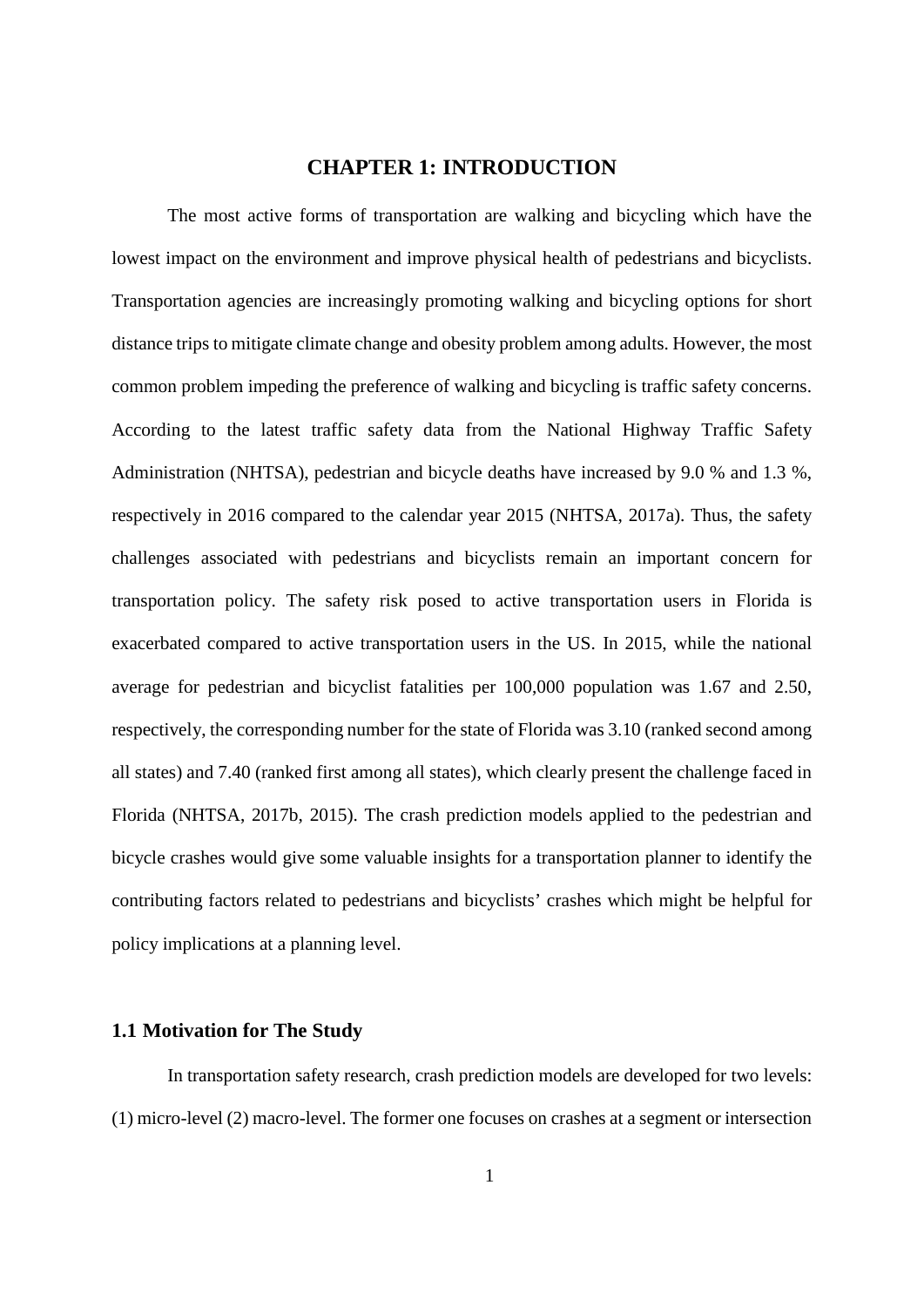to identify the influence of contributing factors with the objective of offering engineering solutions. On the other hand, the macro-level crashes from a spatial aggregation such as traffic analysis zone, census block, census tract, county are considered to quantify the significant factors at a macro-level so that it can provide countermeasures from a planning perspective. Statistical models, such as Poisson and negative binomial regression, have been employed to analyze both micro- and macro-level crashes for many years. However, statistical models have their own model-specific assumptions which lead to inaccurate results of injury likelihood (Chang and Chen, 2005). In this regard, this study contributes to the safety literature by undertaking pedestrian and bicycle crash prediction model using the most widely applied data mining technique: decision tree regression (DTR). To the best of our knowledge, none of the studies have explored data mining techniques in analyzing pedestrian and bicycle crashes at the macro-level. In this regard, three broad categories of predictor variables including traffic, roadway, and socio-demographic characteristics are considered in the DTR model development and validation. In addition, the attributes of the neighboring zones are considered as predictor variables along with the targeted STAZs attributes in DTR models to improve the prediction accuracy of pedestrian and bicycle crashes. Furthermore, the current study has undertaken some ensemble techniques (i.e. bagging, random forest, and gradient boosting) to improve the prediction accuracy of the DTR models considered as weak learner which provides valuable insights on advancing crash prediction modeling techniques for macro-level crash analysis.

#### <span id="page-10-0"></span>**1.2 Study Methodology and Objective**

The most common approach employed to address the macro level crash risk in safety literature is developing the statistical crash frequency models. In this modelling framework,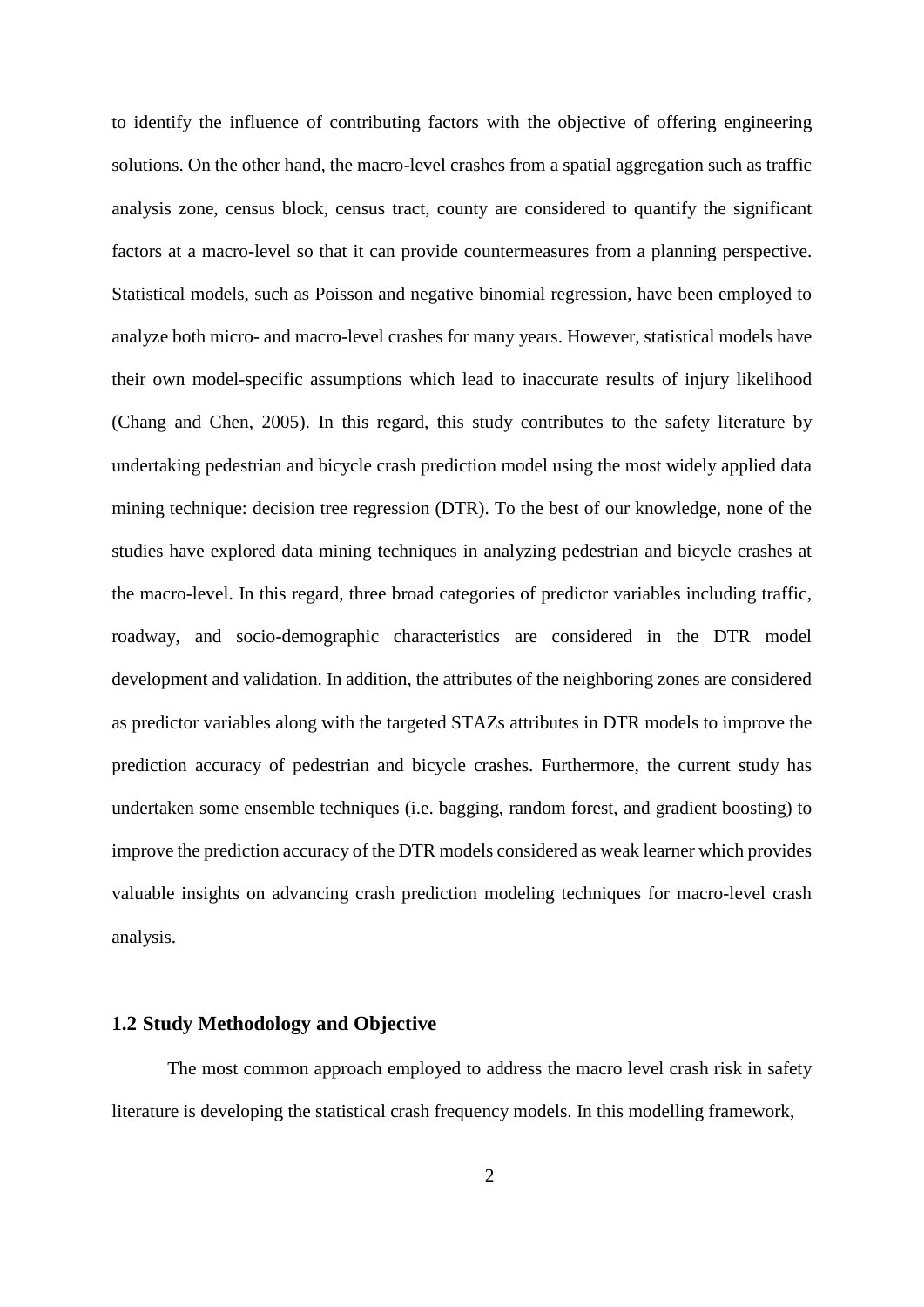the impact of independent/exogenous variables are evaluated for a given dependent variable. However, statistical models have their own model-specific assumptions which lead to inaccurate results of injury likelihood (Chang and Chen, 2005). In our current study, we apply machine learning/data mining approach to develop the pedestrian and bicycle crash prediction model using decision tree regression (DTR). In this regard, three broad categories of predictor variables including traffic, roadway, and socio-demographic characteristics are considered in the DTR model development and validation. In addition, the current study undertakes the attributes of the neighboring zones as predictor variables to improve the prediction accuracy of pedestrian and bicycle crashes. Variable importance of DTR models for both pedestrians and bicyclists crashes were computed in order to perform the policy analysis at macro-level. Furthermore, some ensemble techniques (i.e. bagging, random forest, and gradient boosting) were employed to improve the prediction accuracy of the DTR models considered as weak learner which provides valuable insights on advancing crash prediction modeling techniques for macro-level crash analysis. The models are estimated by using data from Florida at the Statewide Traffic Analysis Zone (STAZ) level for the year of 2010-2012.

### <span id="page-11-0"></span>**1.3 Thesis Structure**

The rest of the thesis is organized as follows: Chapter 2 provides a brief review of relevant earlier research. Chapter 3 describes the modelling methodologies such as decision tree regression and the ensemble techniques employed of this study. Chapter 4 discusses a detailed summary of the data source and predictor variables considered for the analysis. Model estimation results are reported in Chapter 5. Finally, a summary of model findings and conclusions are presented in Chapter 6.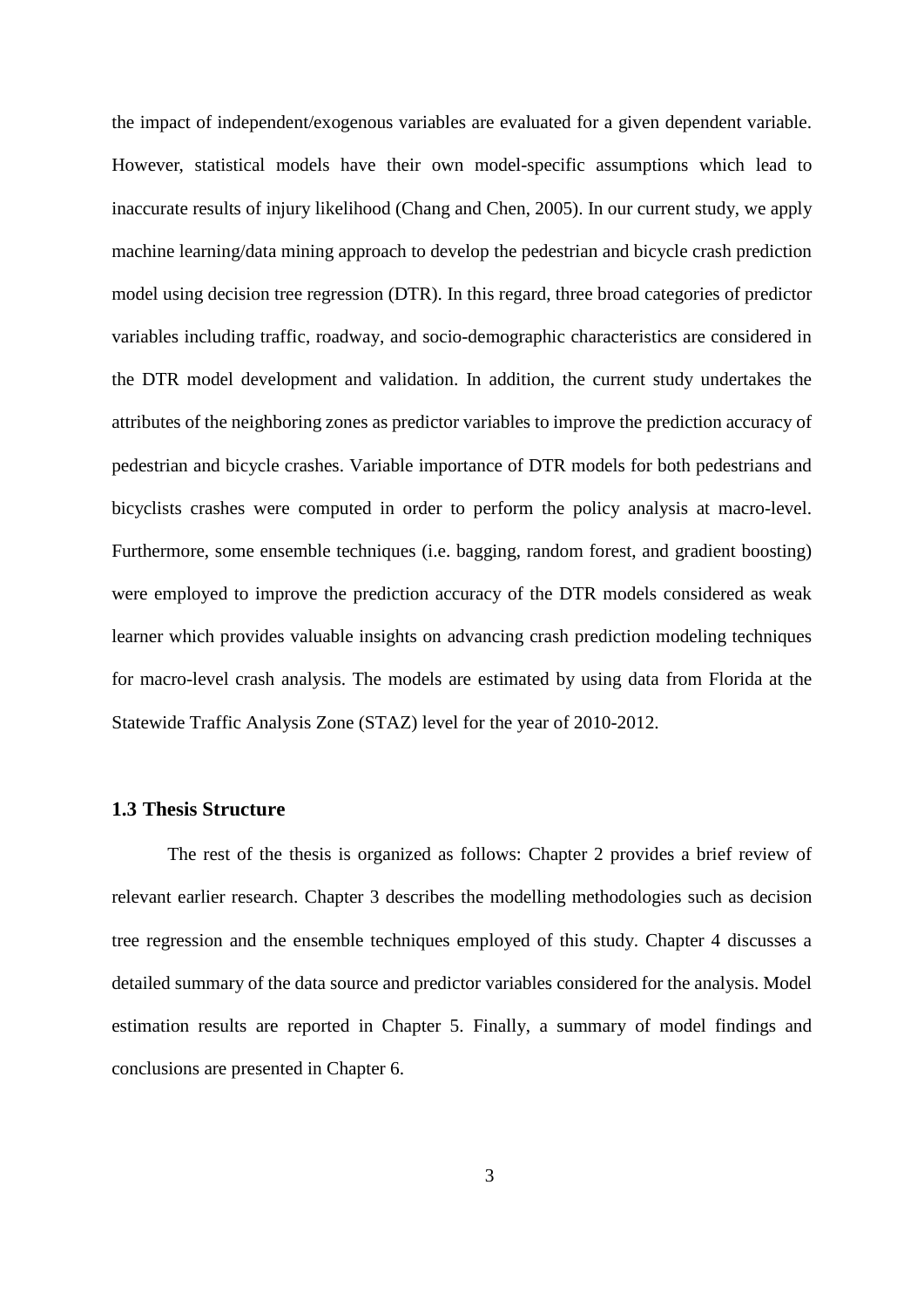## **CHAPTER 2: LITERATURE REVIEW**

<span id="page-12-0"></span>The field of crash modeling is vast. Several research efforts have been conducted throughout the years for developing crash prediction models. Generally, there are two types of modelling techniques had been employed throughout the years (1) statistical models (2) data mining techniques. In this chapter, we present a detailed discussion of the various model structures (statistical and data mining) used in existing literature and position our current study in context.

### <span id="page-12-1"></span>**2.1 Earlier Research**

Road traffic accidents are highly recognized as a national health problem which affects the society both emotionally and economically (Blincoe et al., 2002; NHTSA, 2005). There is a considerable number of research efforts that have been examined in crash frequency estimation (vehicle, pedestrian, and bicycle) (see (Lord and Mannering, 2010) for a detailed review). These studies have been conducted for different modes of vehicle (automobiles and motorbikes), pedestrian and bicycle, and for different scales - micro (such as intersection and segment) and macro-level (such as census tract, traffic analysis zone (TAZ), county). It is beyond the scope of this paper for exhaustive review of micro-level (see (Abdel-Aty et al., 2016; Eluru et al., 2008; Lord et al., 2005) for detailed micro-level literature review) and macro-level (see (Cai et al., 2017, 2016; Lee et al., 2018) for detailed macro level literature review) crash frequency studies. These studies have heavily focused on econometric statistical modeling approaches (Wang et al., 2018; Yuan and Mohamed Abdel-Aty, 2018) for the prediction of traffic crashes with exploring significant contributing factors related to the crash occurrence. However, statistical models can lead to inaccurate estimations of injury likelihood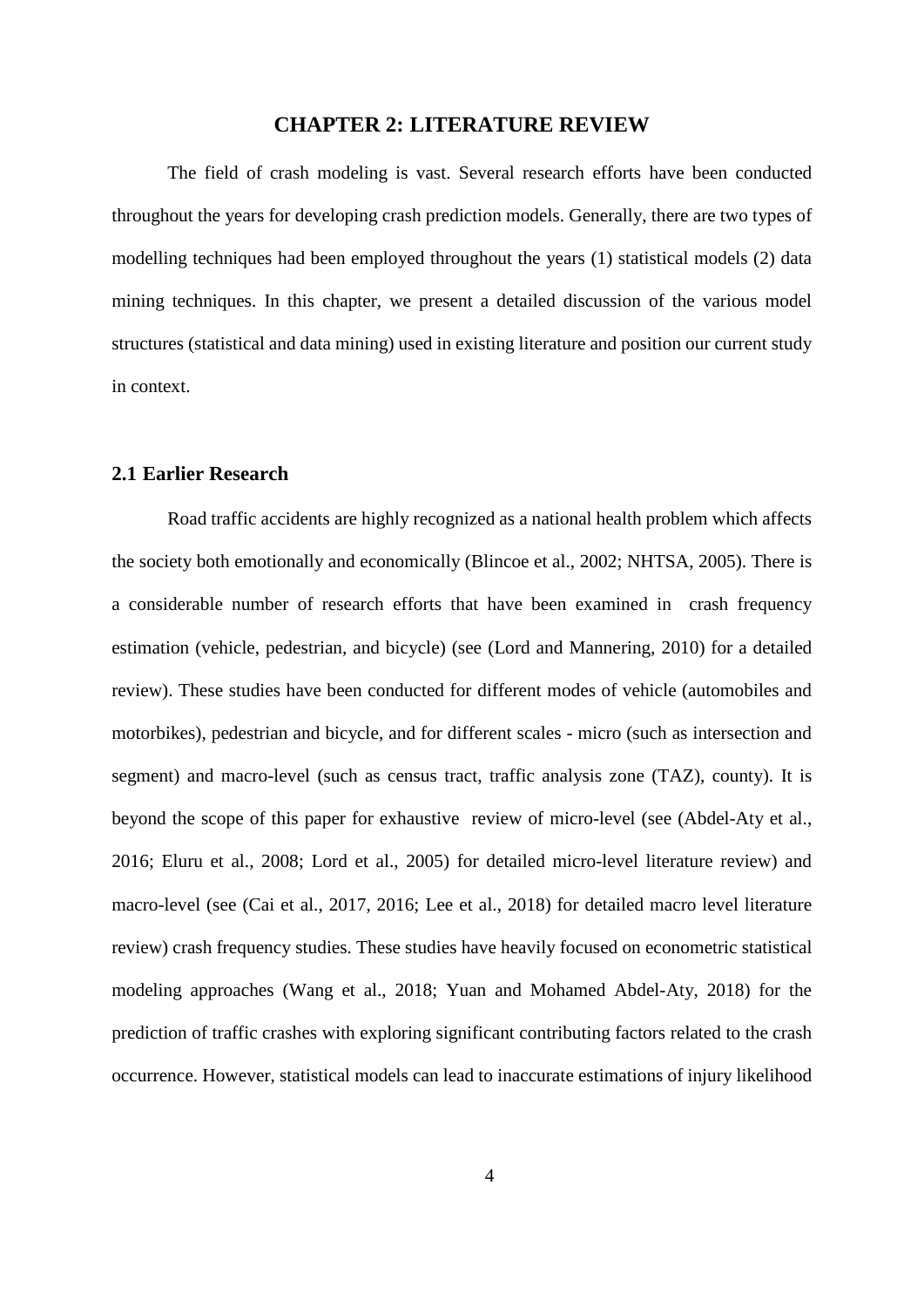if prespecified model assumptions and underlying relationship between dependent and independent variables of these models are invalid (Chang and Chen, 2005).

Moreover, the presence of large number of zeroes in pedestrian and bicycle crashes is one of the major methodological challenges in statistical modeling to analyze the contributing factors related to pedestrian and bicyclist crashes. In crash count models, the presence of excess zeros may result from two underlying processes or states of crash frequency likelihoods: crashfree state (or zero crash state) and crash state (see (Mannering et al., 2016) for more explanation). In the presence of such dual-state, application of single-state model may result in biased and inconsistent parameter estimates. In a statistical framework, the potential relaxation of the single-state count model is zero inflated model for addressing the issue of excess zeros: zero inflated (ZI) model (Shankar et al., 1997). But, several research studies have criticized the application of dual state ZI models for traffic safety analysis (Lord et al., 2007, 2005; Son et al., 2011). A ZI model assumes that two types of zeros exist, i.e., sampling zeros and structural zeros. For traffic safety, the structural zeros correspond to inherently safe conditions implying zero crash by nature and the sampling zeros correspond to potential crash conditions implying zero crash only by chance (Lord et al., 2007, 2005). Hence, the statistical assumptions of having structural zeroes is unrealistic as a traffic crash could occur under any conditions.

Recently, data mining and/or machine learning techniques have become popular in transportation safety research to determine the factors associated with traffic crashes. Unlike statistical models, machine learning techniques are non-parametric methods which do not require any pre-defined underlying relationships between target variable and predictors (Tavakoli Kashani et al., 2014). Among the machine learning techniques, the decision tree model has gained much popularity in transportation safety literature which can identify and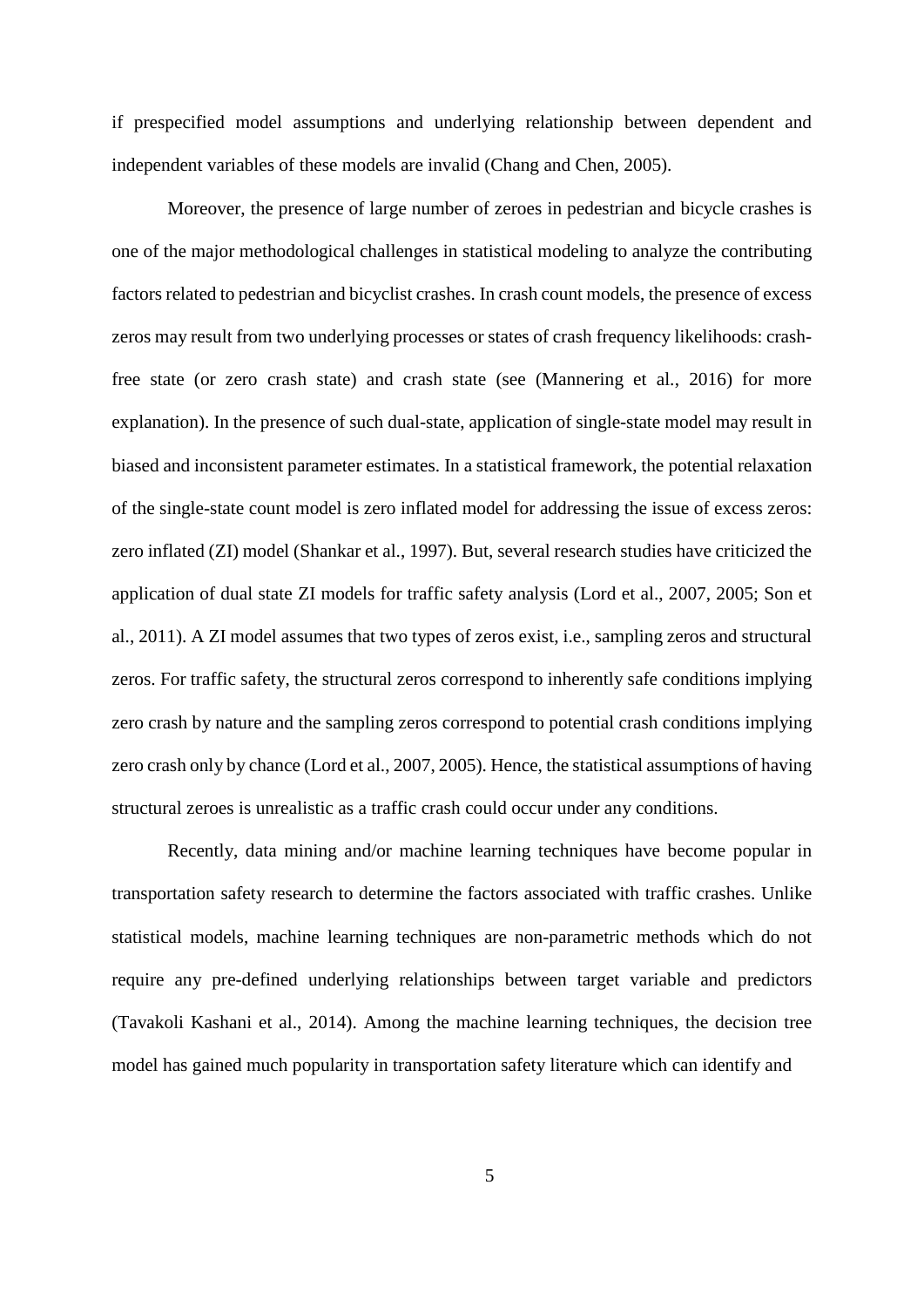easily explain the complex patterns associated with crash risk (Chang and Chen, 2005; Chang and Chien, 2013; Chang and Wang, 2006; Pande et al., 2010). To overcome the shortcoming of the statistical modelling, decision tree can be a preferred alternative for forecasting traffic crashes with reasonable interpretations. Unlike statistical models, decision trees do not need any predefined model assumption and underlying relationship between dependent and independent variables. It does deal well with multicollinear independent variables and does treat satisfactorily discrete variables with more than two levels (Karlaftis and Golias, 2002; Washington and Wolf, 1997). Moreover, decision tree models can help in deciding how to subdivide heavily skewed target variables (i.e., zero crash counts) into ranges while the statistical modeling has some limitations for dealing with heavily skewed data (Song and Lu, 2015). Therefore, decision tree models might be a preferred option to analyze heavily skewed response variable which is most common in pedestrian and bicycle crashes. A summary of earlier studies employing decision tree models in traffic safety literature is presented in Table 1 (Abdel-Aty et al., 2005; Chang and Chen, 2005; Chang and Chien, 2013; Chang and Wang, 2006; De Oña et al., 2013; Eustace et al., 2018; Iragavarapu et al., 2015; Karlaftis and Golias, 2002; Kashani and Mohaymany, 2011; Montella et al., 2012; Pande et al., 2010; Tavakoli Kashani et al., 2014; Wah et al., 2012; Zheng et al., 2016). The information provided in the table includes the study unit considered, the methodological approach employed, the target variables analyzed in the decision tree framework. The following observations can be inferred from the table. From the table, it is evident that all the existing decision tree-based safety studies are conducted at a micro-level such as roadway segments and intersections. To the best our knowledge, none of the studies have explored decision tree methods in order to build the crash prediction model at the macro-level.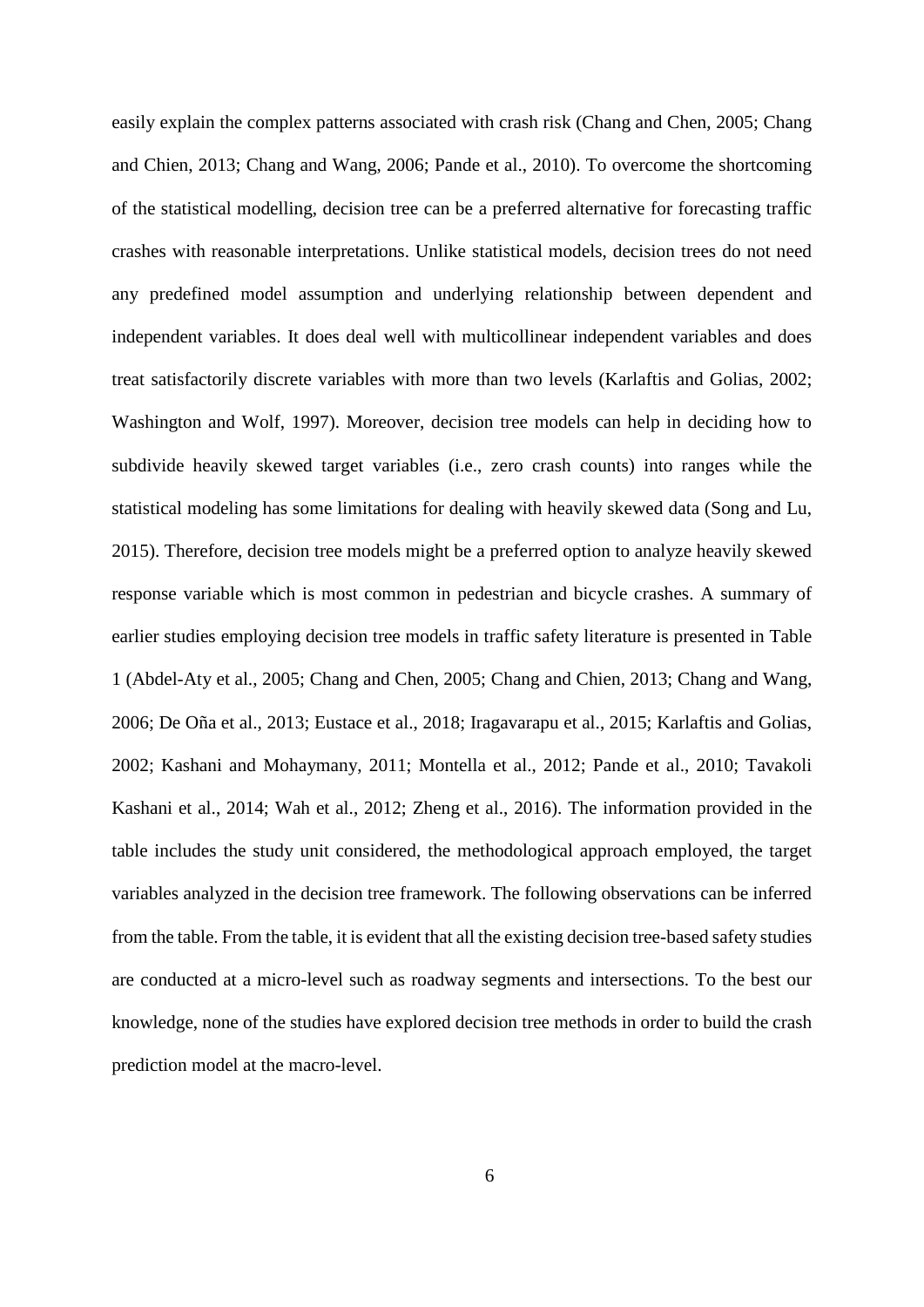<span id="page-15-0"></span>

| Area of<br><b>Interest</b> | <b>Studies</b>            | <b>Study Unit (Scale)</b>                                 | Methodology                | <b>Target Variables Analyzed</b>                                                                                                    |
|----------------------------|---------------------------|-----------------------------------------------------------|----------------------------|-------------------------------------------------------------------------------------------------------------------------------------|
|                            | Kashani et al. (2014)     | Roadway segment (Micro)                                   | <b>Classification Tree</b> | Injury severity level - Injury, fatality                                                                                            |
|                            | Zheng et al. $(2016)$     | Highway-rail grade crossings (Micro)                      | <b>Classification Tree</b> | Highway-rail grade crossings crash                                                                                                  |
|                            | Kashani et al. (2011)     | Two-lane, two-way rural roads<br>segments (Micro)         | <b>Classification Tree</b> | Injury severity level- Light injury,<br>Serious injury, Fatality                                                                    |
|                            | Iragavarapu et al. (2015) | Road segments-pedestrian<br>crash (Micro)                 | <b>Classification Tree</b> | Injury severity level- fatal or non-fatal                                                                                           |
|                            | Chang et al. (2005)       | National Freeway (Micro)                                  | <b>Classification Tree</b> | Injury Severity level $(0-4, 4)$ representing 4 or more<br>crashes)                                                                 |
| Decision<br>Tree           | Wah et al. (2005)         | Roadway segments (Micro)                                  | <b>Classification Tree</b> | Category of Frequencies of motorcycle<br>Accidents- Zero frequency (0), Low frequency (1-<br>19), High frequency (20 and above)     |
|                            | Chang et al. (2006)       | Roadway segments (Micro)                                  | <b>Classification Tree</b> | Injury severity level-fatality, injury, no-injury                                                                                   |
|                            | Pande et al. (2010)       | Roadway segments (Micro)                                  | <b>Classification Tree</b> | Binary variable-Crash vs Non-crash                                                                                                  |
|                            | Chang et al. (2013)       | National freeways (Micro)                                 | <b>Classification Tree</b> | Injury severity level- fatality, injury, no-injury                                                                                  |
|                            | Ona et al. (2013)         | Road Segments-Rural highways (Micro)                      | <b>Classification Tree</b> | Accident Severity-slightly injured,<br>killed or seriously injured (KSI) (state B)                                                  |
|                            | Montella et al. (2012)    | Roadway segments- Powered two-<br>wheeler crashes (Micro) | <b>Classification Tree</b> | Several response variables- severity, crash type,<br>involved vehicles, alignment                                                   |
|                            | Eustace et al. (2018)     | Road segments (Micro)                                     | <b>Classification Tree</b> | Injury severity level-fatal/injury, and property<br>damage only                                                                     |
|                            | Abdel-Aty et al. (2005)   | Road segments (Micro)                                     | <b>Regression Tree</b>     | Total crash, Angle crash, Left turn crash, Head on<br>crash, pedestrian crash, rear-end crash, right turn<br>crash, sideswipe crash |
|                            | Karlaftis et al. (2002)   | Road segments (Micro)                                     | <b>Regression Tree</b>     | Total number of crash                                                                                                               |
| Ensemble<br>Techniques     | Sohn et al. (2002)        | Road segments (Micro)                                     | Arcing and bagging         | Injury severity level-bodily injury and property<br>damage                                                                          |

# **Table 1 Summary of Previous Traffic Safety Studies Using Decision Tree and Ensemble Techniques**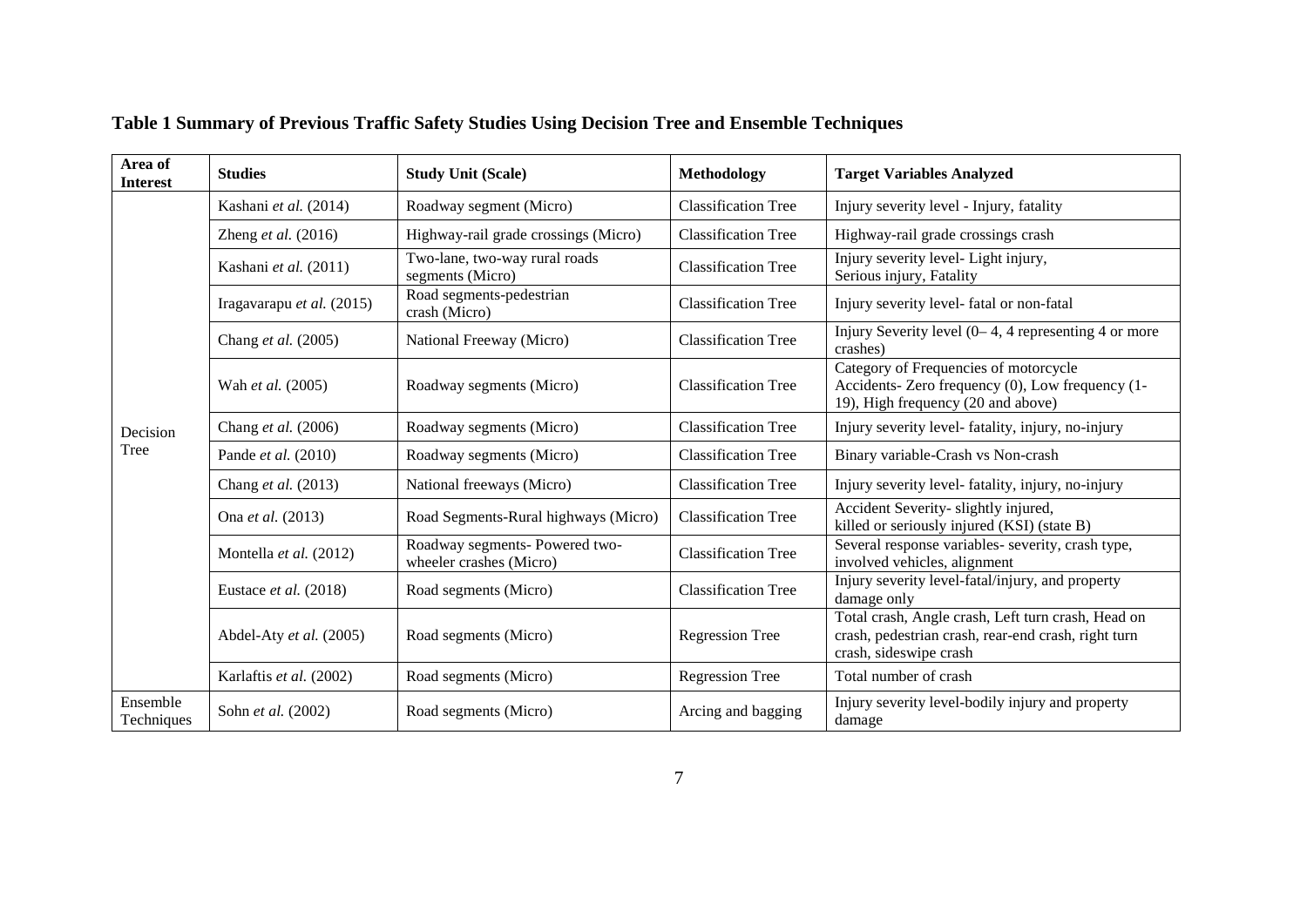It is also noticed that most of the model structures employed in developing decision trees are classification trees except for two studies (Abdel-Aty et al., 2005; Karlaftis and Golias, 2002) which conducted hierarchical tree-based regression for developing the micro-level crash prediction model. Within the decision tree structure, those studies did not explore the total number of pedestrian and bicycle crashes while they have predominantly analyzed crash frequency by severity levels or other different attribute levels.

One of the basic assumptions of most of the modelling techniques are that observations are independent from each other. Nevertheless, this assumption is often violated in traffic data because of possible correlation among observations. For instance, some observations that are from the same spatial units may have common unobserved factors. In macro-level analysis, crashes occurring in a spatial unit are aggregated to obtain the crash frequency. However, this aggregation process might introduce errors in identifying the predictor variables for the spatial unit. For example, a crash occurring closer to the boundary of the unit might be strongly related to the neighboring zone than the actual zone where the crash occurred. There is a considerable amount of research that have been undertaken to accommodate for such spatial unit induced bias (Huang et al., 2010; Lee et al., 2015; Siddiqui et al., 2012). The most recent study proposed the consideration of exogenous variables from neighboring zones for accounting for spatial dependency which was called spatial spillover model (Cai et al., 2016). And, the research effort revealed that models with spatial exogenous variables significantly outperformed the model that did not consider the spatial exogenous variables. In our analysis, we introduce spatial predictor (exogenous) variables from neighboring zones for improving the prediction accuracy. Apart from the statistical and data mining methods, simulation techniques can identify the significant contributing factors related to the crash occurrence (Ekram and Rahman, 2018; Rahman et al., 2018; Rahman and Abdel-Aty, 2018).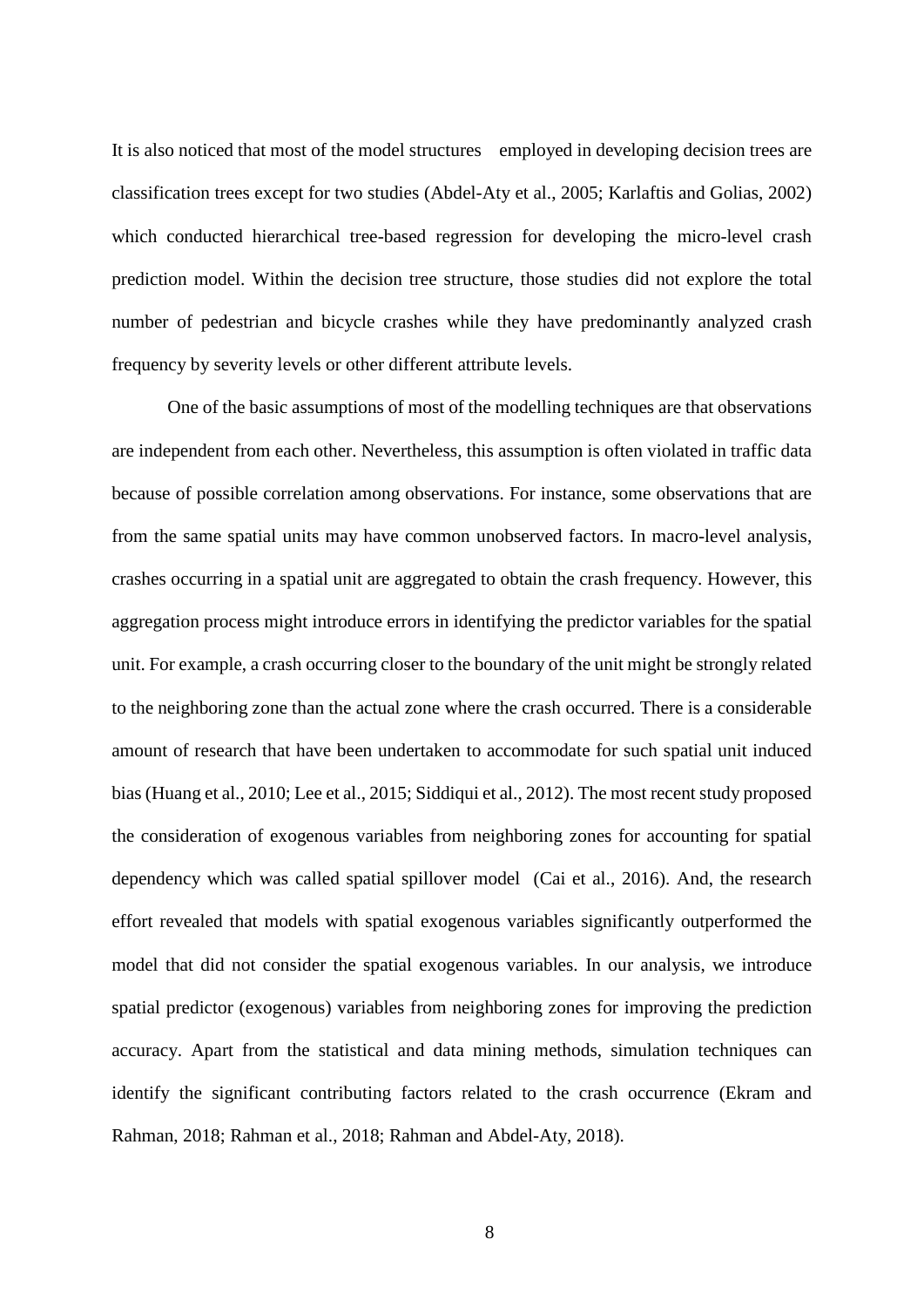However, decision trees can be unstable because of the small variations in the data which might result in a completely different tree being generated. This would result in a good prediction for the majority class, but a relatively poor prediction for the minority class.

This problem can be mitigated by using decision trees within an ensemble (36). In machine learning, ensemble methods are used to obtain better predictive performance than could be obtained from any of the constituent learning algorithms alone. Data ensemble combines various results obtained from a single classifier fitted repeatedly based on bootstrap resamples. The advantage of ensemble lies in the possibility that the difference of result caused by the variance of input data may be reduced by combining each classifier's output. To the best of the authors' knowledge, none of the studies have implemented ensemble techniques in the transportation safety field in order to improve the prediction accuracy except for Sohn et al. (2003), which employed arcing and bagging as ensemble techniques (Table 1). The result suggests that ensemble algorithms such as bagging and arcing improved the prediction accuracy of traffic crashes compared to individual classifier decision tree.

In summary, the current study contributes to non-motorized macro-level crash analysis along three directions: (1) evaluate the regression tree models for both pedestrian and bicycle crashes (2) consider spatial predictor variables in crash prediction models (3) introduction of ensemble techniques (i.e., bagging, random forests, and gradient boosting) in order to improve the prediction accuracy of macro-level crash analysis.

#### <span id="page-17-0"></span>**2.2 Current Study**

The literature review clearly highlights the disadvantages of statistical modeling techniques over data mining frameworks in the burgeoning safety literature. And, it is clearly noted that data mining technique can help in deciding how to subdivide heavily skewed target variables (i.e., zero crash counts) into ranges which is essential for pedestrian and bicycle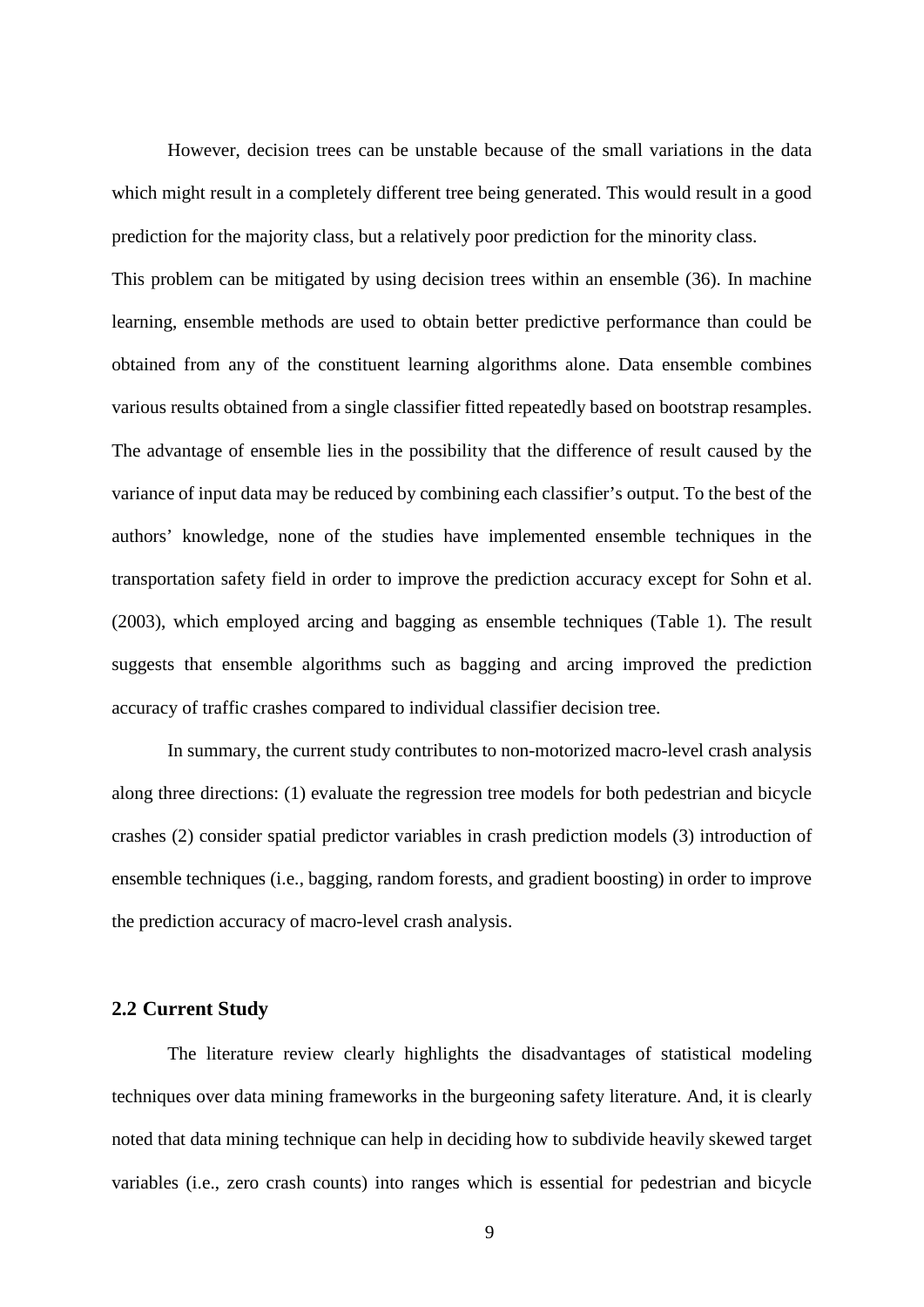crashes. In this context, the current study makes three important contributions for the macrolevel crash risk.

*First*, we apply the data mining techniques for both pedestrian and bicycle crash risk, which is the first application of decision tree regression models in the growing traffic safety literature at macro-level. To facilitate a policy analysis at the macro-level, variable importance of DTR models for both pedestrians and bicyclists crashes were computed.

Second, within the decision tree framework, we also accommodate spatial predictor variables from neighboring STAZs in order to improve the prediction accuracy of DTR models for both pedestrian and bicycle crashes.

*Third*, we undertake some ensemble techniques such as bagging, random forest, and gradient boosting to improve the prediction accuracy of pedestrian and bicycle crashes. Specifically, we examine performance in model estimation and prediction for bagging, random forest, and gradient boosting techniques compared to decision tree regression model.

Empirically, the study develops crash frequency model for both pedestrian and bicycle crash. The models are estimated using STAZ level crash data for the year 2010-2012 for the state of Florida. The model results offer insights on important variables affecting crash frequency.

#### <span id="page-18-0"></span>**2.3 Summary**

This chapter presented a detailed summary of modelling techniques employed in earlier studies for predicting crashes. Further, the chapter positioned the current research work in context. The modelling framework employed in this study is described in detail in the subsequent chapter.

10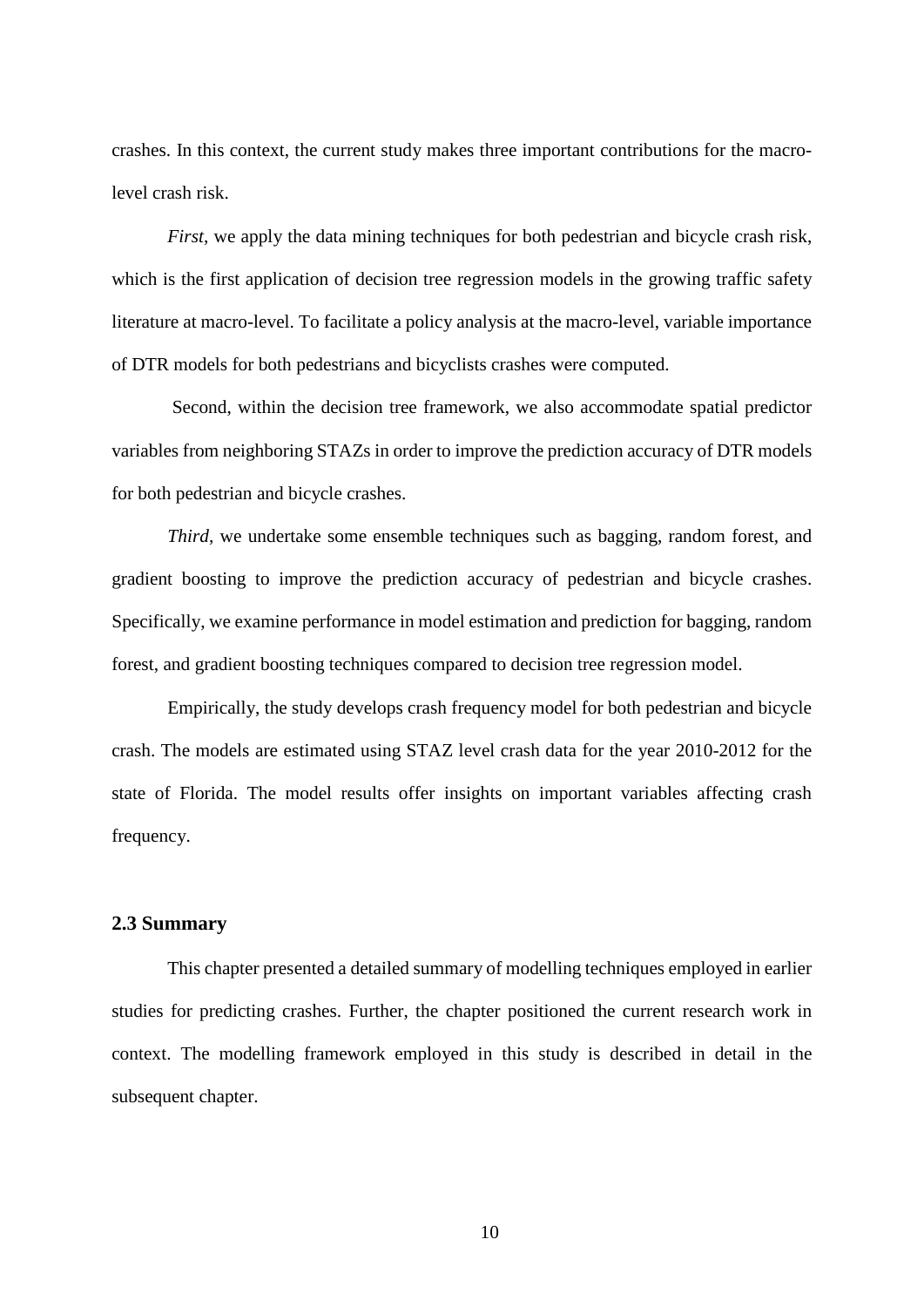# **CHAPTER 3: METHODOLOGY**

<span id="page-19-0"></span>There are two types of decision tree-based methods: classification tree and regression tree. The former is designed to partition data based on the discrete nature of categorical target variables, while the latter is to partition (regress) data on the basis of continuous response data. The target variables in this study are pedestrian and bicycle crashes in each STAZ. Hence, this paper focuses on the latter method regression tree and some ensemble techniques applied to improve the forecasting accuracy.

#### <span id="page-19-1"></span>**3.1 Regression Tree Framework**

A regression tree is referred to a set of rules for dividing a large collection of observations into smaller homogeneous groups based on the predictor (independent) variables with respect to a continuous target (dependent) variable. The methods used to estimate regression trees have been around since the early 1960s and are sometimes referred to as classification and regression tree (CART) (Breiman et al., 1998). Generally, there are two key questions for the development of a regression tree: (1) which variable of all predictor variables offered in the model should be selected to produce the maximum reduction in variability of the response (target) variable, (2) which value of the selected predictor variable (discrete or continuous) results in the maximum reduction in variability of the response variable. Numerical search procedure is undertaken to iterate these two steps until all the observations are portioned into a smaller homogenous group (Washington, 2000).

In this paper, the focus of the regression tree model is to predict the total number of crashes. Let us assume that the response variable,  $Y_n$  (total number of crashes), is a column vector of n random variables, and  $X_{n,p}$  is a matrix of (p-1) random predictor variables measured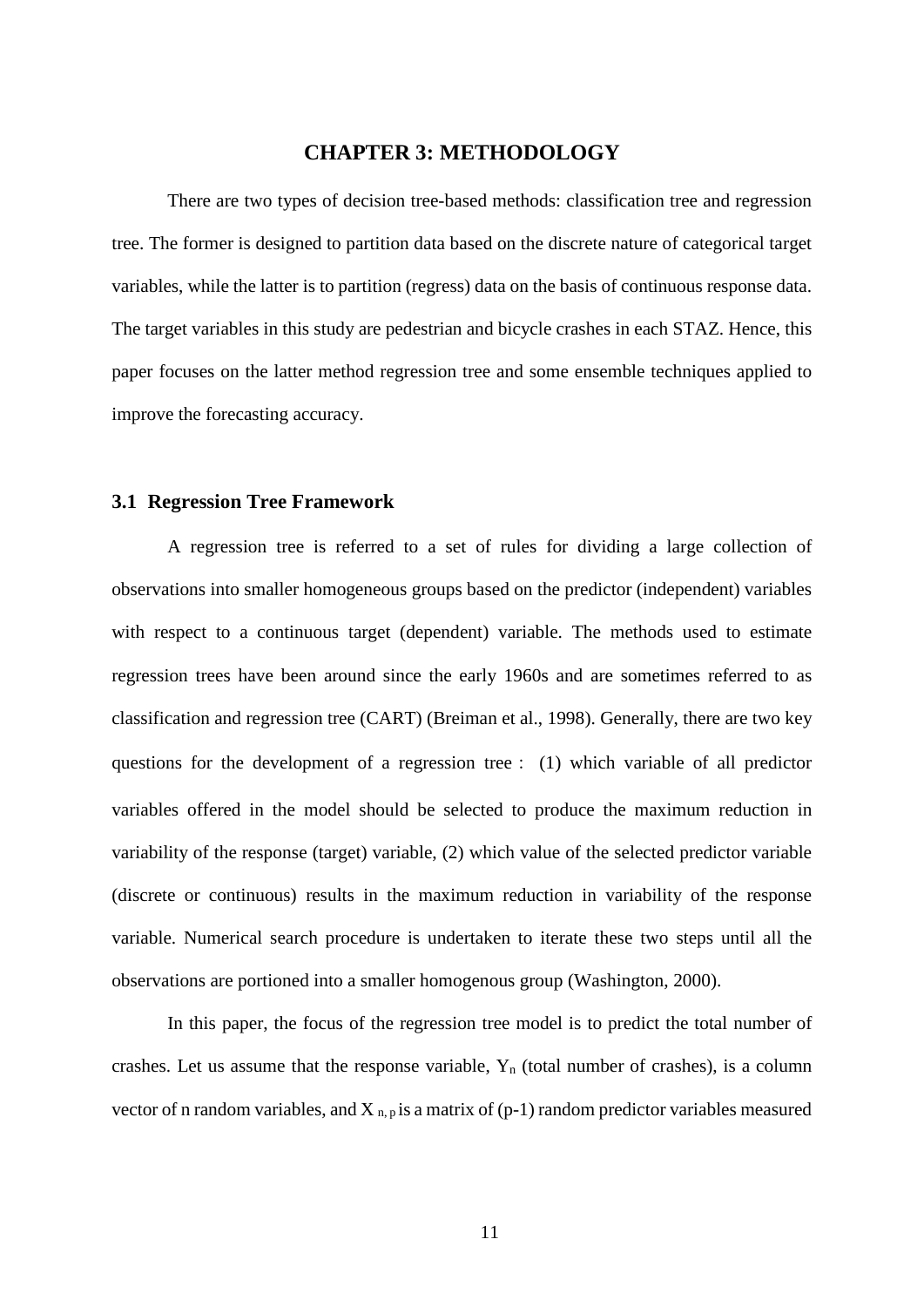for n cases. The equation system for modeling regression tree, the deviance D or sum of square (SSE) is defined as follows:

$$
SSE = D = \sum_{l=1}^{L} (Y_l - \mu)^2
$$
 (1)

$$
\mu = \frac{1}{L} \sum_{l=1}^{L} Y_l = \text{Arithmetic mean of Y}
$$
 (2)

Where,

 $D =$  total deviance of Y, or the sum of squared errors (SSE);

 $Y_1 = l$ th observation in column vector Y; and

 $L =$  sample size over which D is calculated ( $L = n$  for total sample)

The observations in Y are partitioned based on a predictor variable  $X_1$  (which variable results in the maximum reduction in variability of the response variable) that results in two subsamples, say samples b and c, each containing M and N of the original L observations (M  $+ N = L$ ). If the overall sample deviance is  $D_a$ , then the deviance reduction function is

$$
\Delta = D_a - D_b - D_c \tag{3}
$$

Where,  $\Delta$  is the deviance reduction when sample a is partitioned on  $X_1$  to obtain subsamples b and c,

$$
D_a = \sum_{l=1}^{L} (Y_{(a)l} - \mu_{(a)})^2 = \text{total deviance in sample (node) a} \tag{4}
$$

 $D_b = \sum_{l=1}^{M} (Y_{(b)l} - \mu_{(b)})^2$  = total deviance in sample (node) b (5)

$$
D_c = \sum_{l=1}^{N} (Y_{(c)l} - \mu_{(c)})^2 = \text{total deviance in sample (node) c}
$$
 (6)

$$
\mu_{(b)} = \frac{1}{M} \sum_{m=1}^{M} Y_m = \text{Arithmetic mean of subsample (node) b} \tag{7}
$$

$$
\mu_{(c)} = \frac{1}{N} \sum_{n=1}^{N} Y_n = \text{Arithmetic mean of subsample (node) c}
$$
 (8)

It is worth mentioning that M is the sample size of subsample (node) b, and N is the sample size of subsample (node) c. In regression tree, predictor variable  $X_i$  taken from  $X_{n,p}$  is sought to partition the column vector Y such that the deviance reduction function showed in Equation 9 is maximized.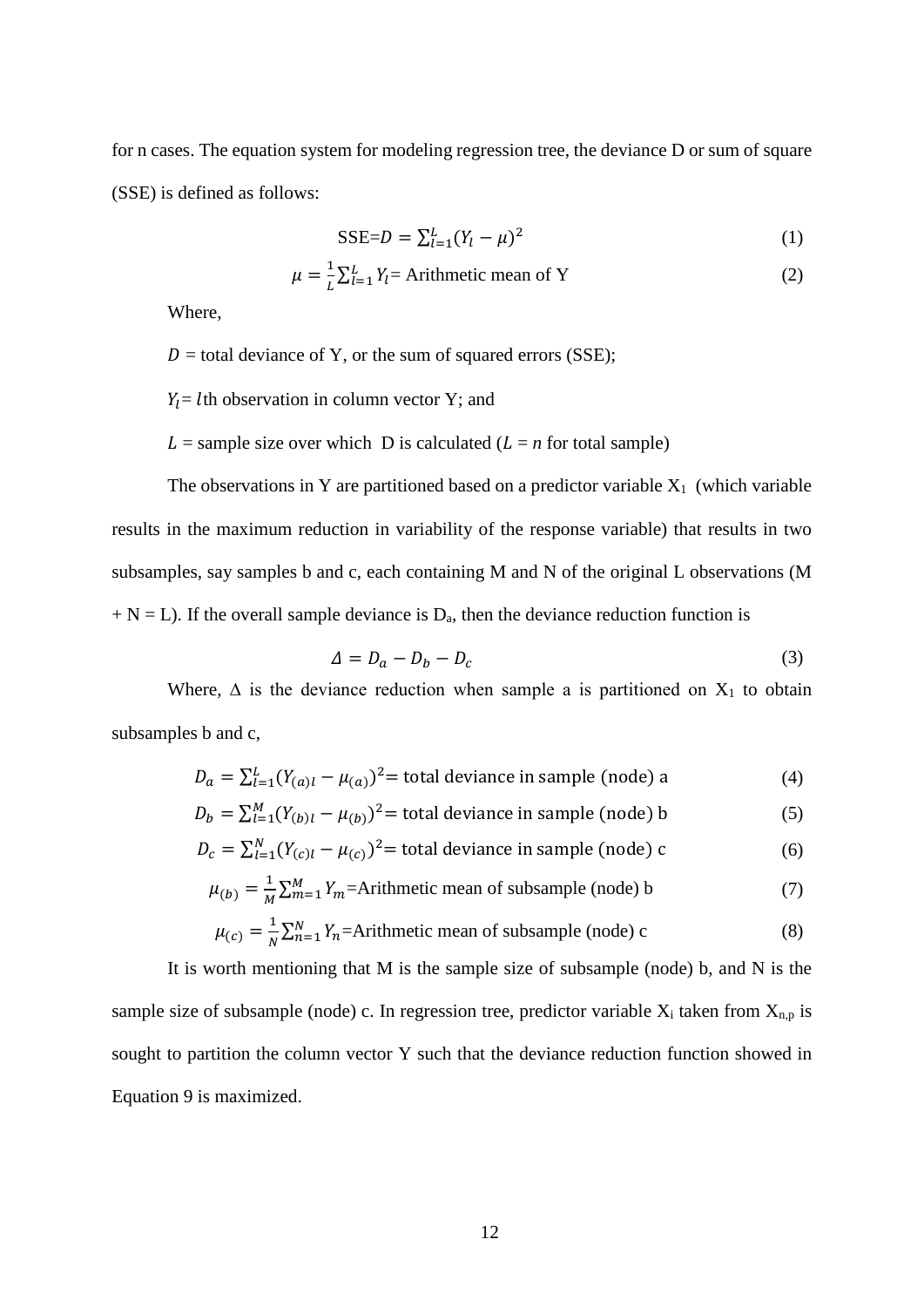$$
\Delta = \sum_{l=1}^{L} (Y_{(a)l} - \mu_{(a)})^2 - \sum_{m=1}^{M} (Y_{(b)l} - \mu_{(b)})^2 - \sum_{n=1}^{N} (Y_{(a)l} - \mu_{(a)})^2
$$
(9)

While searching the matrix from  $X_{n,p}$ , two items must be sought to maximize Equation 9: the variable  $X_i$  and the numerical value on which the corresponding partition of Y will produce the maximum reduction of the deviance reduction function. When this maximal partition is found, the original data in node a are partitioned into two subsamples b and c having minimal combined deviance compared with all possible subsamples. Thus, the reduction in node a deviance is greatest when the deviances at nodes b and c are smallest. As mentioned earlier, numerical search procedures are used to maximize Equation 9.

In regression tree, tree growth will continue until there are homogenous observations in each terminal node. At first, the regression tree produces the maximal tree with a complex structure that overfits the training data. However, maximal tree produces good prediction accuracy in training data but worse prediction accuracy in testing sample. To have better understanding, complex tree overfits the training observations which results in overstated confidence in predictions and inclusion of insignificant predictor variables. The most common method used to reduce overfitting problem is called pruning. This method uses criteria about model complexity to trim the full tree model to a smaller and more manageable or practical tree size which reduce overfitting significantly (Washington, 2000; Washington and Wolf, 1997). The last step of building a regression tree is to select an optimal tree from the pruned trees. The principle behind selecting the optimal tree is to find a tree with respect to a measure of misclassification cost on the testing dataset so that the information in the learning dataset will not overfit. The misclassification cost depends significantly on size of the tree and model with the lower misclassification cost for both training and testing sample is the preferred regression tree model. For example, the misclassification cost for the learning (training) data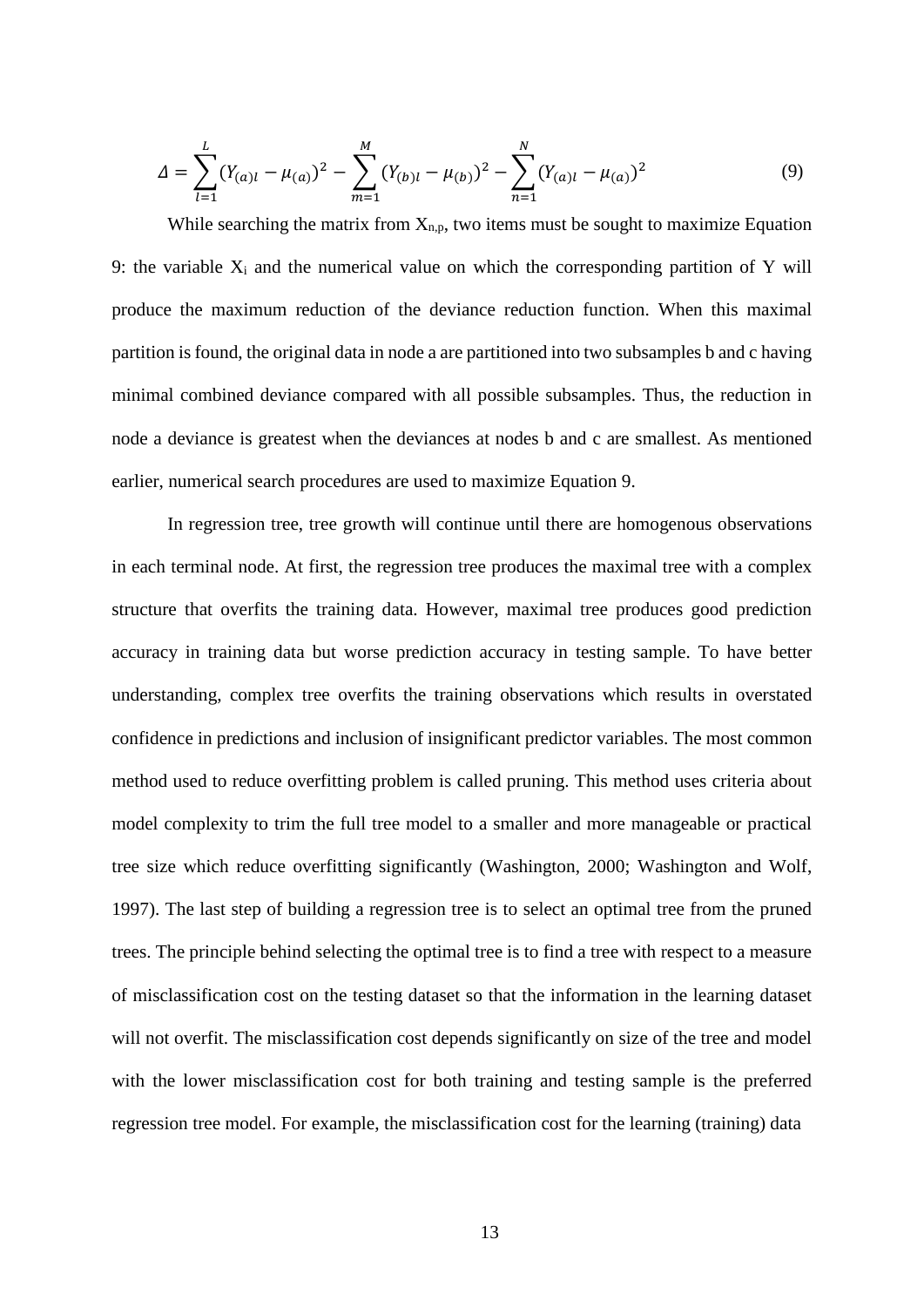decreases monotonically with increasing the size of a tree, indicating that the saturated tree always gives the best fit to the learning data. On the contrary, when tree grows larger and larger, the misclassification cost for the testing data decreases first and then increases after reaching a minimum. This indicates that the saturated tree is greatly overfitted when applied to analyze the testing data. The optimal tree can be determined when the misclassification costs reach a minimum for both the training and testing data (see (Breiman et al., 1998) for a detailed review).

#### <span id="page-22-0"></span>**3.2 Ensemble Techniques**

An ensemble technique is defined by a set of individually trained classifiers whose predictions are combined in order to improve the prediction accuracy of a single classifier (i.e., regression tree). The prediction of an ensemble technique typically requires more computation compared to a single learner so that ensembles techniques compensate poor learning algorithms by performing a lot of extra computation. In this paper, we have undertaken bagging, random forests, and boosting as methods for creating three ensemble techniques of regression tree to construct more powerful prediction models.

The basic idea underlying bagging is to reduce the variance of the decision tree that creates several subsets of data from the training sample with replacement and build the final output averaging all the predictions. To be more specific, if several similar data sets are created by resampling with replacement which is called bootstrapping and a number of regression trees are grown without pruning and averaged, the variance component of the output error is reduced. Mathematically, it is possible to calculate  $\hat{f}^1(x)$ ,  $\hat{f}^2(x)$ ,...,  $\hat{f}^B(x)$ , using B separate training sets, and averaging them in order to obtain a single low variance statistical learning model, given by Equation 10: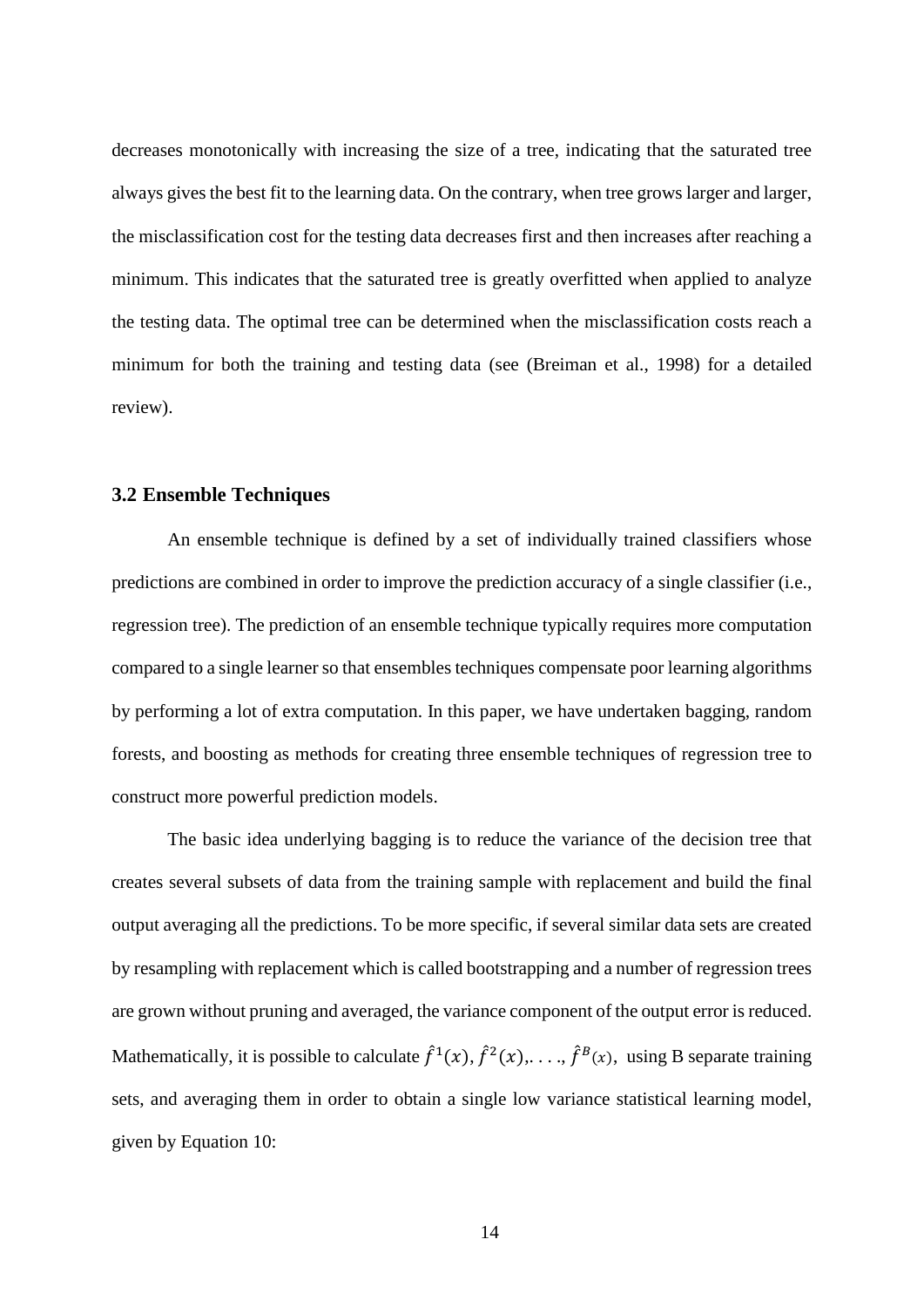$$
\hat{f}_{avg}(x) = \frac{1}{B} \sum_{b=1}^{B} \hat{f}_b(x)
$$
\n(10)

However, this is not practical because the dataset does not have access to multiple training sets. Hence, the sample can bootstrap by taking repeated samples from the training data set (James, G., Witten, D., Hastie, T., & Tibshirani, 2013). This can generate *B* different bootstrapped training data sets and train the model on the *b*th bootstrapped training set in order to get  $f^{*1}(x)$ ,  $f^{*2}(x)$  ... ...  $f^{*B}(x)$ , and finally average all the predictions (See Equation 11)

$$
\hat{f}_{bag}(x) = \frac{1}{B} \sum_{b=1}^{B} \hat{f}^{*b}(x)
$$
\n(11)

This empirical formulation is called bagging.

Random forest is similar to bagging in that bootstrap samples are drawn to construct multiple trees. The main difference from bagging is that random forest compute one extra step having the random selection of predictor variables rather than using all variables to grow the trees. The number of predictors used to find the best split at each node is a randomly chosen subset of the total number of predictors. As with boosting tree, the trees are grown to maximum size without pruning, and aggregation is by averaging the trees. Suppose, there are N observations and M predictor variables in the learning dataset. At first, subsets of data from the training sample with replacement are taken from full dataset like bagging. Then, a subset of M predictor variables is selected randomly, and whichever variables give the best split is used to split the node iteratively. The main advantages of random forest over bagging is that random predictor selection diminishes correlations among unpruned trees and constructs a learning model with low bias and variance at the same time.

Boosting is another approach for improving the predictions resulting from a series of decision trees. Like bagging, boosting is an efficient approach that creates several subsets of data which constructs a final output by averaging all the prediction of resulting trees. Unlike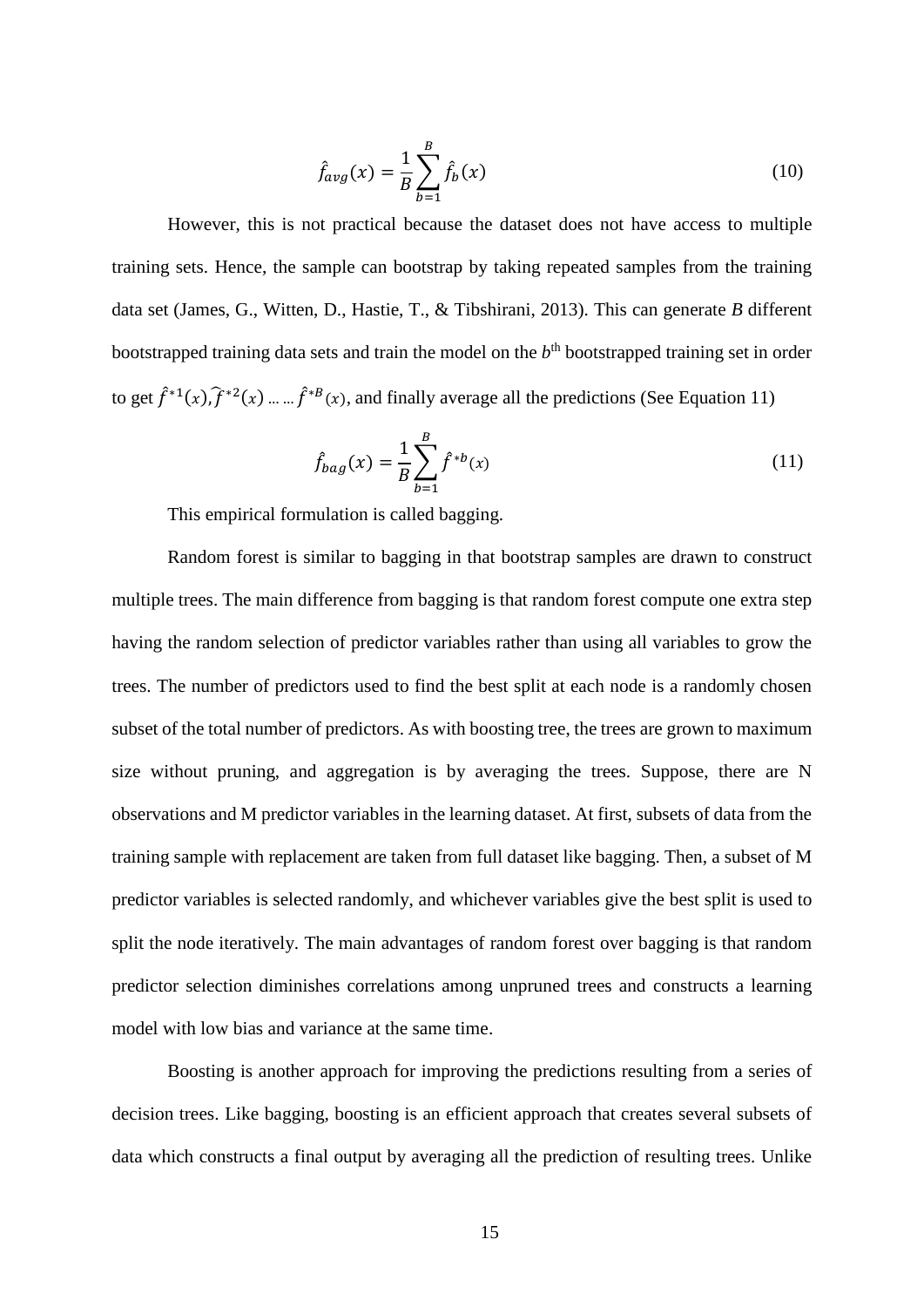bagging, the training set used for each individual learner is chosen based on the performance of the earlier learner(s). In Boosting, observations that are incorrectly predicted by previous classifiers in the individual learners are chosen more often than observations that were correctly predicted Consequently, boosting attempts to produce new learners for its ensemble that are better able to correctly predict examples for which the current ensemble performance is poor. It is worth mentioning that in bagging, the resampling of the training set is not dependent on the performance of the earlier classifiers. In machine learning, gradient boosting technique has gained much popularity for building powerful predictive models from weak learners. Specifically, gradient boosting techniques uses a base weak learner and try to boost the performance of weak learners by iteratively shifting the focus towards problematic observations that were difficult to predict. This ensemble technique identifies problematic observations by large residuals computed in the previous iterations (Mayr et al., 2014).

#### <span id="page-24-0"></span>**3.3 Summary**

The main objective of the study is to develop data mining modelling techniques to predict the pedestrian and bicycle crash in a zonal level. This chapter presented a detailed discussion of the modelling techniques employed in this study.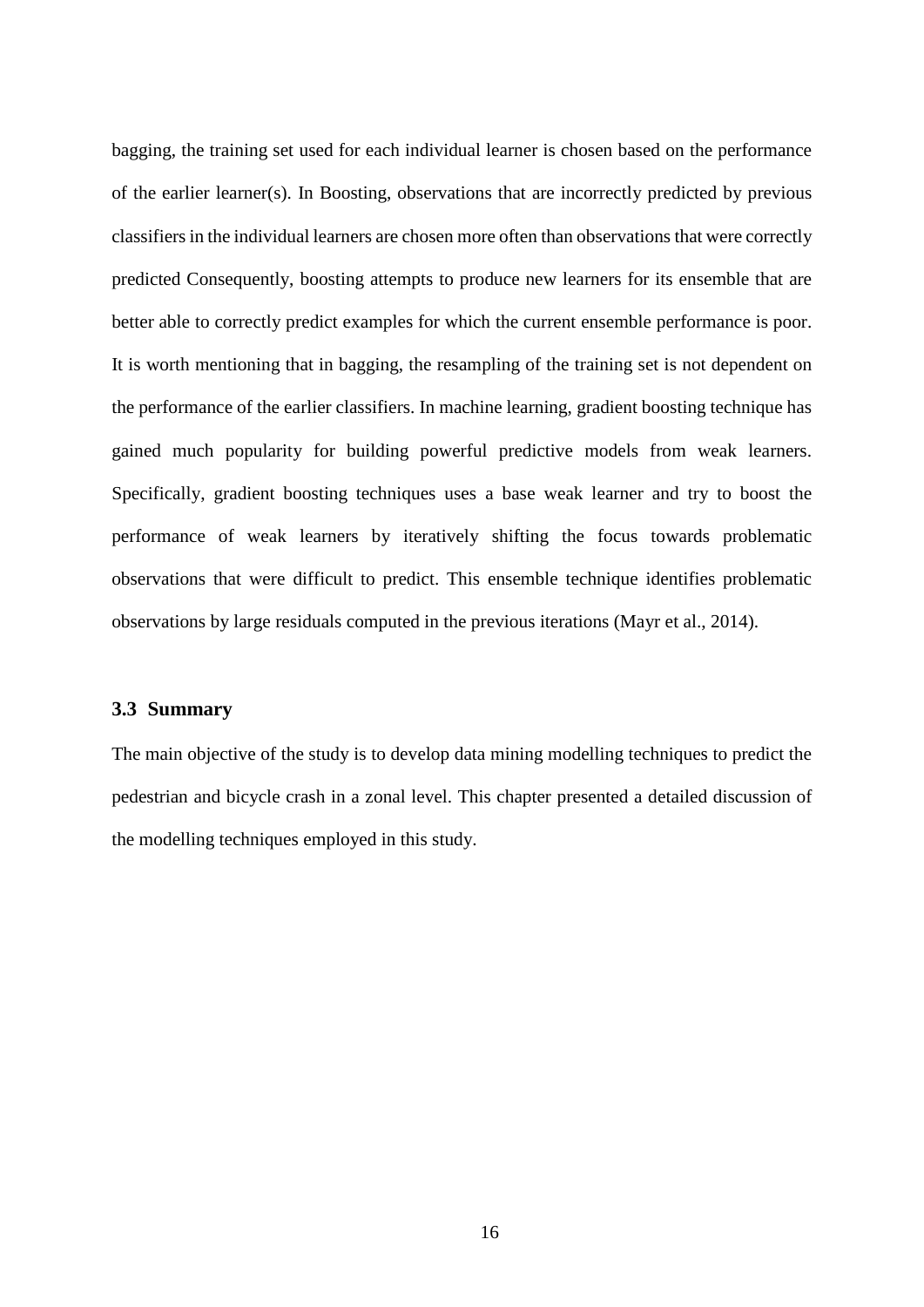## **CHAPTER 4: DATA PREPARATION**

<span id="page-25-0"></span>The previous chapter provided a detailed discussion about the modeling framework employed in the current research effort. This chapter presents characteristics of the data employed for analysis including the source of the data, the compilation of response and predictor variables considered in the analysis.

#### <span id="page-25-1"></span>**4.1 Data Source**

This study is focused on pedestrian and bicycle crashes at the STAZ level. The data provides crash information for 8,518 STAZs, with an average area of 6.472 square miles. Data for the empirical study were obtained from Florida Department of Transportation (FDOT), Crash Analysis Reporting System (CARS) and Signal Four Analytics (S4A) databases for the years 2010 to 2012. CAR and S4A are long and short forms of crash reports in the State of Florida, respectively. The Long Form crash report is used to obtain detailed information on major crashes such as accident resulting in injuries or crashes involving felonious activities (such as hit-and-run or driving under influence). Short Form crash reports depict the reports based on all other traffic crashes. Thus, when integrated, a complete representation of road crashes in Florida is generated.

### <span id="page-25-2"></span>**4.2 Response Variables**

The data provides crash information for 8,518 STAZs. About 16,240 pedestrians and 15,307 bicycles involved crashes that occurred in Florida in these 3 years' period were compiled for the analysis. Among the STAZs, 46.18% of them have zero pedestrian crashes while 49.86% of them didn't have any bicycle crashes. Total number of pedestrian and the bicycle crashes are two response variables that considered in this study.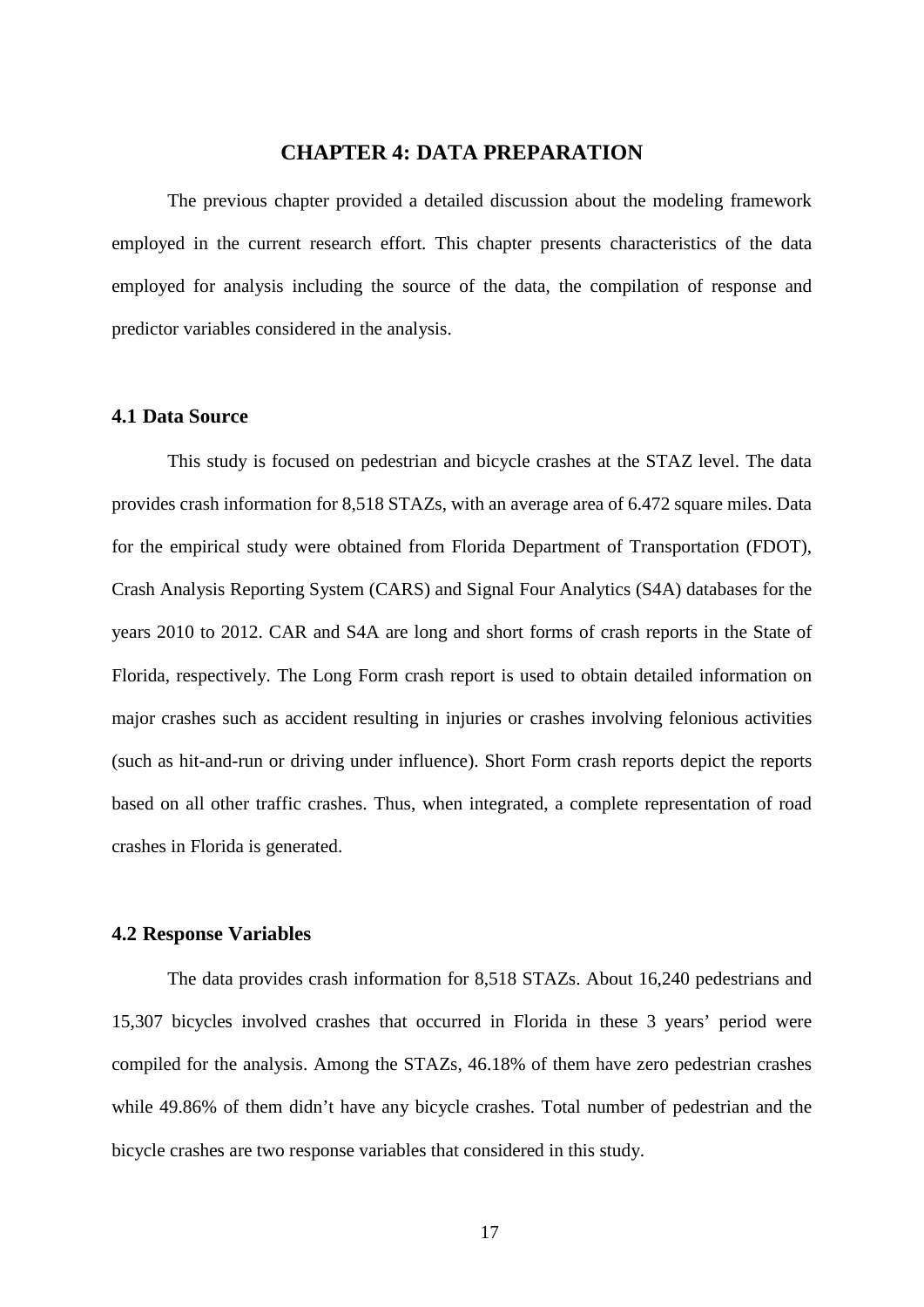#### <span id="page-26-0"></span>**4.3 Exogenous Variables Summary**

The crash records are collected from Florida Department of Transportation, Crash Analysis Reporting (CAR) and Signal Four Analytics (S4A) databases. Roadway characteristics, traffic characteristics, and socio-demographic characteristics - three broad categories of predictors are considered in our study. The response variables are the total number of pedestrian and bicycle crash in each zone. The data employed are obtained from FDOT Transportation Statistics Division and US Census Bureau. The attributes are then aggregated at the STAZ level using geographical information system (GIS). As discussed earlier, the current analysis considered spatial predictor variables which correspond to characteristics of neighboring STAZs along with the target STAZs. Towards this end, for every STAZ, the STAZs that are adjacent are identified. Based on the identified neighbors, a new variable based on the value of each exogenous variable from surrounding STAZs is computed. The descriptive statistics of the response and predictor variables are summarized in Table 2. Specifically, the table provides the predictor values at a STAZ level as well as for the neighboring STAZs.

Roadway characteristics included are road lengths for different functional class, signalized intersection density, length of bike lanes and sidewalks, etc. Intersection density denotes the number of intersections per street mile in a STAZ. Vehicle-miles-traveled and proportion of heavy vehicles in VMT are considered as traffic characteristics. For demographic characteristics, population density, proportion of families without vehicle, proportion of urban area, no of commuters by public transportation, etc. are considered.

#### <span id="page-26-1"></span>**4.4 Summary**

In this chapter, data compilation procedures are discussed. Further, descriptive statistics for both dependent and independent variables are provided. The empirical analysis results are summarized in the next chapter.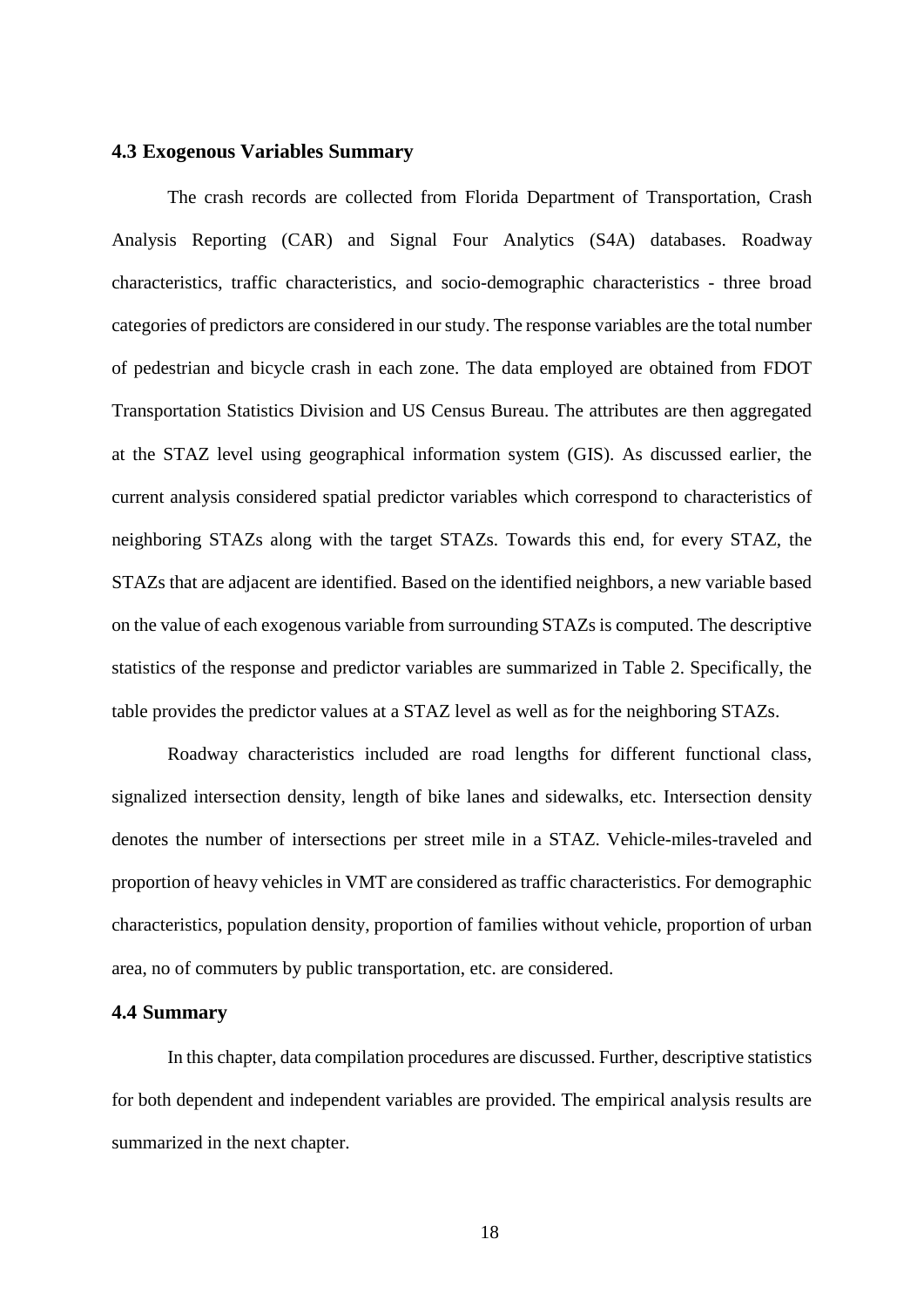# **Table 2 Sample Characteristics of the Road Accidents Attributes**

<span id="page-27-0"></span>

| <b>Variables name</b>                       | <b>Definition</b>                                                                    | <b>Targeted TAZs</b> |             |                  | <b>Neighboring TAZs</b> |                          |                          |
|---------------------------------------------|--------------------------------------------------------------------------------------|----------------------|-------------|------------------|-------------------------|--------------------------|--------------------------|
|                                             |                                                                                      | <b>Mean</b>          | <b>S.D.</b> | Max <sup>a</sup> | <b>Mean</b>             | S.D.                     | Max <sup>a</sup>         |
| <b>Crash Variables</b>                      |                                                                                      |                      |             |                  |                         |                          |                          |
| Pedestrian crash                            | Total number of pedestrian crashes per STAZ                                          | 1.907                | 3.315       | 39.000           |                         | ÷.                       | ٠                        |
| Bicycle crash                               | Total number of pedestrian crashes per STAZ                                          | 1.797                | 3.309       | 88.000           |                         | $\overline{\phantom{a}}$ |                          |
| <b>Traffic &amp; Roadway Variables</b>      |                                                                                      |                      |             |                  |                         |                          |                          |
| <b>VMT</b>                                  | Total vehicle miles travel in the STAZ                                               | 31381.0              | 41852.3     | 684742.8         | 195519.7                | 169120.3                 | 2103376.3                |
| Proportion of heavy vehicle in VMT          | Total heavy vehicle VMT in STAZ /Total<br>vehicles VMT in STAZ                       | 0.067                | 0.052       | 0.519            | 0.070                   | 0.045                    | 0.350                    |
| Proportion of length of arterial roads      | Total length of arterial road/Total road length<br>in the STAZ                       | 0.221                | 0.275       | 1.000            | 0.144                   | 0.125                    | 1.000                    |
| Proportion of length of collectors          | Total length of collector road/Total road<br>length in the STAZ                      | 0.191                | 0.246       | 1.000            | 0.156                   | 0.136                    | 1.000                    |
| Proportion of length local roads            | Total length of local road/Total road length in<br>the STAZ                          | 0.572                | 0.329       | 1.000            | 0.680                   | 0.200                    | 1.000                    |
| Signalized intersection density             | Number of intersections per mile in each<br><b>STAZ</b>                              | 0.227                | 0.578       | 8.756            | 0.378                   | 5.552                    | 495.032                  |
| Length of bike lanes                        | Total length of bike lanes in each STAZ                                              | 0.303                | 1.096       | 28.637           | 1.909                   | 3.847                    | 38.901                   |
| Length of sidewalks                         | Total length of sidewalk in each STAZ                                                | 0.993                | 1.750       | 25.683           | 6.304                   | 6.745                    | 77.720                   |
| <b>Socio-Demographic Variables</b>          |                                                                                      |                      |             |                  |                         |                          |                          |
| Population density                          | Population density per square mile                                                   | 2520.3               | 4043.3      | 63069.0          | 2330.2                  | 3489.7                   | 57181.9                  |
| Proportion of families without vehicle      | Total number of families with no vehicle in<br>STAZ/Total number of families in STAZ | 0.095                | 0.123       | 1.000            | 0.095                   | 0.108                    | 1.000                    |
| School enrollments density                  | Total school enrollment per square miles in<br><b>STAZ</b>                           | 775.02               | 5983.05     | 255147.24        | 684.22                  | 2900.54                  | 102285.73                |
| Proportion of urban area                    | Total urban area in STAZ/Total area in STAZ                                          | 0.722                | 0.430       | 1.000            | 0.650                   | 0.434                    | 1.000                    |
| Distance to the nearest urban area          | Distance of the STAZ to the nearest urban area                                       | 2.140                | 5.441       | 44.101           | $\equiv$                | $\blacksquare$           | $\overline{\phantom{a}}$ |
| Hotels, motels, and timeshare rooms density | Hotels, motels, and timeshare rooms density<br>per square mile                       | 172.49               | 941.71      | 32609.84         | 121.678                 | 528.078                  | 11397.148                |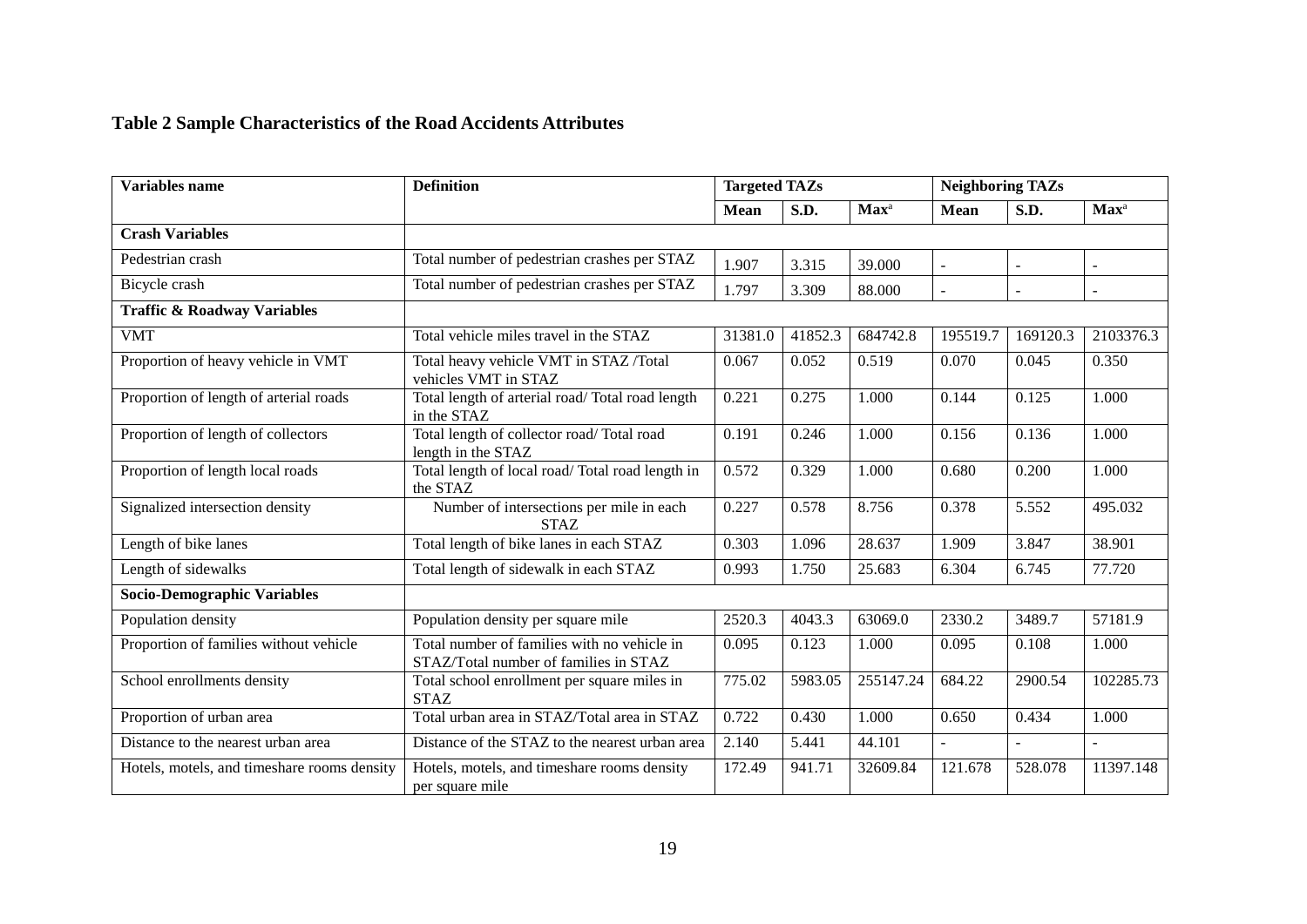| <b>Variables name</b>                    | <b>Definition</b>                           | <b>Targeted TAZs</b> |         |                             | <b>Neighboring TAZs</b> |             |                             |
|------------------------------------------|---------------------------------------------|----------------------|---------|-----------------------------|-------------------------|-------------|-----------------------------|
|                                          |                                             | <b>Mean</b>          | S.D.    | $\mathbf{Max}^{\mathrm{a}}$ | Mean                    | <b>S.D.</b> | $\mathbf{Max}^{\mathrm{a}}$ |
| No of total employment                   | Total employment in STAZ                    | 1140.10              | 1722.45 | 31932.15                    | 6917.245                | 6725.135    | 76533.000                   |
| Proportion of industry employment        | Proportion of industry employment           | 0.176                | 0.232   | 1.000                       | 0.183                   | 0.177       | 1.000                       |
| Proportion of commercial employment      | Proportion of commercial employment         | 0.299                | 0.235   | 1.000                       | 0.305                   | 0.177       | 1.000                       |
| Proportion of service employment         | Proportion of service employment            | 0.525                | 0.257   | 1.000                       | 0.495                   | 0.186       | 1.000                       |
| No of commuters by public transportation | No of commuters using public transportation | 18.813               | 54.273  | 934.000                     | 119.582                 | 246.299     | 3559.985                    |
| No of commuters by cycling               | No of commuters using bicycle               | 5.894                | 19.804  | 775.000                     | 90.869                  | 128.399     | 1902.135                    |
| No of commuters by walking               | No of commuters by walking                  | 14.354               | 34.680  | 1288.000                    | 37.566                  | 74.484      | 1634.530                    |

<sup>a</sup> The minimum values for all variables are zero.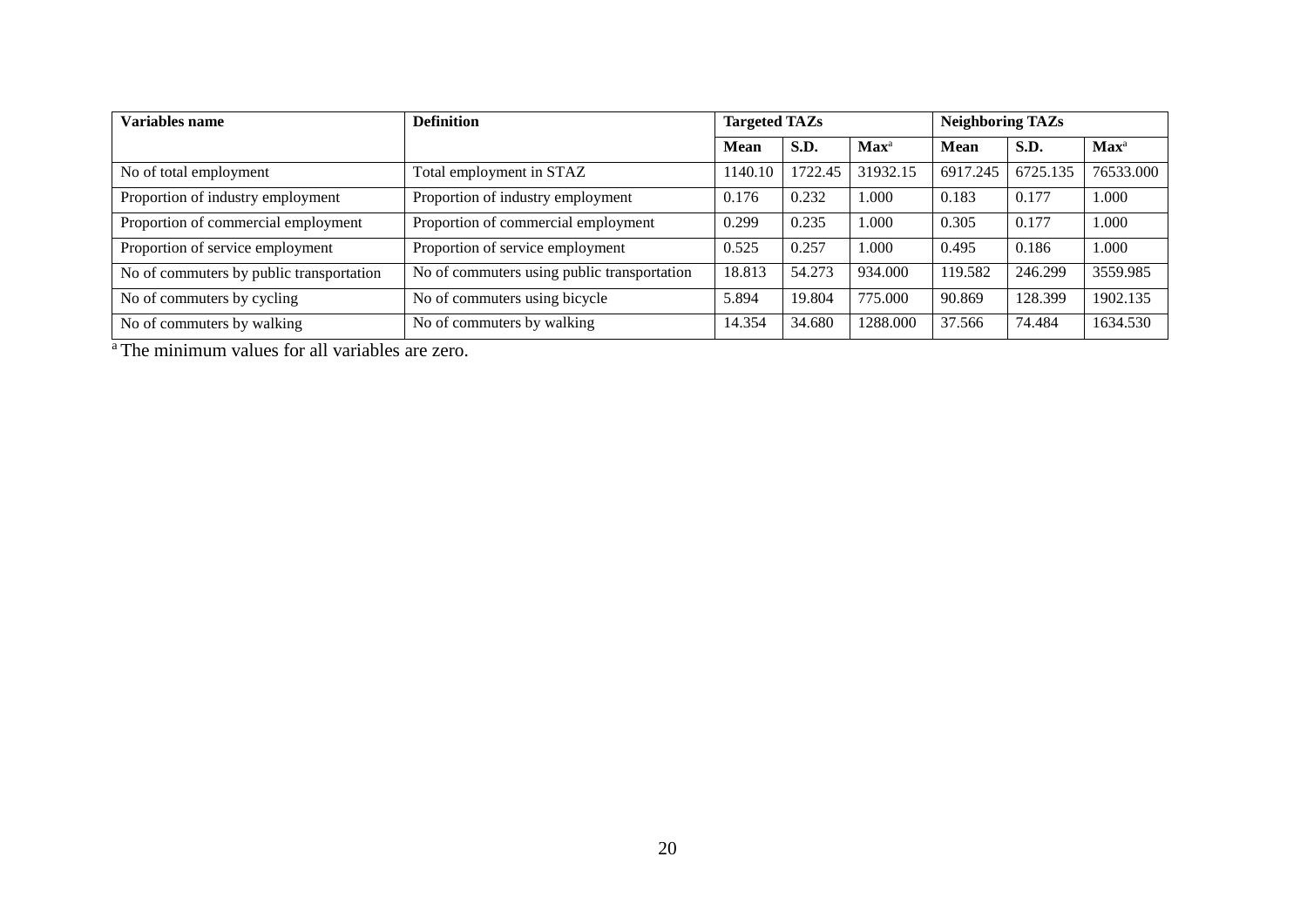### **CHAPTER 5: MODEL ANALYSIS AND RESULTS**

<span id="page-29-0"></span>The results for the models described in Chapter 3 are presented in this chapter. Basically, the model estimation process involved estimating four models as follows (1) DTR aspatial model for pedestrian crashes (2) DTR spatial model for pedestrian crashes (3) DTR aspatial model for bicycle crashes (4) DTR spatial model for bicycle crashes. This chapter presents the modelling results with the explanation of significant predictor variables associate with the pedestrian and bicycle crash risk.

#### <span id="page-29-1"></span>**5.1 Model Specification and Overall Measure of Fit**

In this study, from the 8518 STAZs, 70% of the STAZs were randomly selected as training set for model development while 30% were employed as testing set for model validation. In the first step, the model estimation process involved estimating four models as follows (1) DTR aspatial model for pedestrian crashes (2) DTR spatial model for pedestrian crashes (3) DTR aspatial model for bicycle crashes (4) DTR spatial model for bicycle crashes. Prior to discussing the model results, we compare the estimated models in Table 3. The table presents the Average Squared Error (ASE) and Standard Deviation of Errors (SDE) for the four DTR models with training and testing samples. It is worth mentioning that, a series of trees have been produced in order to achieve the best DTR models for each of the four models mentioned above. The model with the lower ASE and SDE is the preferred DTR model. Across pedestrian and bicycle crash prediction models, the models with spatial predictor variables (spatial model) offer substantially better prediction models in terms of ASE and SDE in both training and testing date sets. Thus, this result highlighted that inclusion of predictor variables of adjacent STAZs improve crash prediction models using data mining techniques (DTR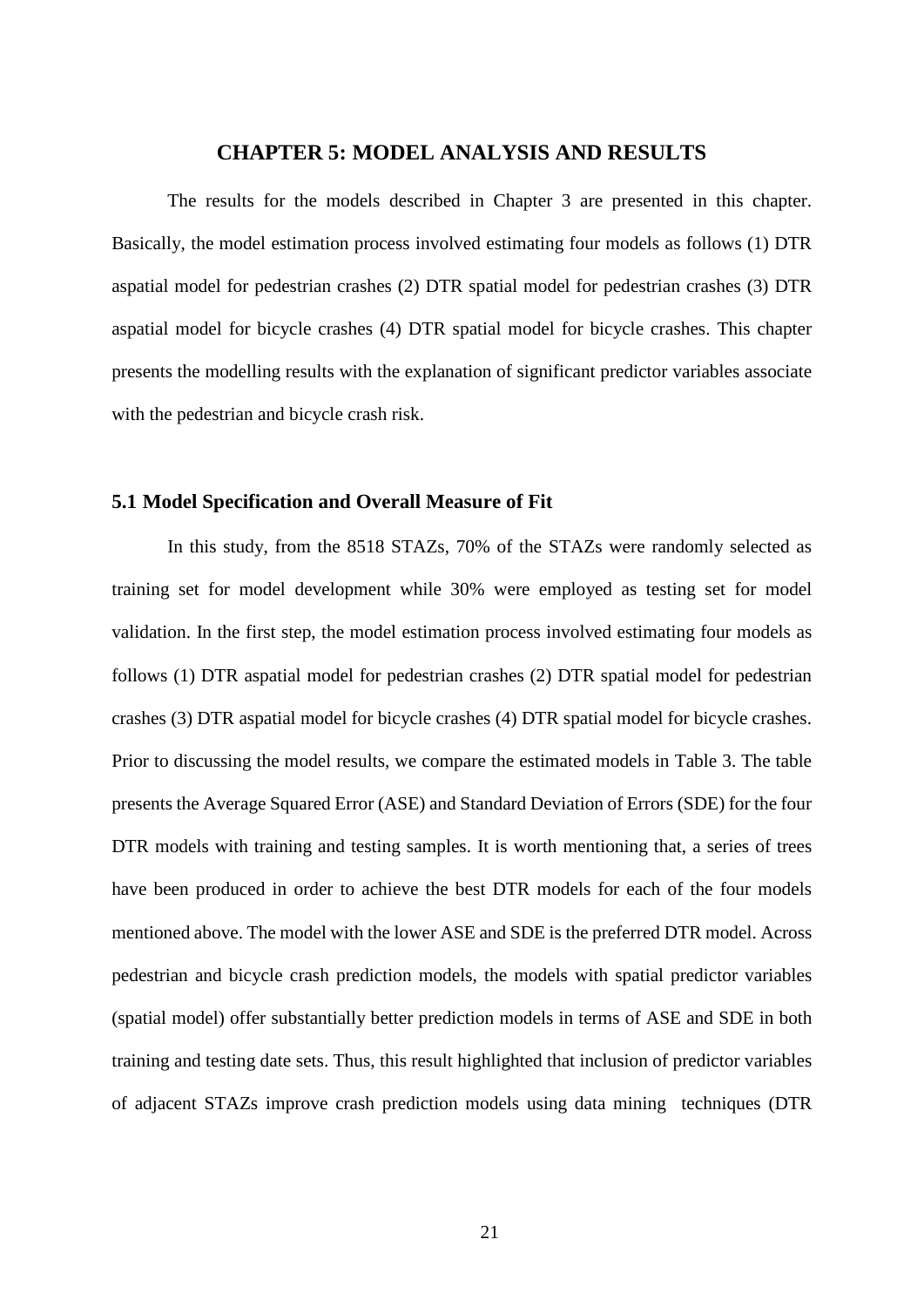models) which confirmed the same results obtained using statistical modeling techniques on Cai et al. (Cai et al., 2016).

<span id="page-30-1"></span>

|  |  | <b>Table 3 Comparison of Predictability Between Different Models</b> |  |  |  |
|--|--|----------------------------------------------------------------------|--|--|--|
|--|--|----------------------------------------------------------------------|--|--|--|

| <b>Pedestrian Crashes</b>     |                                            |                                         |  |  |  |  |
|-------------------------------|--------------------------------------------|-----------------------------------------|--|--|--|--|
| Training $(N=5963)$           | <b>Without Spatial Predictor Variables</b> | <b>With Spatial Predictor Variables</b> |  |  |  |  |
| No of predictor variable used | 10                                         | 12                                      |  |  |  |  |
| <b>ASE</b>                    | 5.597                                      | 5.142                                   |  |  |  |  |
| <b>SDE</b>                    | 2.366                                      | 2.268                                   |  |  |  |  |
| Testing $(N=2555)$            | <b>Without Spatial Predictor Variables</b> | <b>With Spatial Predictor Variables</b> |  |  |  |  |
| No of predictor variable used | 10                                         | 12                                      |  |  |  |  |
| <b>ASE</b>                    | 6.328                                      | 6.178                                   |  |  |  |  |
| <b>SDE</b>                    | 2.516                                      | 2.485                                   |  |  |  |  |
|                               | <b>Bicycle Crashes</b>                     |                                         |  |  |  |  |
| Training $(N=5963)$           | <b>Without Spatial Predictor Variables</b> | <b>With Spatial Predictor Variables</b> |  |  |  |  |
| No of predictor variable used | 9                                          | 12                                      |  |  |  |  |
| <b>ASE</b>                    | 5.413                                      | 5.092                                   |  |  |  |  |
| <b>SDE</b>                    | 2.327                                      | 2.257                                   |  |  |  |  |
| Testing $(N=2555)$            | <b>Without Spatial Predictor Variables</b> | <b>With Spatial Predictor Variables</b> |  |  |  |  |
| No of predictor variable used | 9                                          | 12                                      |  |  |  |  |
| <b>ASE</b>                    | 6.724                                      | 5.926                                   |  |  |  |  |
| <b>SDE</b>                    | 2.594                                      | 2.435                                   |  |  |  |  |

### <span id="page-30-0"></span>**5.2 DTR Model Estimation and Interpretation**

As previously mentioned, DTR partitions the data into relatively homogeneous terminal nodes, and it takes the mean value observed in each node as its predicted value. The empirical analysis involved a series of DTR model estimations in order to achieve the lowest possible ASE and SDE. In presenting the DTR framework, we will restrict ourselves to the discussion of the decision tree regression graphically. The main objective of this paper is to explore the DTR models in order to obtain the important contributing factors (either using spatial predictor variables or not) for pedestrian and bicycle crashes and then substantially improving the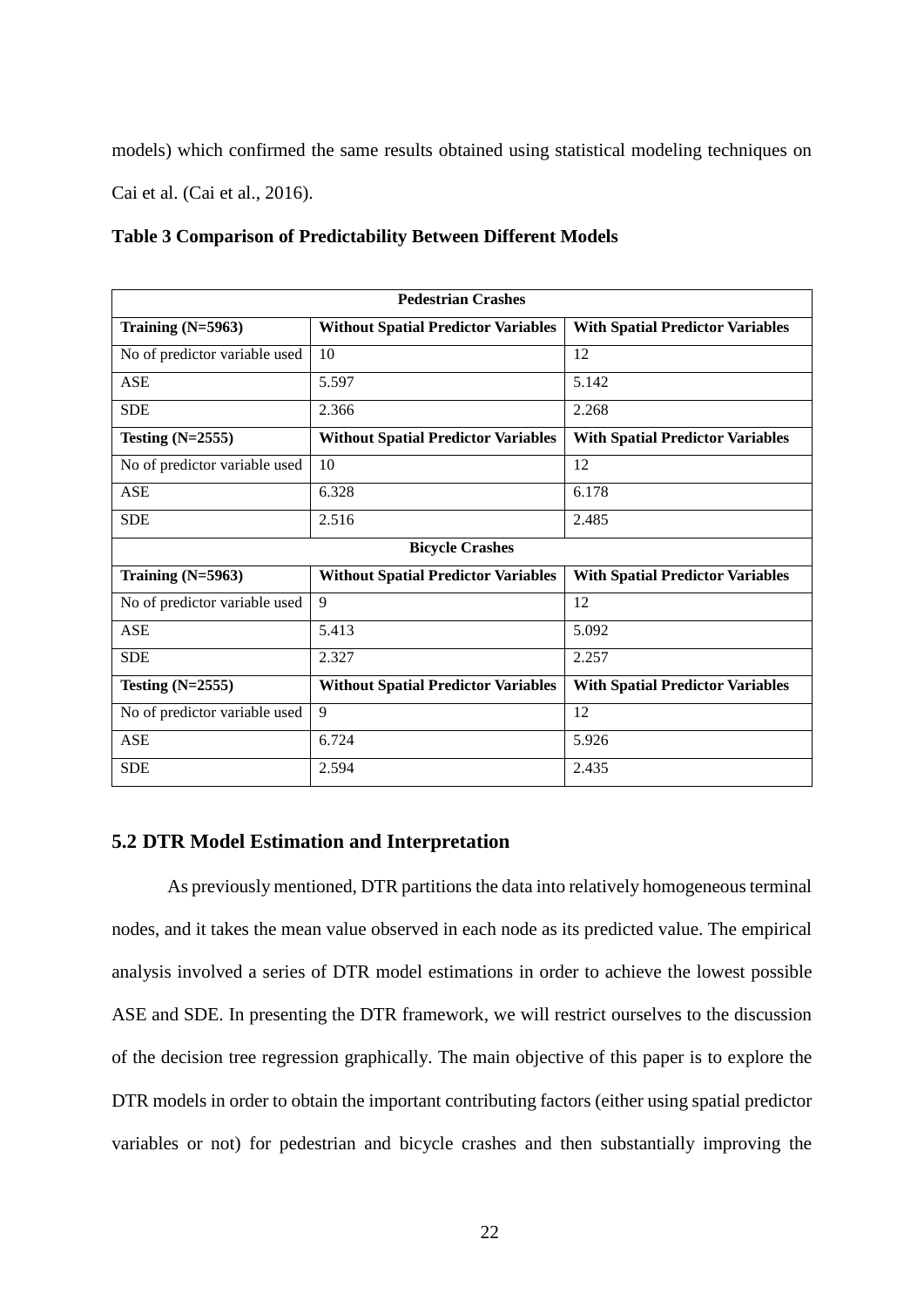prediction model by applying ensemble techniques to the DTR models. Toward this end, lists of variables are entered into each model and their relative importance were also produced. Variable importance is calculated based on deviance (D) or sum of squared errors (SSE) of each variable which indicates a measure of the dispersion. The first partition of the observations in the DTR models is undertaken based on the most important predictor variable resulting in the maximum reduction in variability of the response variable. Then, further partitions are made based on the hierarchy of most important variables. The importance value of the most important variable is 1. Then all other variables are assigned with a relative importance. The variable importance result of four models (2 model types with and without spatial predictor variables of neighboring STAZs) of pedestrian and bicycle crashes each are displayed in Table 4 and Table 5, separately. Across the four models for either pedestrian or bicycle crashes, the significant importance variable are quite comparable. While the variables with relative importance results for all DTR models across pedestrians and bicycle crashes are presented, the discussion focuses on the DTR model with spatial predictor variables that offers the best model.

#### <span id="page-31-0"></span>5.2.1 DTR models for pedestrian crash

For DTR spatial model, seven predictor variables of targeted STAZs and five predictor variables of neighboring STAZ are found to be most important variables for forecasting pedestrian crash. Five significant predictor variables of neighboring STAZ confirmed the importance of including spatial variables in order to predict the pedestrian crashes at the macrolevel. The results of the variable importance for both models (aspatial and spatial) for pedestrian crashes are presented in Table 4. To emphasize the predictor variables, we also ranked each variable based on their variable importance – with 1 as the highest important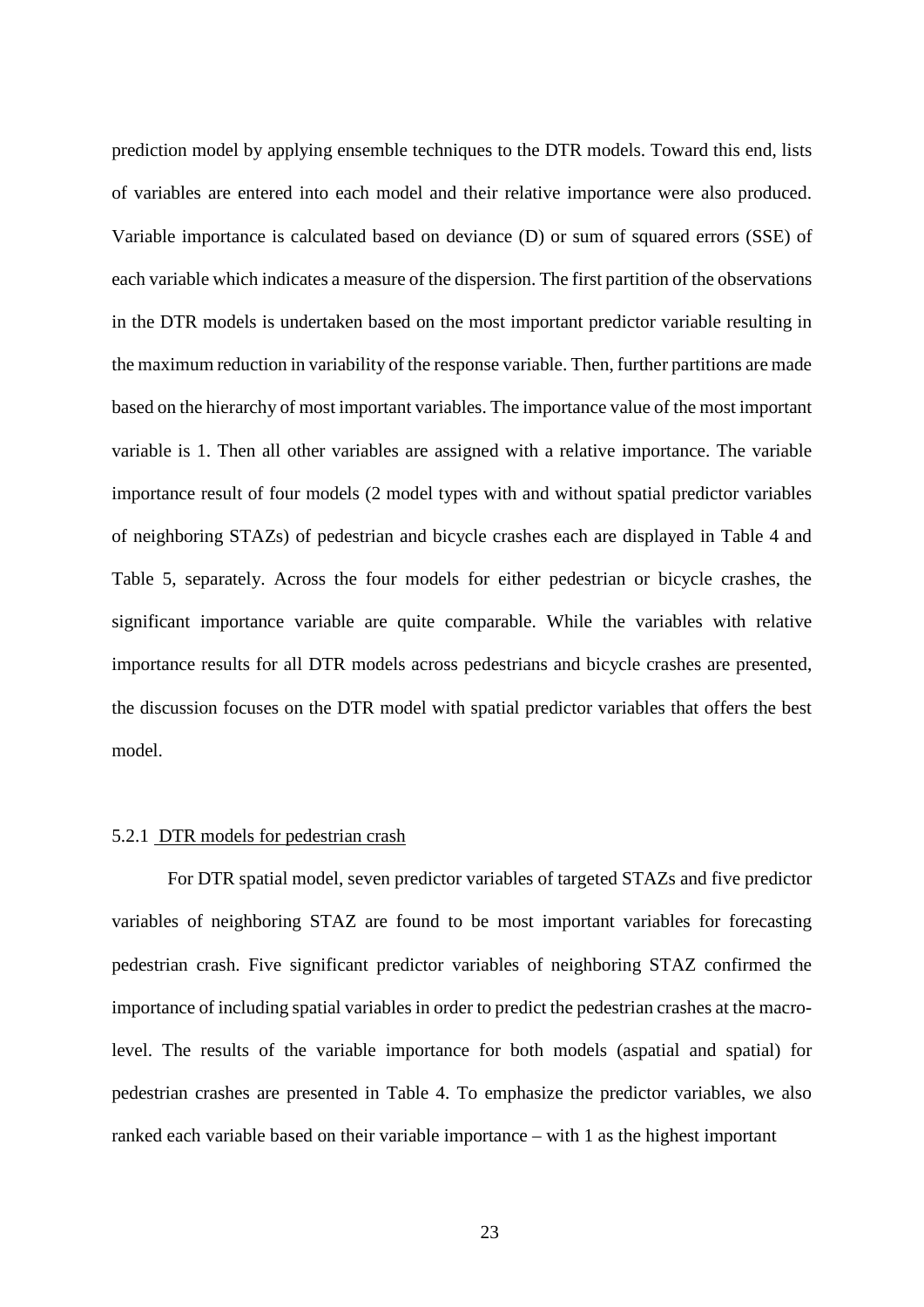variable and 12 as the lowest important variable in spatial model.

| <b>Predictor variables</b>                                  | <b>Aspatial</b> | <b>Ranking</b> | <b>Spatial</b> | <b>Ranking</b> |  |  |  |
|-------------------------------------------------------------|-----------------|----------------|----------------|----------------|--|--|--|
| <b>STAZ</b> predictor variables                             |                 |                |                |                |  |  |  |
| Number of commuters by public transportation                | 1.0000          | $\mathbf{1}$   | 1.0000         | 1              |  |  |  |
| Number of total employments                                 | 0.5236          | 2              | 0.5372         | 2              |  |  |  |
| Signalized intersection density                             | 0.3999          | 3              | 0.4191         | 3              |  |  |  |
| Number of commuters by walking                              | 0.3744          | 4              | 0.3673         | $\overline{4}$ |  |  |  |
| Vehicle miles travelled (VMT)                               | 0.2968          | 5              | 0.3405         | 6              |  |  |  |
| Length of sidewalks                                         | 0.2883          | 6              | 0.3479         | 5              |  |  |  |
| Length of bike lanes                                        | 0.1359          | 7              | 0.1394         | 9              |  |  |  |
| Distance to nearest urban area                              | 0.0511          | 8              |                |                |  |  |  |
| Hotels, motels, and timeshare rooms density                 | 0.0459          | 9              | $\overline{a}$ |                |  |  |  |
| Proportion of urban area                                    | 0.0215          | 10             |                |                |  |  |  |
| Spatial predictor variable                                  |                 |                |                |                |  |  |  |
| Number of commuters<br>transportation<br>by public<br>in    |                 |                | 0.3200         | $\overline{7}$ |  |  |  |
| neighboring STAZs                                           |                 |                |                |                |  |  |  |
| Number of commuters by walking in neighboring STAZs         |                 |                | 0.1703         | 8              |  |  |  |
| Population density in neighboring STAZs                     |                 |                | 0.1372         | 10             |  |  |  |
| Proportion of families without vehicle in neighboring STAZs | L,              | ÷              | 0.1304         | 11             |  |  |  |
| School enrollment density in neighboring density            |                 |                | 0.0530         | 12             |  |  |  |

#### <span id="page-32-0"></span>**Table 4 Variable Importance for Pedestrian Crash of STAZs**

The following observations can be made based on the results presented in Table 4. The most important variable for determining the number of pedestrian crashes in macro-level is number of commuters using public transport with relative importance 1.0. The statistical modelling results intuitively support that commuters by public transportation reflect zones with higher pedestrian activity resulting in increased crash risk (Abdel-Aty et al., 2013). The next most important variable to predict the pedestrian crashes is total employment which is surrogate measures of pedestrian exposure (Siddiqui et al., 2012). Hence, it is expected that total employment has a higher impact on crash frequency. The variables including signalized intersection density, number of walk commuters, length of sidewalks, and length of bike lanes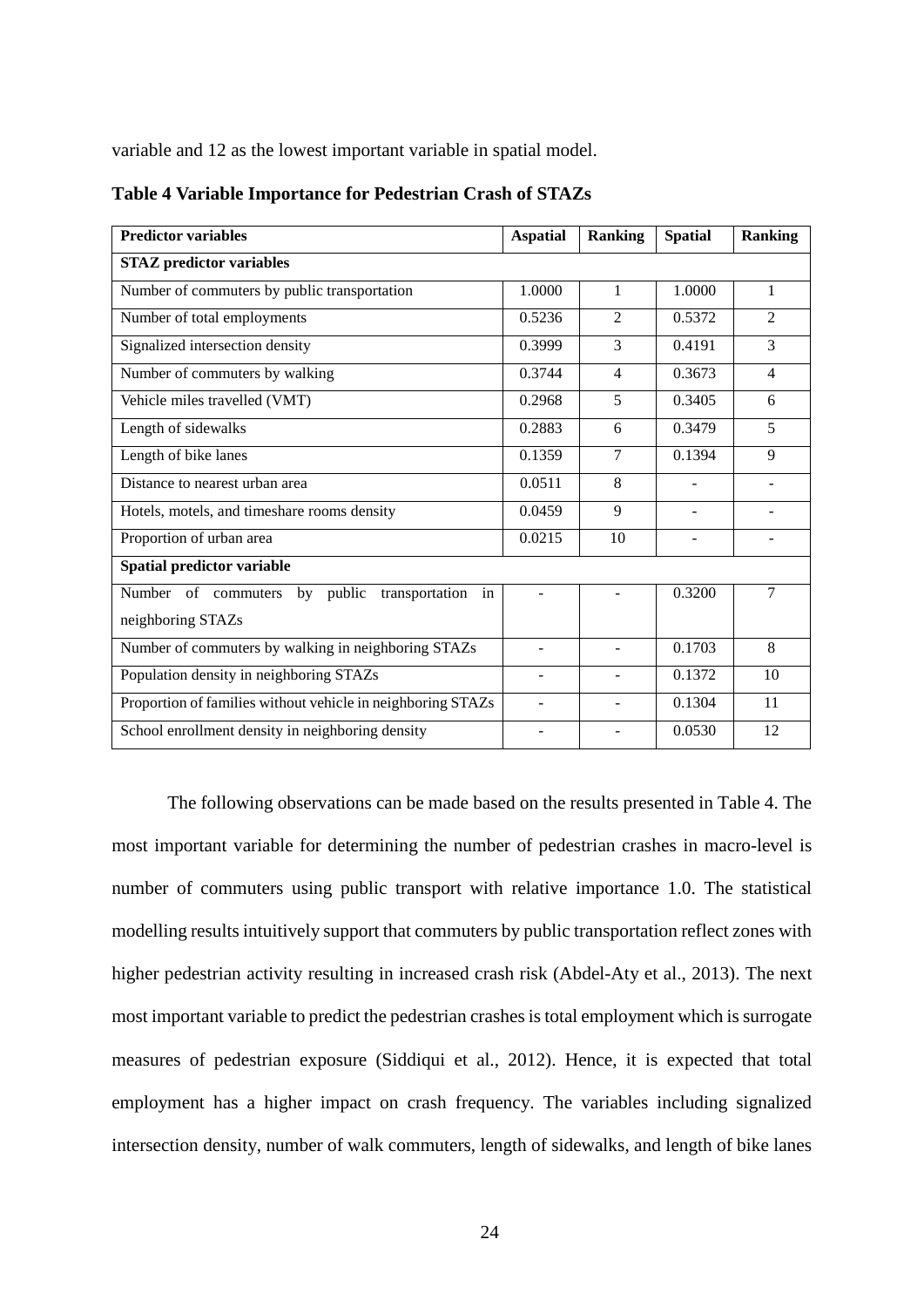represent the likelihood of pedestrian access. Therefore, these variables are found to be significant variables in the DTR model. The VMT variable is a measure of vehicle exposure and as expected a significant predictor for pedestrian crashes. It is interesting to note that the variables distance to nearest urban area, hotel, motel, and timeshare room density, and proportion of urban area are significant predictor variables (rank-8,9,10) in DTR aspatial model, while those variables are not found significant variables in DTR spatial models which offers the better fit. Among the significant important spatial predictor variables, the number of commuters by public transportation offers the most important variable to predict pedestrian crashes. Cai et. al., (2014) (Cai et al., 2016) proved that the commuters by public transportation in neighboring STAZ has a positive impact on pedestrian crashes. Moreover, the number of commuters by walking, population density, proportion of families without vehicle, and school enrollment density in neighboring STAZs are significant spatial variables of pedestrian crashes at the macro-level.

#### <span id="page-33-0"></span>5.2.2 DTR models for bicycle crash

In the DTR model with spatial variables presented in Table 5, eight variables of the targeted STAZs and four variables of the neighboring STAZs are responsible for predicting bicycle crash frequency. The impact of some predictor variables in the pedestrian and bicycle crash prediction models are quite similar. A possible reason is that STAZs with high pedestrian activity are also likely to experience high bicyclists activity. Among the parent (targeted) STAZ variables, number of total employments is the most important predictor variable of bicycle crashes. The other important variables for the bicycle crash propensity are vehicle miles travelled (VMT), number of commuters using bicycle, number of commuters by walk, length of sidewalks, number of commuters using public transport, signalized intersection density, and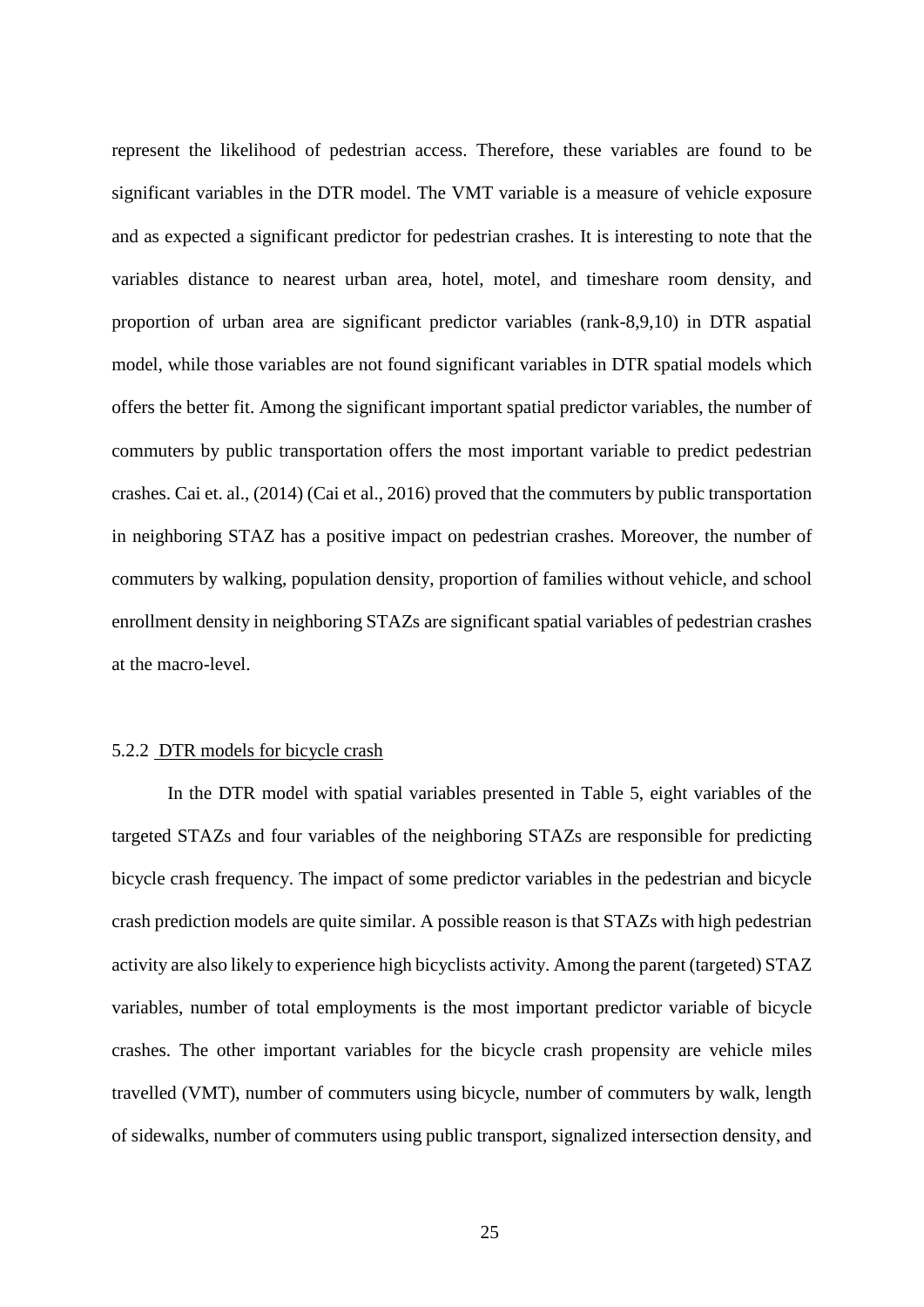proportion of urban area, respectively. There are three main differences in the STAZ variable impacts between pedestrian and bicyclists crash frequency in terms of variable importance.

| <b>Predictor variables</b>                             | <b>Aspatial</b> | <b>Ranking</b> | <b>Spatial</b> | <b>Ranking</b> |  |  |  |
|--------------------------------------------------------|-----------------|----------------|----------------|----------------|--|--|--|
| <b>STAZ</b> predictor variables                        |                 |                |                |                |  |  |  |
| Number of total employments                            | 1.0000          | 1              | 1.0000         | $\mathbf{1}$   |  |  |  |
| Number of commuters using bicycle                      | 0.6684          | $\mathfrak{D}$ | 0.5688         | $\overline{4}$ |  |  |  |
| Number of commuters using public transport             | 0.6523          | 3              | 0.1543         | 9              |  |  |  |
| Vehicle miles travelled (VMT)                          | 0.4875          | $\overline{4}$ | 0.5909         | 3              |  |  |  |
| Length of bike lanes                                   | 0.4403          | 5              | 0.2922         | 7              |  |  |  |
| Proportion of urban area                               | 0.3015          | 6              | 0.0369         | 12             |  |  |  |
| Distance to nearest urban area                         | 0.2040          | 7              |                |                |  |  |  |
| Signalized intersection density                        | 0.1955          | 8              | 0.1387         | 10             |  |  |  |
| School enrollment density                              | 0.0749          | 9              |                |                |  |  |  |
| Number of commuters by walk                            |                 |                | 0.3254         | 6              |  |  |  |
| Spatial predictor variable                             |                 |                |                |                |  |  |  |
| Number of commuters using bicycle in neighboring STAZs |                 |                | 0.6464         | $\overline{2}$ |  |  |  |
| Population density in neighboring STAZs                |                 |                | 0.5270         | 5              |  |  |  |
| Length of bike lanes in neighboring STAZs              | ۰               |                | 0.2037         | 8              |  |  |  |
| School enrollment density in neighboring STAZs         | -               |                | 0.1327         | 11             |  |  |  |

<span id="page-34-0"></span>**Table 5 Variable Importance for Bicycle Crash of STAZs**

First, the density of hotel, motel and time share rooms is not a significant variable for predicting bicycle crash. This result is intuitive because tourists are less likely to use bicycles. Second, the school enrolment density does have significant impact on bicycle crashes as it is possible that students are more likely use bicycles for traveling to schools. Third, the length of sidewalks in the STAZ does not have significant importance to predict bicycle crashes, whereas, sidewalk length is found to be significant variable for predicting pedestrian crashes. In terms of spatial variables effect, the important variables have mixed effects between pedestrian and bicyclists. Population density and the school enrolment density in neighboring STAZs offers important spatial variables for both pedestrian and bicycle crash prediction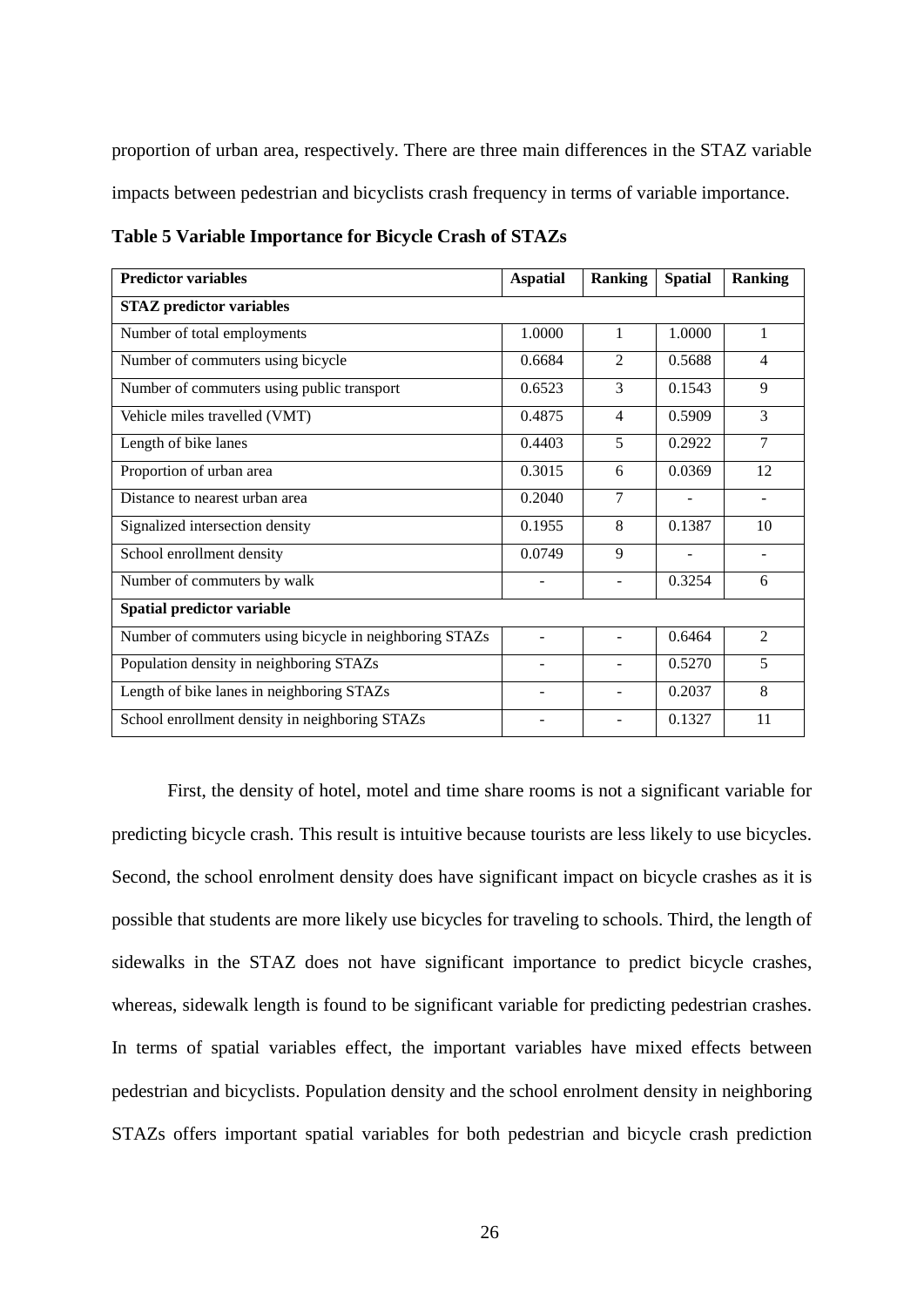models. Number of commuters using bicycle and the length of bike lanes in neighboring STAZs are found significantly associated with bicycle crashes.

#### <span id="page-35-0"></span>5.2.3 Ensemble Techniques Results

To improve the prediction accuracy of the DTR models, we have used ensemble techniques using three structures: 1) Bagging, 2) Random Forest, 3) Gradient Boosting. Figure 1 illustrates the basic framework of the three ensemble techniques proposed in the pedestrian and bicycle crash prediction models. Some observations can be made from this framework. All the three ensemble techniques combine several decision trees to produce better predictive performance than utilizing a single decision tree. Bagging create several subsets of data by bootstrap resampling while the random forest utilizes the same process in addition to taking the random subset predictors.



#### <span id="page-35-1"></span>**Figure 1 Ensemble technique framework: Bagging, Random Forests, and Boosting.**

Unlike bagging and random forest, boosting generate multiple training samples by reweighting which can improves the accuracy of single learner. Finally, bagging, random forest, and boosting estimate the final prediction by averaging multiple estimates of individual trees.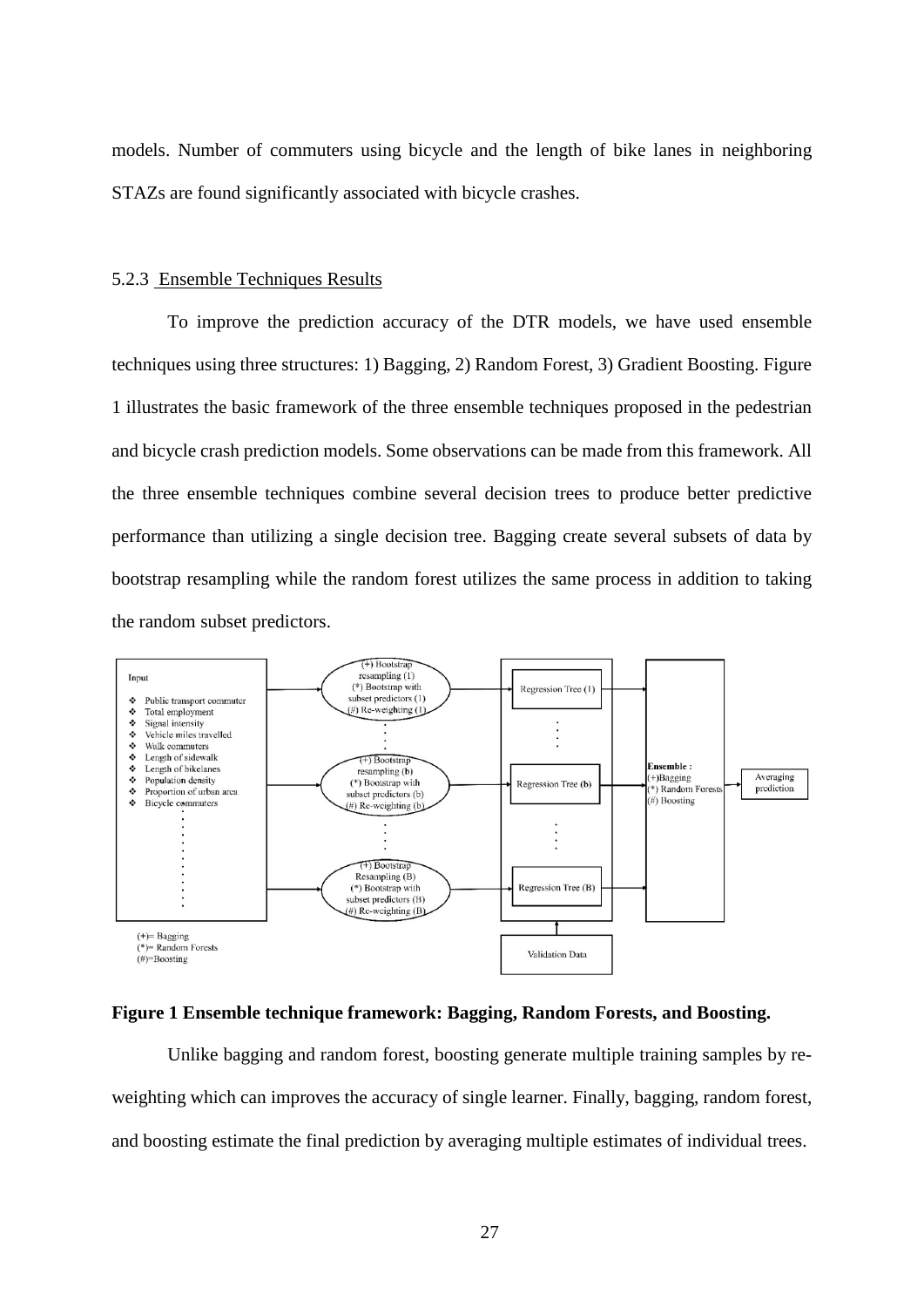The aforementioned three ensemble techniques were implemented based on the methodology showed in Figure 1 and the goodness of fit measure such as ASE and SDE are calculated for the spatial models of pedestrian and bicycle crashes. The comparison results of the ensemble techniques along with the DTR models (weak learners) for both pedestrian and bicycle crashes are presented in Table 6. The table presents the ASE and SDE for the ensemble techniques and DTR model for training and testing samples. Three significant conclusions can be made from the results highlighted in Table 6. First, all models with ensemble techniques perform better than the original DTR model. Second, gradient boosting provides the best performance in all ensemble techniques compared to the other counterparts. Third, Random forests is better than bagging in terms of goodness of fit measures.

| <b>Measure of effectiveness</b>                     | <b>Decision Tree</b> | <b>Bagging</b> | <b>Random Forests</b> | <b>Gradient</b> |
|-----------------------------------------------------|----------------------|----------------|-----------------------|-----------------|
|                                                     |                      |                |                       | <b>Boosting</b> |
| Pedestrian crashes with spatial predictor variables |                      |                |                       |                 |
| Training $(N=5963)$                                 |                      |                |                       |                 |
| ASE                                                 | 5.142                | 5.016          | 4.975                 | 4.856           |
| <b>SDE</b>                                          | 2.268                | 2.239          | 2.230                 | 2.203           |
| Testing $(N=2555)$                                  |                      |                |                       |                 |
| <b>ASE</b>                                          | 6.178                | 6.089          | 6.015                 | 5.915           |
| <b>SDE</b>                                          | 2.485                | 2.468          | 2.453                 | 2.432           |
| Bicycle crashes with spatial predictor variables    |                      |                |                       |                 |
| Training (N=5963)                                   |                      |                |                       |                 |
| ASE                                                 | 5.092                | 4.965          | 4.912                 | 4.821           |
| <b>SDE</b>                                          | 2.257                | 2.228          | 2.216                 | 2.196           |
| Testing $(N=2555)$                                  |                      |                |                       |                 |
| <b>ASE</b>                                          | 5.926                | 5.868          | 5.821                 | 5.712           |
| <b>SDE</b>                                          | 2.435                | 2.422          | 2.413                 | 2.390           |

<span id="page-36-0"></span>**Table 6 Comparison of Predictability Across Ensemble Techniques**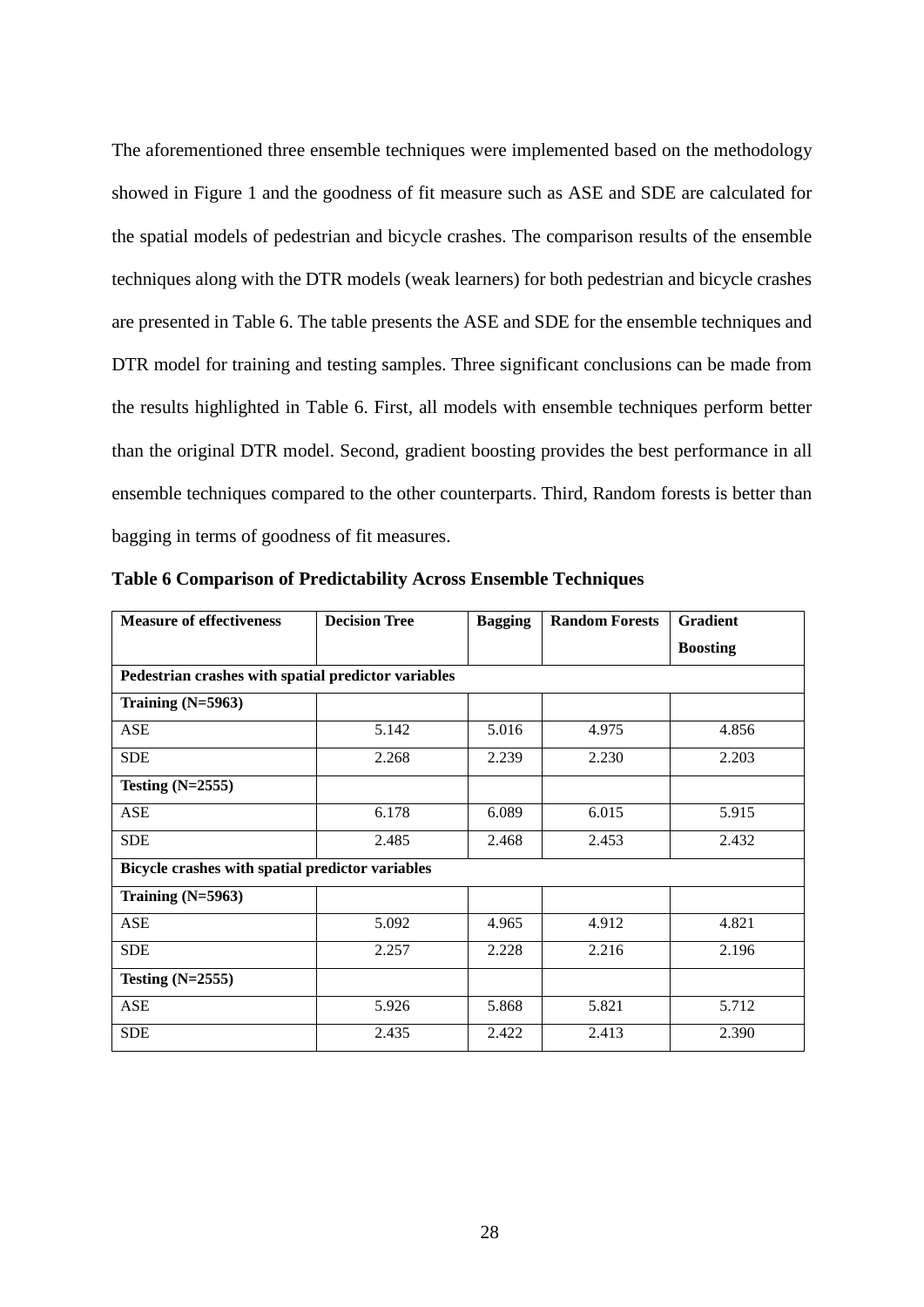# <span id="page-37-0"></span>**5.3 Summary**

This chapter presented the modelling results of decision tree regression considering with or without spatial predictor variables. Variable importance of the predictor variables provides an indication of policy analysis in the macro-level crash risk. Some ensemble techniques results are also presented to improve the prediction accuracy of the DTR models. To summarize, based on the empirical results, it is clear that the gradient boosting algorithms outperformed competing two ensemble techniques which found the best technique for predicting the pedestrian and bicycle crash in macro-level.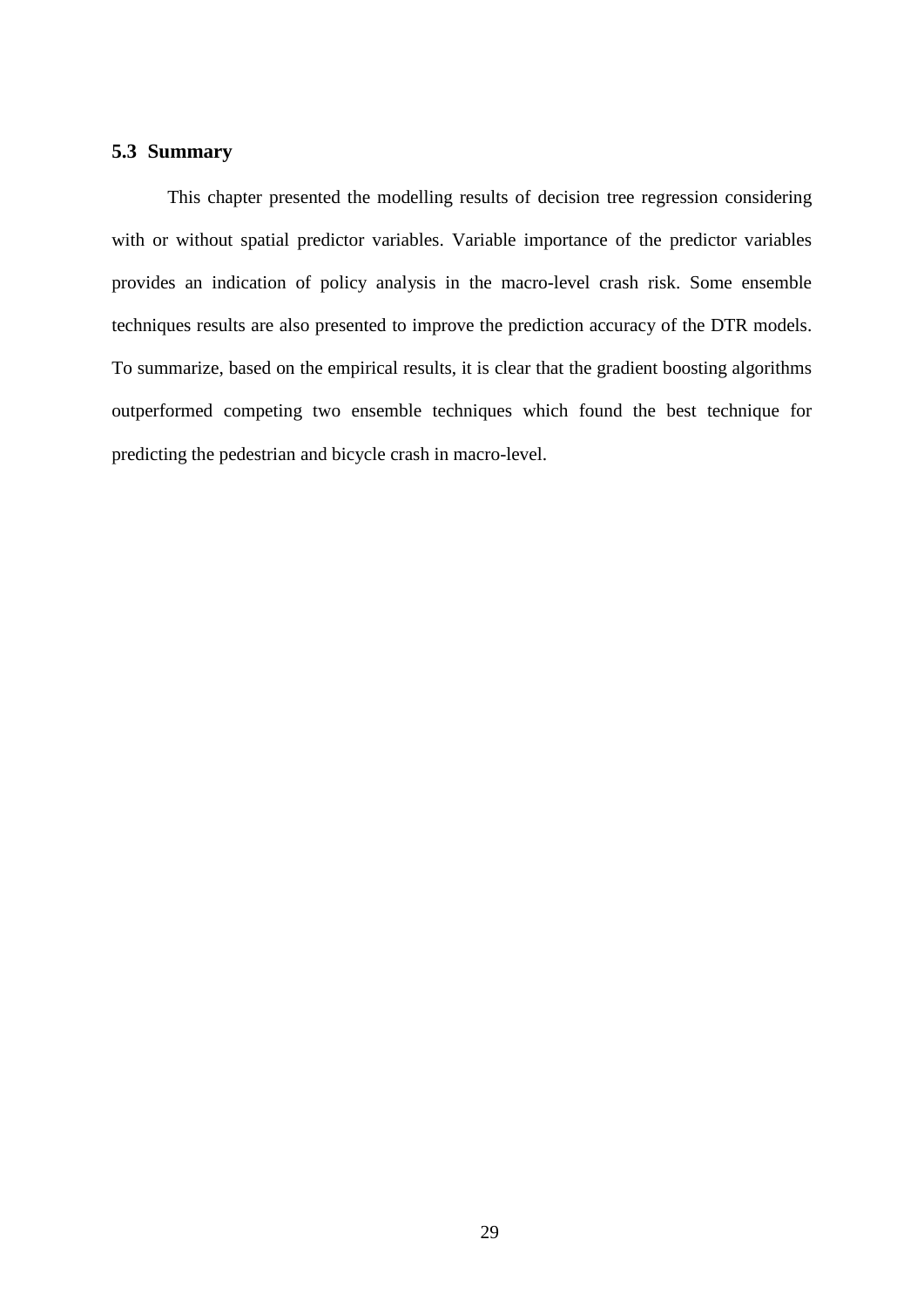## **CHAPTER 6: CONCLUSIONS**

<span id="page-38-0"></span>This study applied data mining techniques for pedestrian and bicycle crash analyses that captures the effects of important predictor variables at the macro-level. The study conducted decision tree regression (DTR) modeling analysis to highlight the importance of various traffic, roadway, and socio-demographic characteristics of the STAZ on the pedestrian and bicycle crash occurrence. To the best of the authors' knowledge, this is the first attempt to employ such DTR models at the macro-level. The study also considered spatial predictor variables from neighboring STAZs in order to improve the prediction accuracy of DTR models for both pedestrian and bicycle crashes. It was found that the introduction of spatial predictor variables on DTR models clearly outperformed the DTR models that did not consider the spatial variables in terms of goodness-of-fit measures. To facilitate a policy analysis at the macro-level, variable importance of DTR models for both pedestrians and bicyclists crashes were computed. The variable importance results clearly highlighted the significant predictor variables of the targeted and neighboring STAZs including traffic (such as VMT), roadway (such as signalized intersection density, length of sidewalks and bike lanes, etc.) and sociodemographic characteristics (such as population density, commuters by public transportation, walking and bicycling) for both pedestrian and bicycle crashes. In terms of the planning perspective, it is important to identify zones with high public transit commuter, employment area, pedestrian and bicyclist commuters and undertake infrastructure upgrades to improve safety. Finally, the study undertook some ensemble techniques such as bagging, random forest, and gradient boosting to improve the prediction accuracy of pedestrian and bicycle crashes. The results revealed that, all the ensemble techniques offer substantially better fit compared to original DTR models. Moreover, Random forests is better than bagging in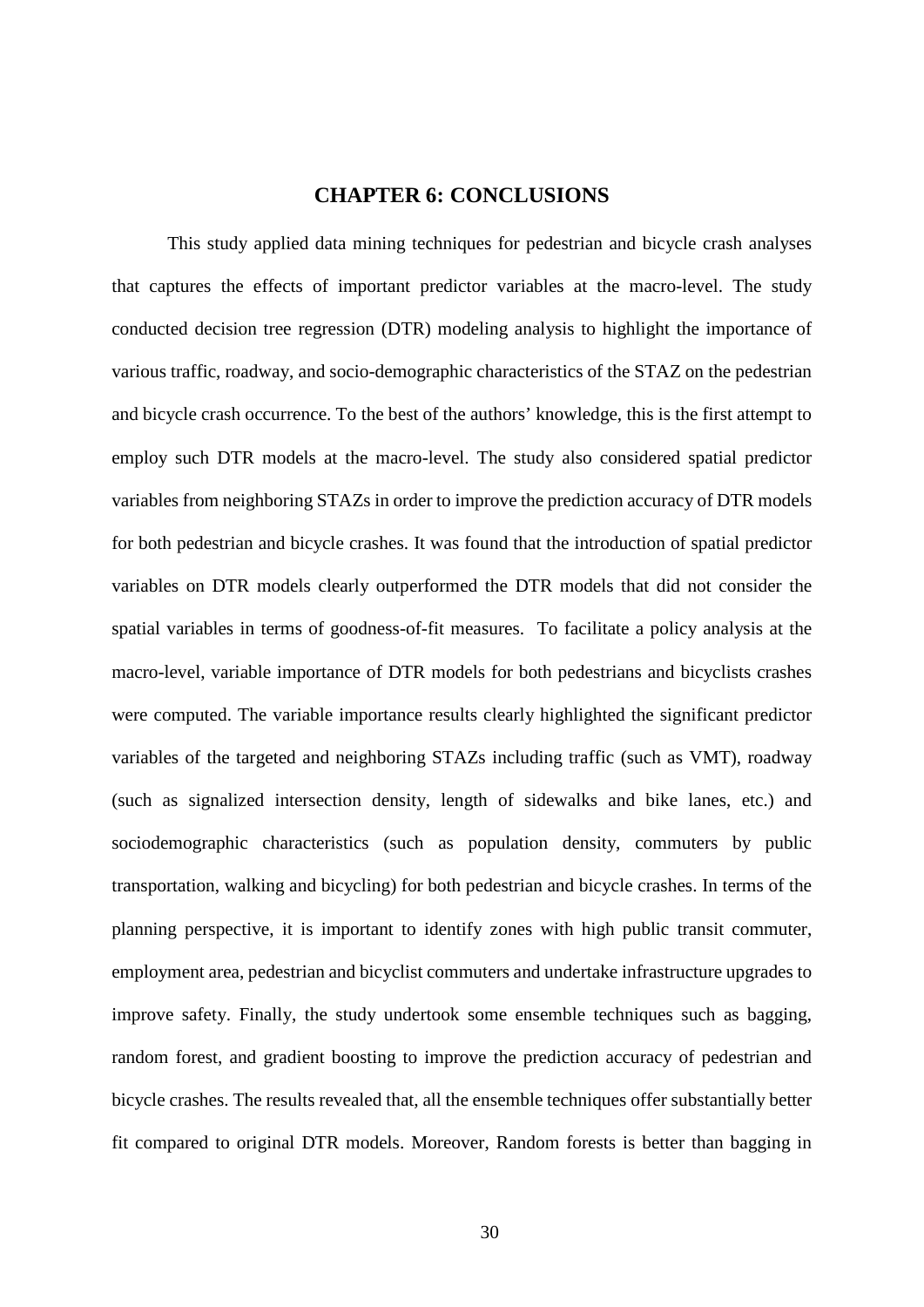terms of goodness of fit measures. Finally, gradient boosting algorithms outperformed competing two ensemble techniques which found the best technique for predicting the pedestrian and bicycle crash in macro-level.

The paper is not without limitations. While the decision tree regression is considered, we do not consider other data mining techniques to check the prediction accuracy. It will be an interesting exercise to model the other data mining techniques such as neural network, support vector machine and their ensembles. Moreover, it might be beneficial to explore the similar models for multiple spatial units and several years.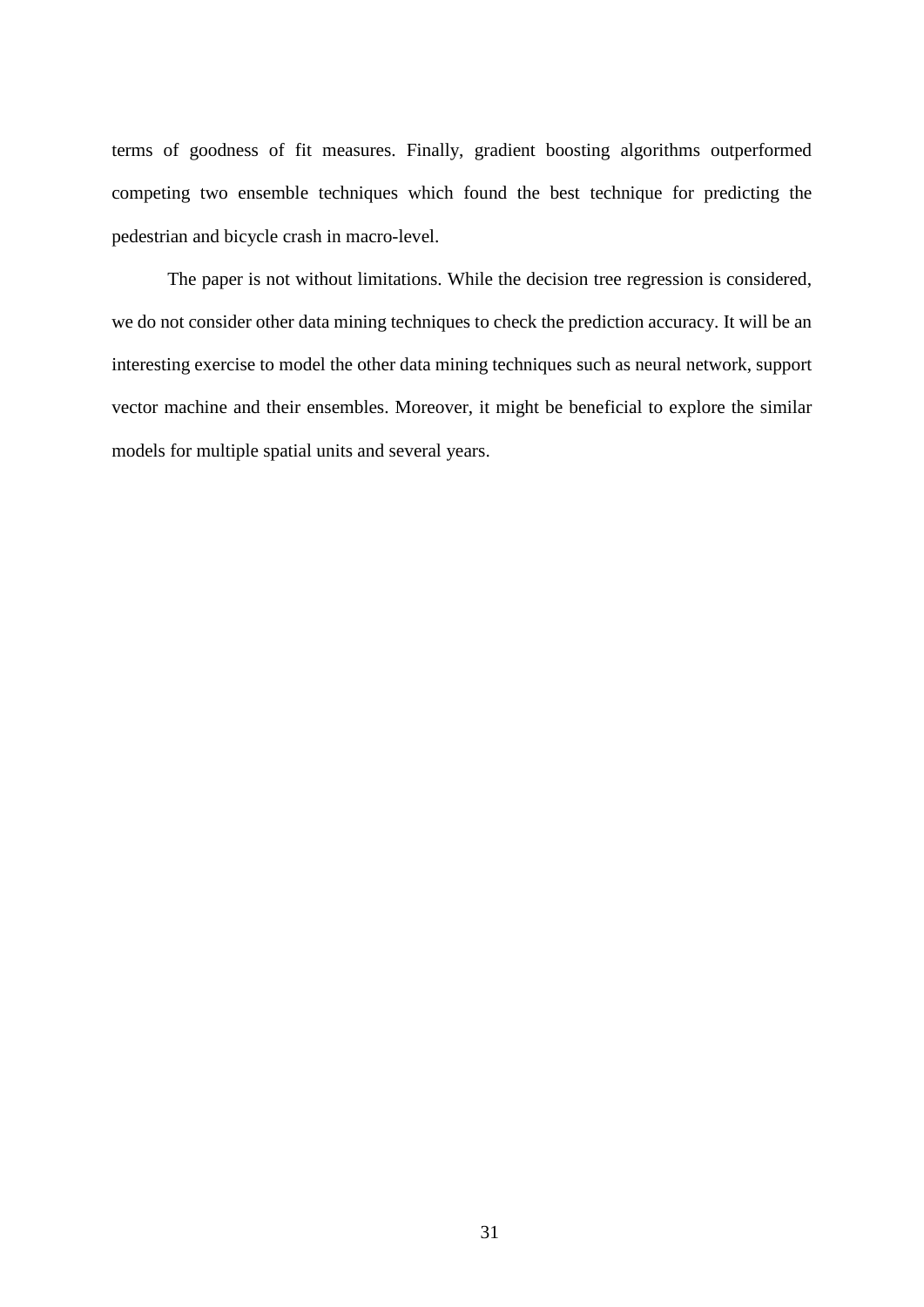## **REFERENCES**

- <span id="page-40-0"></span>Abdel-Aty, M.A., Lee, J., Eluru, N., Tammam, N., Yasmin, S., 2016. Joint Modeling of Pedestrian and Bicycle Crashes: A Copula Based Approach. Transp. Res. Rec. 2601, 119– 127.
- Abdel-Aty, M., Keller, J., Brady, P., 2005. Analysis of Types of Crashes at Signalized Intersections by Using Complete Crash Data and Tree-Based Regression. Transp. Res. Rec. J. Transp. Res. Board 1908, 37–45.
- Abdel-Aty, M., Lee, J., Siddiqui, C., Choi, K., 2013. Geographical unit based analysis in the context of transportation safety planning. Transp. Res. Part A Policy Pract. 49, 62–75.
- Blincoe, L., Seay, A., Zaloshnja, E., T.Miller, Romano, E., S.Luchter, R.Spicer, 2002. The economic impact of motor vehicle crashes, 2000. DOT HS, 809, 446.
- Breiman, L., Friedman, J.H., Olshen, R.A., Stone., C.J., 1998. Classification and Regression Trees. Chapman & Hall/CRC.
- Cai, Q., Abdel-Aty, M., Lee, J., Eluru, N., 2017. Comparative analysis of zonal systems for macro-level crash modeling. J. Safety Res. 61, 157–166.
- Cai, Q., Lee, J., Eluru, N., Abdel-Aty, M., 2016. Macro-level pedestrian and bicycle crash analysis: Incorporating spatial spillover effects in dual state count models. Accid. Anal. Prev. 93, 14–22. https://doi.org/10.1016/j.aap.2016.04.018
- Chang, L.Y., Chen, W.C., 2005. Data mining of tree-based models to analyze freeway accident frequency. J. Safety Res. 36, 365–375.
- Chang, L.Y., Chien, J.T., 2013. Analysis of driver injury severity in truck-involved accidents using a non-parametric classification tree model. Saf. Sci. 51, 17–22.
- Chang, L.Y., Wang, H.W., 2006. Analysis of traffic injury severity: An application of nonparametric classification tree techniques. Accid. Anal. Prev. 38, 1019–1027.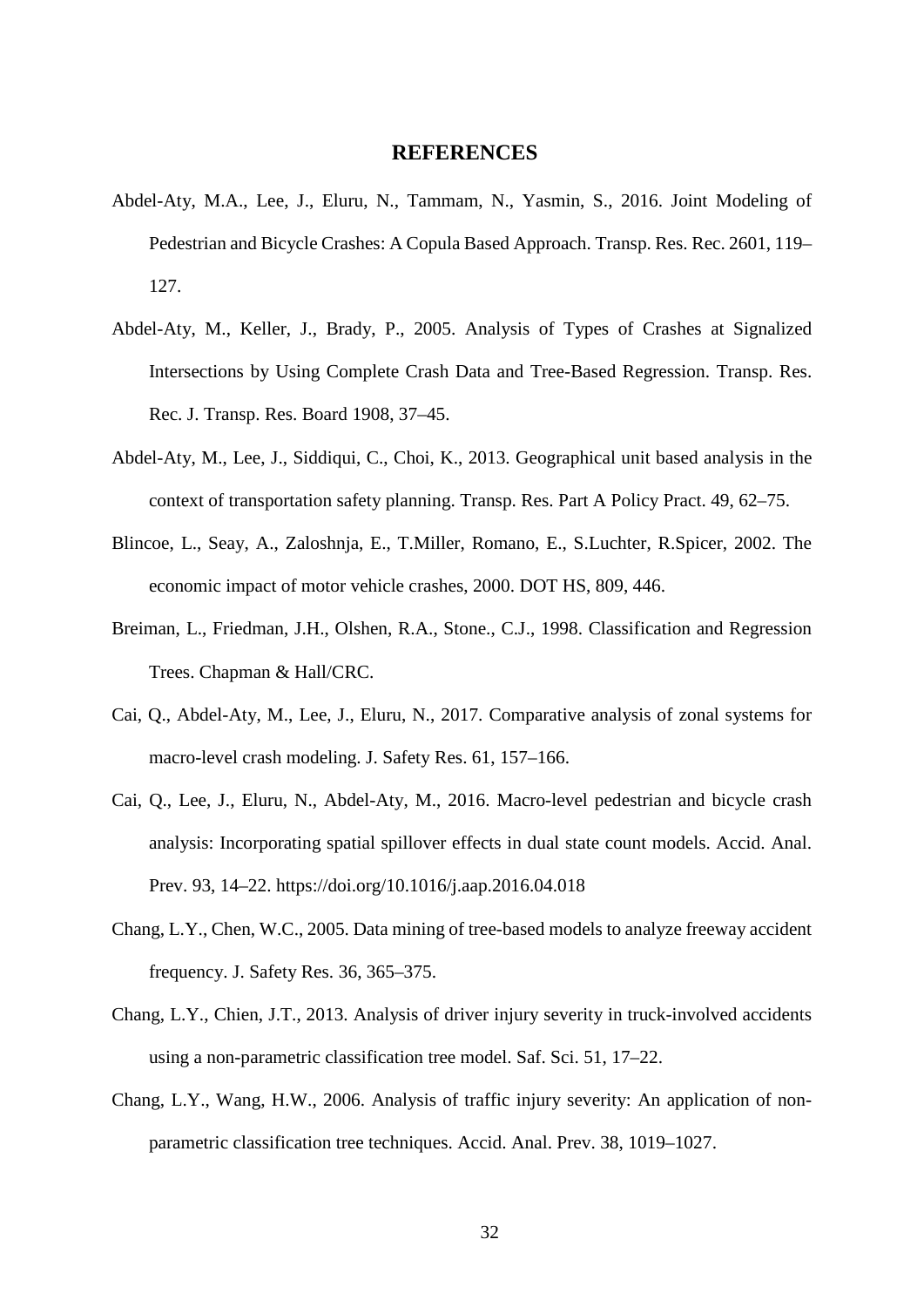- De Oña, J., López, G., Abellán, J., 2013. Extracting decision rules from police accident reports through decision trees. Accid. Anal. Prev. 50, 1151–1160.
- Ekram, A.-A., Rahman, M.S., 2018. Effects of Connected and Autonomous Vehicles on Contraflow Operations for Emergency Evacuation: A Microsimulation Study. Proceeding 97th Annu. Meet. Transp. Res. Board.
- Eluru, N., Bhat, C.R., Hensher, D.A., 2008. A mixed generalized ordered response model for examining pedestrian and bicyclist injury severity level in traffic crashes. Accid. Anal. Prev. 40, 1033–1054.
- Eustace, D., Alqahtani, T., Hovey, P.W., 2018. Classification Tree Modelling of Factors Impacting Severity of Truck-Related Crashes in Ohio. Transp. Res. Board 97th Annu. Meet.
- Huang, H., Abdel-Aty, M., Darwiche, A., 2010. County-Level Crash Risk Analysis in Florida Bayesian Spatial Modeling. Transp. Res. Rec. J. Transp. Res. Board 2148, 27–37.
- Iragavarapu, V., Lord, D., Fitzpatrick, K., 2015. Analysis of injury severity in pedestrian crashes using classification regression trees. Transp. Res. Board 94th Annu. Meet.
- James, G., Witten, D., Hastie, T., & Tibshirani, R., 2013. An introduction to statistical learning. New York springer. 112.
- Karlaftis, M.G., Golias, I., 2002. Effects of road geometry and surface on speed and safety. Accid. Anal. Prev. 34.3 34, 357–365.
- Kashani, A.T., Mohaymany, A.S., 2011. Analysis of the traffic injury severity on two-lane, two-way rural roads based on classification tree models. Saf. Sci. 49, 1314–1320.
- Lee, J., Abdel-Aty, M., Choi, K., Huang, H., 2015. Multi-level hot zone identification for pedestrian safety. Accid. Anal. Prev. 76, 64–73.
- Lee, J., Yasmin, S., Eluru, N., Abdel-Aty, M., Cai, Q., 2018. Analysis of crash proportion by vehicle type at traffic analysis zone level: A mixed fractional split multinomial logit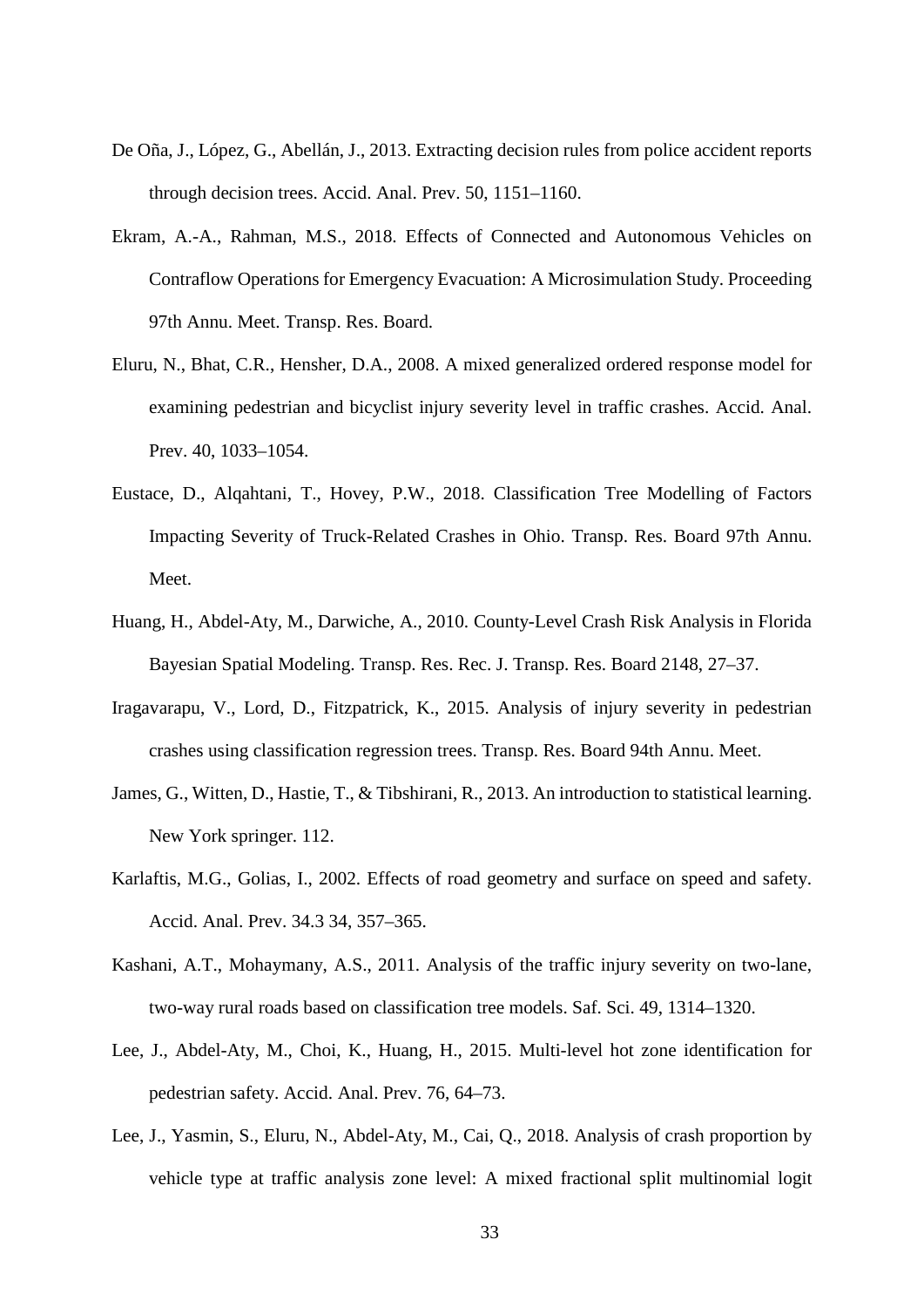modeling approach with spatial effects. Accid. Anal. Prev. 111, 12–22.

- Lord, D., Mannering, F., 2010. The statistical analysis of crash-frequency data: A review and assessment of methodological alternatives. Transp. Res. Part A Policy Pract. 44, 291–305.
- Lord, D., Washington, S., Ivan, J.N., 2007. Further notes on the application of zero-inflated models in highway safety. Accid. Anal. Prev. 39, 53–57.
- Lord, D., Washington, S.P., Ivan, J.N., 2005. Poisson, poisson-gamma and zero-inflated regression models of motor vehicle crashes: Balancing statistical fit and theory. Accid. Anal. Prev. 37, 35–46.
- Mannering, F.L., Shankar, V., Bhat, C.R., 2016. Unobserved heterogeneity and the statistical analysis of highway accident data. Anal. Methods Accid. Res. 11, 1–16.
- Mayr, A., Binder, H., Gefeller, O., Schmid, M., 2014. The evolution of boosting algorithms: From machine learning to statistical modelling. Methods Inf. Med. 53, 419–427.
- Montella, A., Aria, M., D'Ambrosio, A., Mauriello, F., 2012. Analysis of powered two-wheeler crashes in Italy by classification trees and rules discovery. Accid. Anal. Prev. 49, 58–72.
- NHTSA, 2017a. 2016 motor vehicle crashes: overview. Traffic Saf. facts Res. note 1–9.
- NHTSA, 2017b. Traffic Safety Facts: Pedestrian.
- NHTSA, 2015. Traffic Safety Facts: Bicyclists and Other Cyclists.
- NHTSA, 2005. Motor Vehicle Traffic Crashes as a Leading Cause of Death in the United States 2002 1, 3.
- Pande, A., Abdel-Aty, M., Das, A., 2010. A classification tree based modeling approach for segment related crashes on multilane highways. J. Safety Res. 41, 391–397.
- Rahman, M.S., Abdel-Aty, M., 2018. Longitudinal safety evaluation of connected vehicles' platooning on expressways. Accid. Anal. Prev. 117, 381–391. https://doi.org/10.1016/j.aap.2017.12.012

Rahman, M.S., Abdel-Aty, M., Wang, L., Lee, J., 2018. Understanding the Highway Safety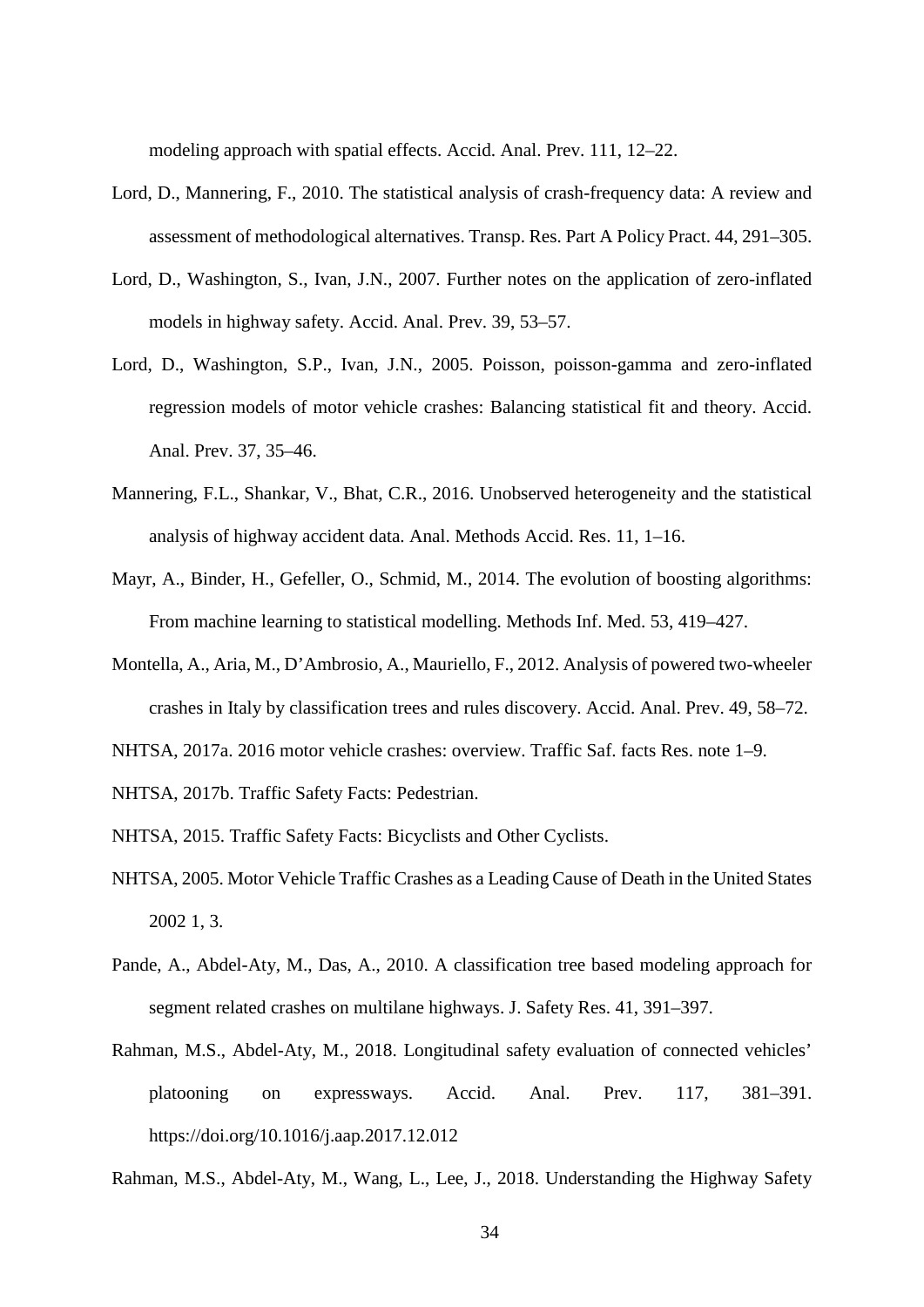Benefits of Different Approaches of Connected Vehicles in Reduced-Visibility Conditions. Transp. Res. Rec. J. Transp. Res. Board.

- Shankar, V., Milton, J., Mannering, F., 1997. Modeling accident frequencies as zero-altered probability processes: An empirical inquiry. Accid. Anal. Prev. 29, 829–837.
- Siddiqui, C., Abdel-Aty, M., Choi, K., 2012. Macroscopic spatial analysis of pedestrian and bicycle crashes. Accid. Anal. Prev. 45, 382–391.
- Son, H.D., Kweon, Y.J., Park, B.B., 2011. Development of crash prediction models with individual vehicular data. Transp. Res. Part C Emerg. Technol. 19, 1353–1363.
- Song, Y.-Y., Lu, Y., 2015. Decision tree methods: applications for classification and prediction. Shanghai Arch. psychiatry 27, 130–5.
- Tavakoli Kashani, A., Rabieyan, R., Besharati, M.M., 2014. A data mining approach to investigate the factors influencing the crash severity of motorcycle pillion passengers. J. Safety Res. 51, 93–98.
- Wah, Y.B., Nasaruddin, N., Voon, W.S., Lazim, M.A., 2012. Decision Tree Model for Count Data. World Congr. Eng. I, 4–9.
- Wang, X., Yuan, J., Schultz, G.G., Fang, S., 2018. Investigating the safety impact of roadway network features of suburban arterials in Shanghai. Accid. Anal. Prev. 113, 137–148. https://doi.org/10.1016/j.aap.2018.01.029
- Washington, S., 2000. Iteratively specified tree-based regression: theory and trip generation example. J. Transp. Eng. 126, 482–491.
- Washington, S., Wolf, J., 1997. Hierarchical Tree-Based Versus Ordinary Least Squares Linear Regression Models: Theory and Example Applied to Trip Generation. Transp. Res. Rec. 1581, 82–88. https://doi.org/10.3141/1581-11
- Yuan, J., Mohamed Abdel-Aty, 2018. Approach-Level Real-Time Crash Risk Analysis for Signalized Intersections. Accid. Anal. Prev.